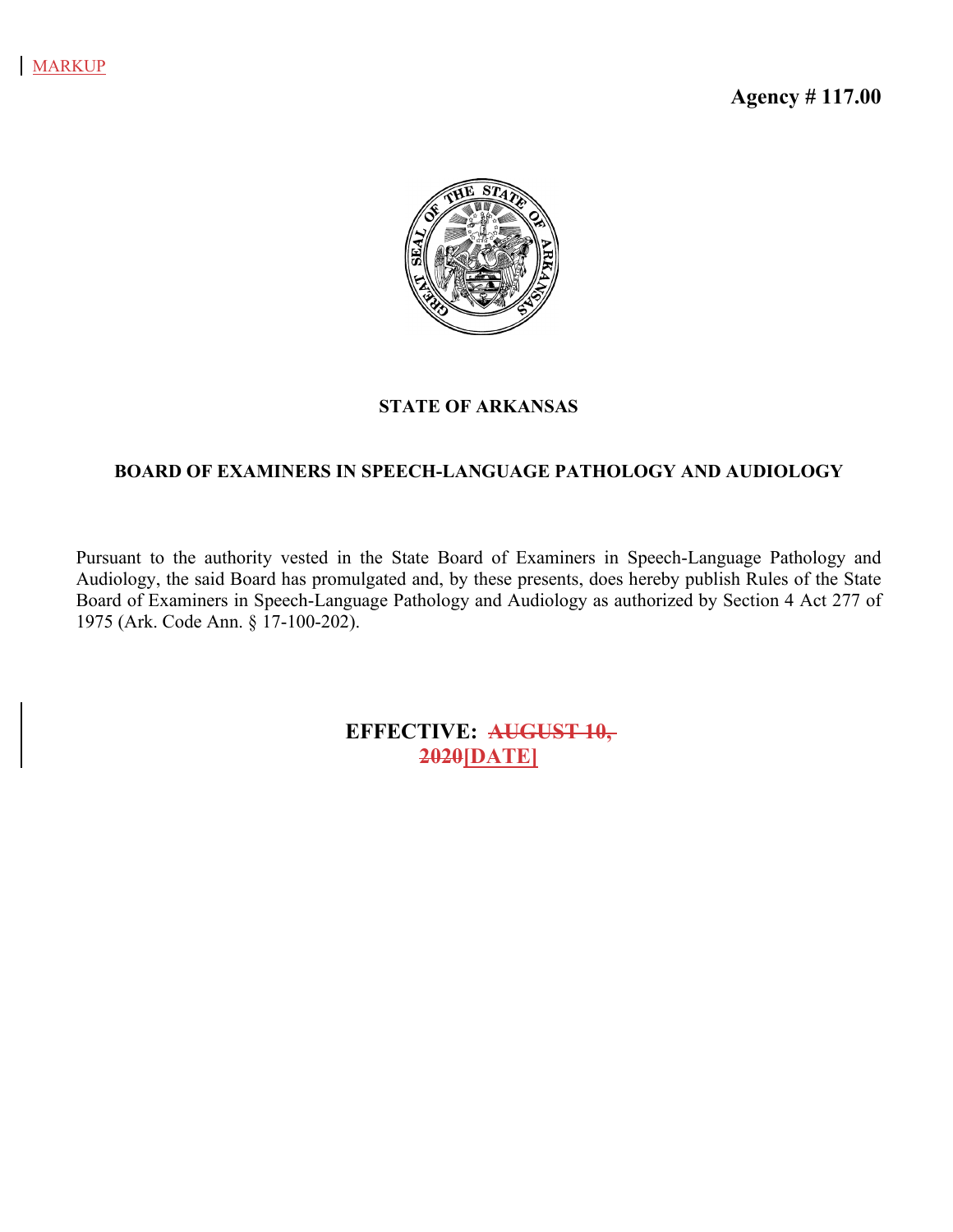# **INDEX**

|             | Section 1. Organization and Procedures of the Board                                    |
|-------------|----------------------------------------------------------------------------------------|
| Section 2.  | <b>Requirements and Qualifications for Application and</b><br>Licensure                |
|             | <b>Section 3. Processing of Applications</b>                                           |
| Section 4.  | Fees                                                                                   |
|             | Section 5. Licenses                                                                    |
|             | Section 6. Inactive Status and Reactivation                                            |
|             | <b>Section 7. Disciplinary Action</b>                                                  |
|             | Section 8. Code of Ethics                                                              |
| Section 9.  | <b>Continuing Professional Education (CPE)</b>                                         |
| Section 10. | <b>Rules for Audiologists who Dispense Hearing Aids</b>                                |
|             | Section 11. Scope of practice                                                          |
|             | <b>Section 12. Telepractice</b>                                                        |
| Section 13. | <b>Rules Governing Registration of Speech-</b><br><b>Language Pathology Assistants</b> |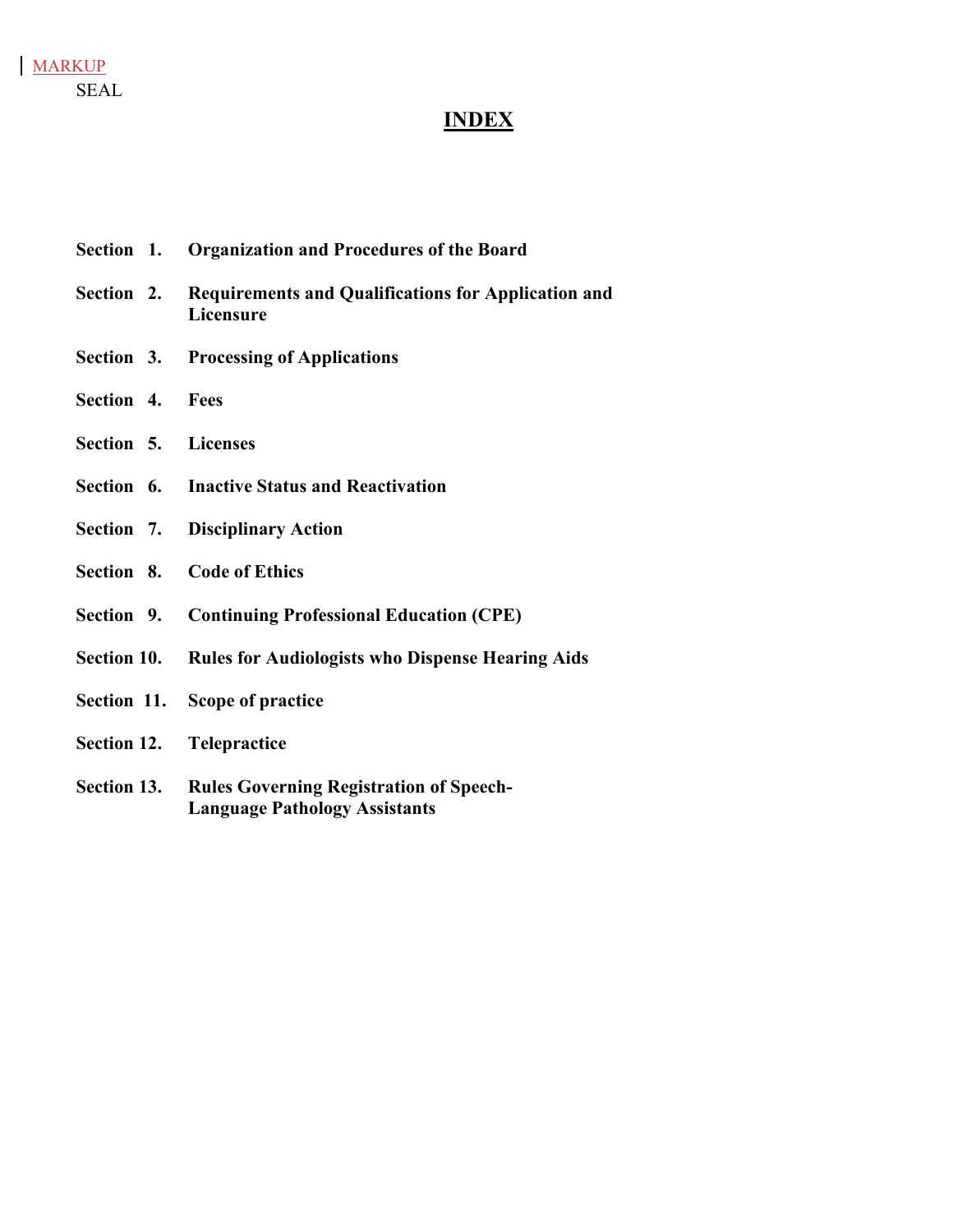## **SECTION 1. ORGANIZATION AND PROCEDURES OF THE BOARD**

- 1.1 The officers of the Board shall consist of a Chair, Vice Chair, and Treasurer. Officers shall be elected by members, with elections to be held annually during the first sixty (60) days of each fiscal year.
- 1.2 Committees shall be appointed by the Chair when such appointments are necessary.
- 1.3 The Board shall hold at least four (4) meetings annually, one (1) within sixty (60) days of the beginning of the fiscal year and one (1) before the end of the calendar year, at a time and place designated by the Chair. Additional meetings may be called by the Chair or upon a vote of the majority of the members. The Chair shall designate the date, time, and place of each meeting of the Board. Notice of the time and place of each additional meeting shall be transmitted to the Board members and the press by the Chair at least fifteen (15) days before the meeting is to be held. When the Chair or a majority of the members calls a meeting under special circumstances, direct oral or telephone notification shall be given by the Chair as soon as practical, pursuant to the Arkansas Freedom of Information Act, before the meeting is to be held.
- 1.4 Each Board member shall receive per diem and travel allowance as permitted by applicable state law to attend Board meetings and to conduct the official business of the Board.
- 1.5 Ark. Code Ann. § 25-15-201 et seq. shall govern the Board in all matters in which it is applicable.
- 1.6 All communications directed to the Board must be in written form, as a matter of record, before official consideration will be given to any issue, request, or submission to the Board.
- 1.7 The Board shall have such forms as are required for the discharge of its responsibilities.
- 1.8 Following July 1 each year the Board shall publish complete lists of the names of all ABESPA licensed speech-language pathologists and audiologists.
- 1.9 All applicants shall have access to the statutes and rules concerning ethical standards of practice and procedures established by the Board.

## **SECTION 2. REQUIREMENTS AND QUALIFICATIONS FOR APPLICATION AND LICENSURE**

- 2.1 Ark. Code Ann. § 17-100-301 provides for licensure in either Speech-Language Pathology or Audiology independently.
- 2.2 To be licensed in speech-language pathology, an individual must have appropriate academic training and clinical experience in speech-language pathology; to be licensed in audiology, an individual must have appropriate academic training and clinical experience in audiology. Persons in the process of completing the clinical fellowship experience are eligible for provisional licensure only.
- 2.3 To receive licensure in both areas, an individual must have appropriate academic training and clinical experience in each area. A degree in "speech-language and hearing" or "communicative disorders" does not, in itself, qualify an individual for licensure in both areas.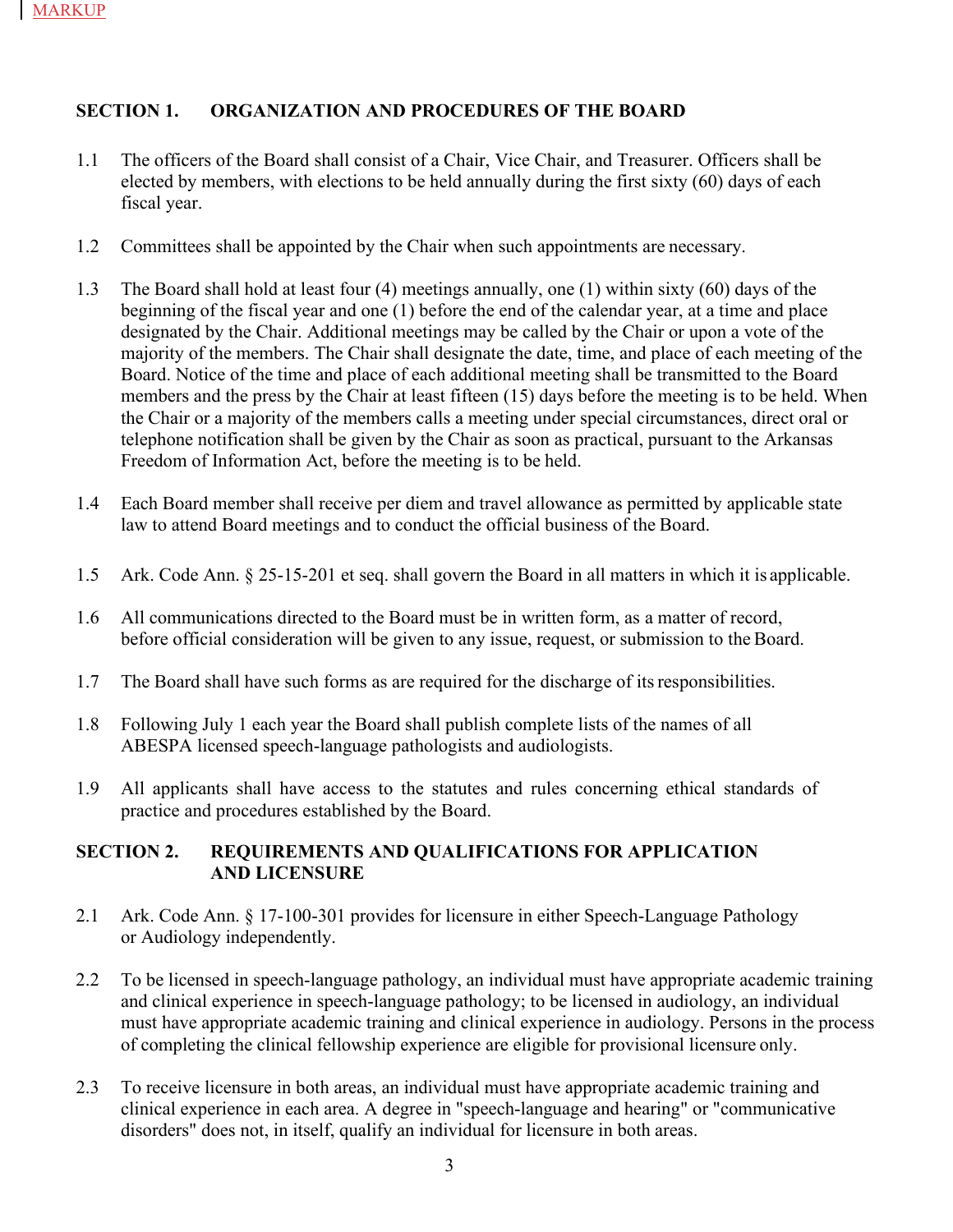- 2.4 Persons desiring licensure or provisional licensure may obtain the necessary application form from the Arkansas State Board of Examiners in Speech-Language Pathology and Audiology. The application must be accompanied by the non-refundable application fee.
- 2.5 Persons entering the practice of speech-language pathology and/or audiology are required to submit the application for licensure within the first 30 days of beginning practice. The Board shall then review and act upon the application at the next regular Board meeting.
	- A. Any applicant who has submitted the completed application form, the application fee, and a copy of the current American Speech-Language-Hearing Association (ASHA) certified member card or a letter from ASHA specifying the date of certification and expiration date may legally practice until action is taken on the application at the next scheduled Board meeting.
	- B. Any applicant for provisional licensure who has submitted the completed application form, the application fee, and the plan for completion of the clinical fellowship experience signed by a supervisor who holds a valid Arkansas license in Speech-Language Pathology or Audiology may legally practice until action is taken on the application at the next scheduled Board meeting.
	- C. Any applicant for a license in Audiology who has submitted the completed application form, the application fee and either a copy of the current certified member card or a letter from ASHA specifying the date of certification and expiration date may legally practice until action is taken on the application at the next scheduled Board meeting. In addition, any applicant for a license in audiology who has submitted the completed application form, the application fee, and either a letter from or The American Board of Audiology specifying the date of acceptance for certification and expiration may legally practice until action is taken on the application at the next scheduled Board meeting.
	- D. Any applicant for a license in Audiology who has submitted the completed application form, the application fee, and letter from the university verifying completion of the Au.D. may legally practice until action is taken on the application at the next scheduled Board meeting.
- 2.6 Applicants for licensure in both speech-language pathology and audiology shall be required to submit a separate application for each area with the appropriate fee for each.
- 2.7 Applicants for licensure must hold a master's or doctoral degree in communicative disorders (speech language pathology or audiology) which encompasses the specific educational requirements equal to those required by a national speech-language pathology and/or audiology accrediting body recognized by the United States Department of Education.
	- A. The applicant shall submit official transcripts (undergraduate/graduate/doctoral) from one or more accredited colleges or universities denoting degree conferral. Transcripts should be sent directly to the Board office from each college or university.
	- B. Until the official transcript is available from the university, the Board will accept a statement signed by the university program director verifying completion of academic and clinical practicum requirements for the degree in speech-language pathology or audiology. The statement must include the date of degree conferral.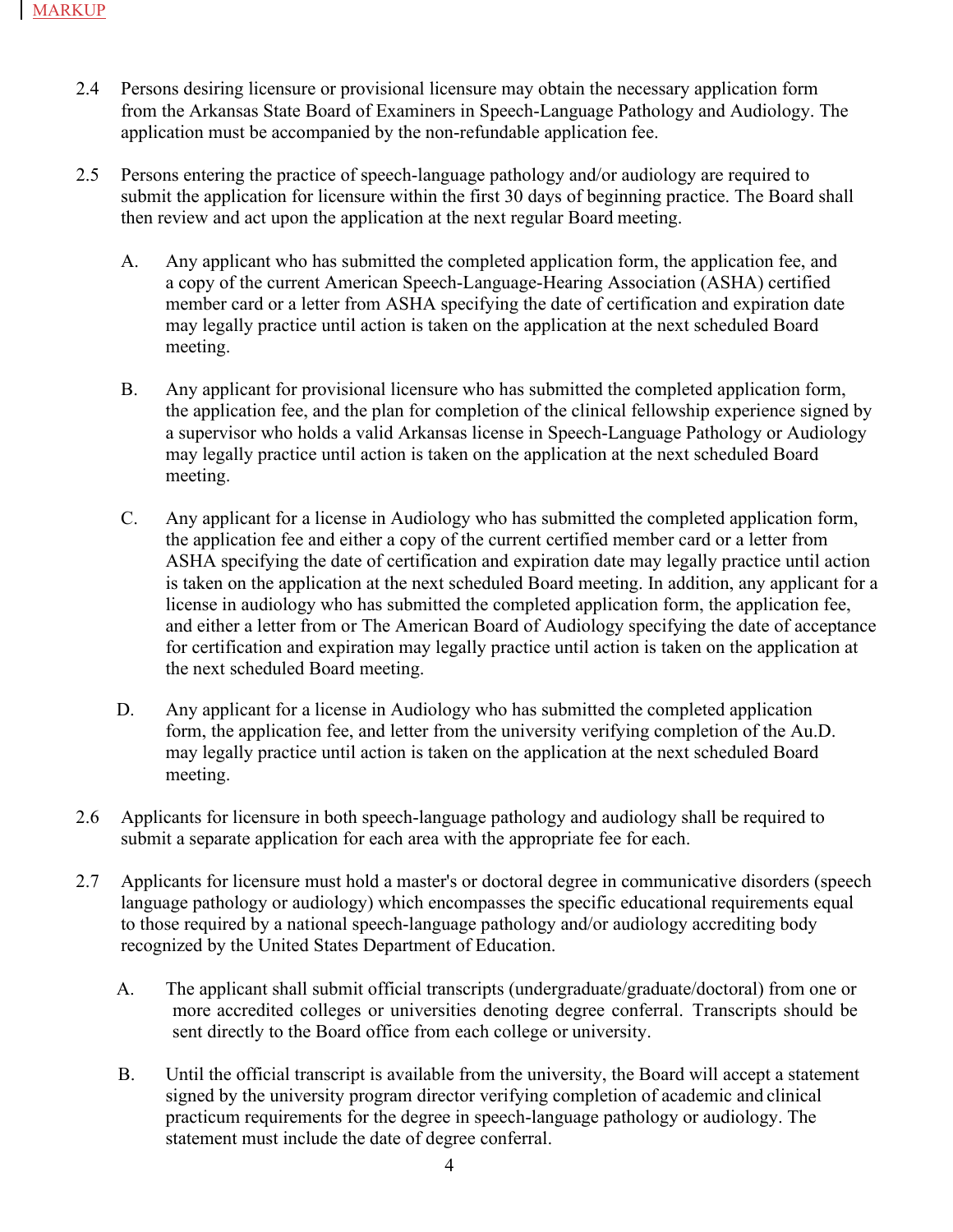- 2.8 The Board will accept proof of ASHA Certificate of Clinical Competence granted since January1, 1993, as evidence of the required degree (Section 2.7). This may be a letter verifying the date of certification from the American Speech-Language-Hearing Association.
- 2.9 Applicants for a license in audiology who have not obtained a doctorate in audiology, but hold a master's degree shall submit evidence of no less than 36 weeks of full-time professional experience or its part-time equivalent. This experience must be obtained under the supervision of one or more audiologists who are licensed.
- 2.10 Pursuant to Ark. Code Ann. § 17-100-302, each applicant for a license in speech-language pathology shall submit evidence of no less than 36 weeks of full-time professional experience or its part-time equivalent in the area for which a license is requested. This experience must be obtained under the supervision of one or more speech-language pathologists who are licensed under the Act.
	- A. This supervision must entail the personal and direct involvement of the supervisor in any and all ways that will permit him/her to evaluate the applicant's performance in professional clinical employment and must include some direct observation. The applicant and his/her supervisor must list and describe the methods of supervision employed. Specific information should be given regarding the professional activities supervised, the number of supervisory contacts per month, and the length of each supervisory contact. This experience must follow completion of the requirements listed in Ark. Code Ann. § 17-100-302.
	- B. 36 weeks of full-time (35 hours per week) experience (or the equivalent part-time experience), totaling a minimum of 1260 hours. Part-time work can be completed, as long as the clinical fellow works more than 5 hours per week. Working more than 35 hours per week will not shorten the minimum requirement of 36 weeks.
	- C. "Professional experience" shall be defined as direct clinical work with clients, consultation with parents or family, record keeping related to client care, and any other duties relevant to a clinical program in speech-language pathology and/or audiology. Time spent in administration, formal teaching, and research shall not be considered "professional employment" in this context.

## 2.11 PROVISIONAL LICENSURE:

Persons who are in the process of completing the professional experience are eligible for provisional licensure only. **Application must be made within thirty days of beginning the professional experience.** A provisional license is renewable annually, but will expire and shall not be renewed after 36 months from the initiation of the professional experience. Each provisional licensee shall submit evidence of completion of the professional experience, signed by applicant and supervisor. Upon successful completion of the professional experience and written notification, the provisional status will be removed. Provisional licensees are entitled to all the rights and privileges of persons holding a license without provisional status except they must be supervised as outlined under Section 2.10.

2.12 The Board designates the professional area examination in Speech-Language Pathology or the professional area examination in Audiology, offered as part of the National Praxis Examination in Speech- Language Pathology and Audiology by the Educational Testing Service (ETS), Princeton,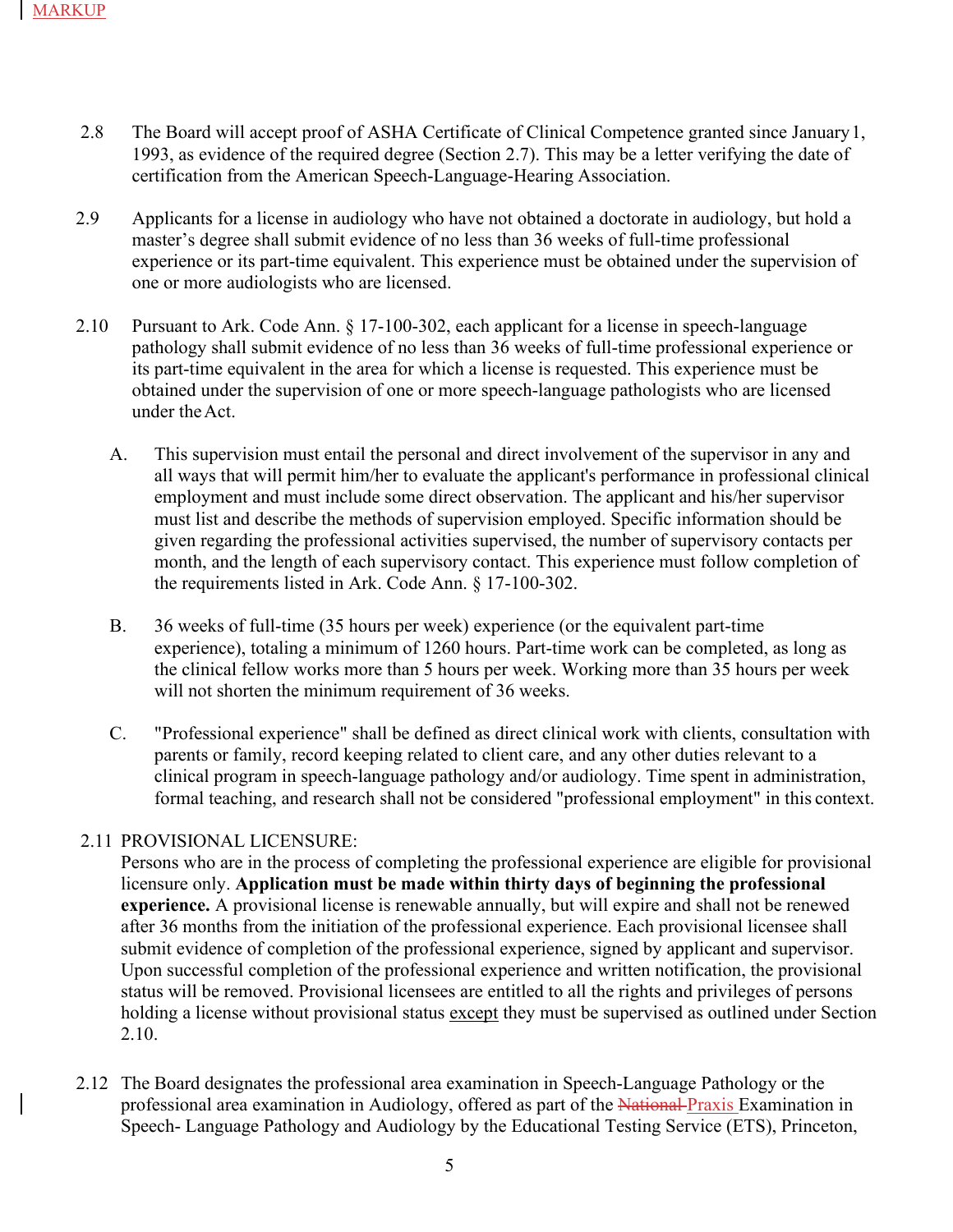New Jersey 08540, as the State Licensure Examination for Speech-Language Pathologists and Audiologists, respectively. The Board has set a passing score for the professional area examinationof 600 if taken prior to September 1, 2014. If taken after that date the passing score for speechlanguage pathology is 162 and 170 for audiology. The Board shall periodically review, and may alterpass-fail criteria of scores on the examination approved by the Board. Praxis shall set the pass/fail scores for each examination. Arrangements and fees for all examinations are the responsibility of the applicant. It shall be the responsibility of the applicant to assure that his/her score in the appropriate area examination is made available by ETS to the Board. The Board may defer a decision on an application until it has considered the examination score.

- 2.13 The Board may waive the examination and grant a license to any applicant who is certified by either the American Speech-Language-Hearing Association or the American Board of Audiology in the area for which s/he is applying for licensure, provided that the current requirements for such certification are equivalent to or greater than those for licensure under the Act. It shall be the responsibility of the applicant to furnish proof of his/her certification to the Board. This may be a clear photocopy of the certified member card or its current equivalent.
- 2.14 An applicant for licensure under the reciprocity provision of the Ark. Code Ann. § 17-100-304 may be so licensed if s/he possesses a current license in speech-language pathology and/or audiology from another state which maintains professional standards considered by the Board to be equivalent to those set forth in the Act. Evidence of such licensure shall be provided by the applicant and verified by the Board's staff.
- 2.15 Oral interviews may be required under the provisions of these Rules.

2.16 An applicant licensed in another state shall provide verification of good standing from the licensing Board of every state where currently and previously licensed.

- 2.17 Pre-Licensure Criminal Background Check
	- A. Pursuant to Act 990 of 2019, an individual may petition for a pre-licensure determination of whether the individual's criminal record will disqualify the individual from licensure and whether a waiver may be obtained. The individual must obtain the pre-licensure criminal background check petition form from the Board.
	- B. The Board's Director will respond with a decision in writing to a completed petition within a reasonable time.
	- C. The response will state the reasons for the decision.
	- D. All decisions in response to the petition will be determined by the information provided by the individual.
	- E. Any decision made in response to a pre-licensure criminal background check petition is not subject to appeal.
	- F. The Board will retain a copy of the petition and response and it will be reviewed during the formal application process.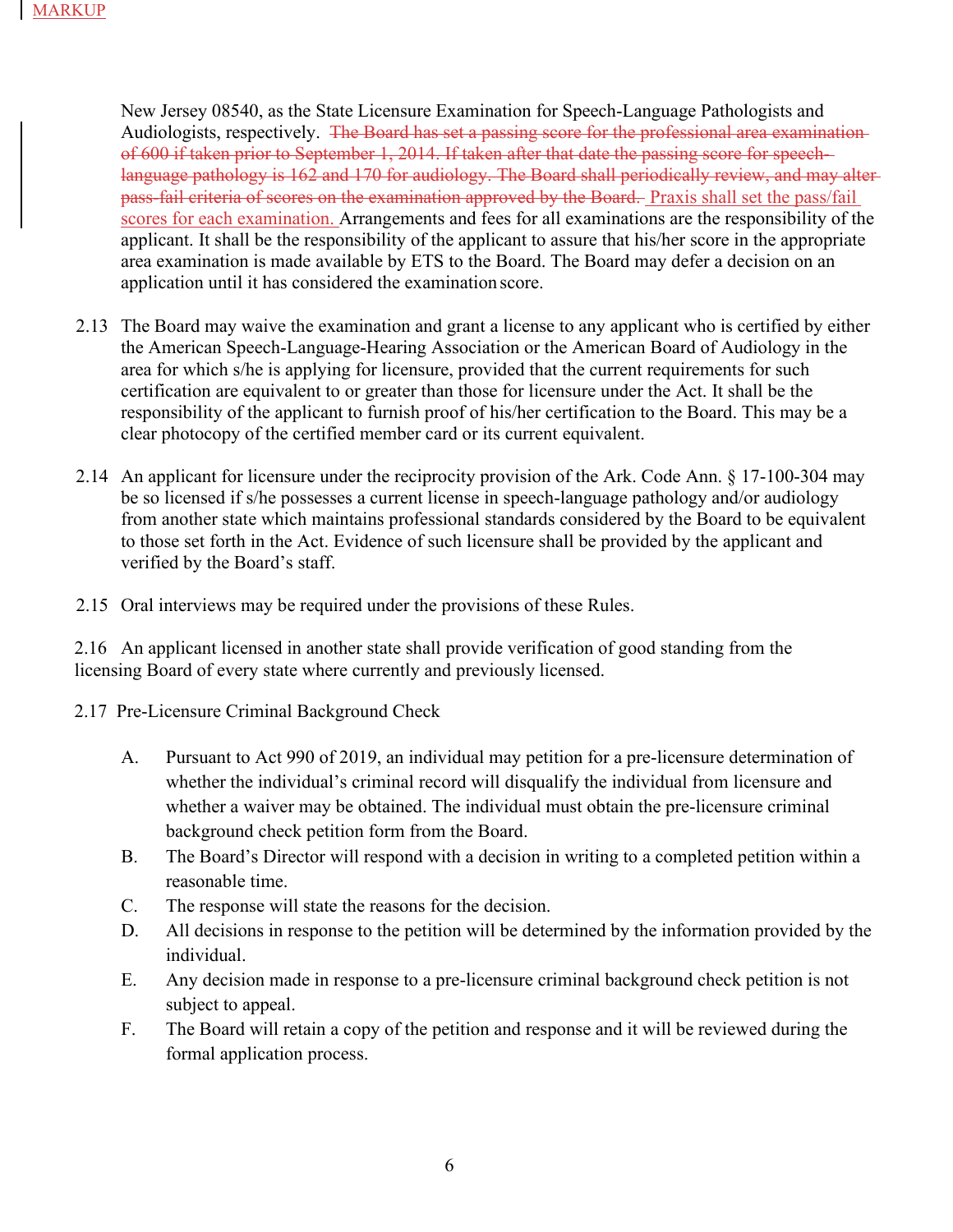#### 2.18 Waiver Request

- A. If an individual has been convicted of an offense listed in A.C.A. § 17-3-102(a), except those permanently disqualifying offenses found in subsection (e), the Board may waive disqualification of a potential applicant or revocation of a license based on the conviction if a request for a waiver is made by:
	- i. An affected applicant for a license; or
	- ii. An individual holding a license subject to revocation.
- B. The Board may grant a waiver upon consideration of the following, without limitation:
	- i. The age at which the offense was committed;
	- ii. The circumstances surrounding the offense;
	- iii. The length of time since the offense was committed;
	- iv. Subsequent work history since the offense was committed;
	- v. Employment references since the offense was committed;
	- vi. Character references since the offense was committed;
	- vii. Relevance of the offense to the occupational license; and
	- viii. Other evidence demonstrating that licensure of the applicant does not pose a threat to the health or safety of the public.
- C. A request for a waiver, if made by an applicant, must be in writing and accompany the completed application and fees.
- D. The Board will respond with a decision in writing and will state the reasons for the decision.
- E. An appeal of a determination under this section will be subject to the Administrative Procedures Act § 25-15-201 *et seq.*
- 2.19 Automatic Licensure for Military
	- A. i. "Automatic licensure" means the granting of occupational licensure without an individual's having met occupational licensure requirements provided under Title 17 of the Arkansas Code or by this rule.

ii. As used in this subsection, "returning military veteran uniformed service veteran" means a former member of the United States Armed ForcesUniformed Services who was discharged from active duty under circumstances other than dishonorable.

- B. The Board shall grant automatic licensure to an individual who holds a substantially equivalent license in good standing in another U.S. jurisdiction is the holder in good standing of a license with a similar scope of practice issued by another state, territory, or district of the U.S. and is:
	- i. An active duty military A uniformed service member stationed in the State of Arkansas;
	- ii. A returning military veteran applying for licensure within one (1) year of his or discharge from active duty A uniformed service veteran who resides in or establishes residency in the State of Arkansas; or
	- iii. The spouse of: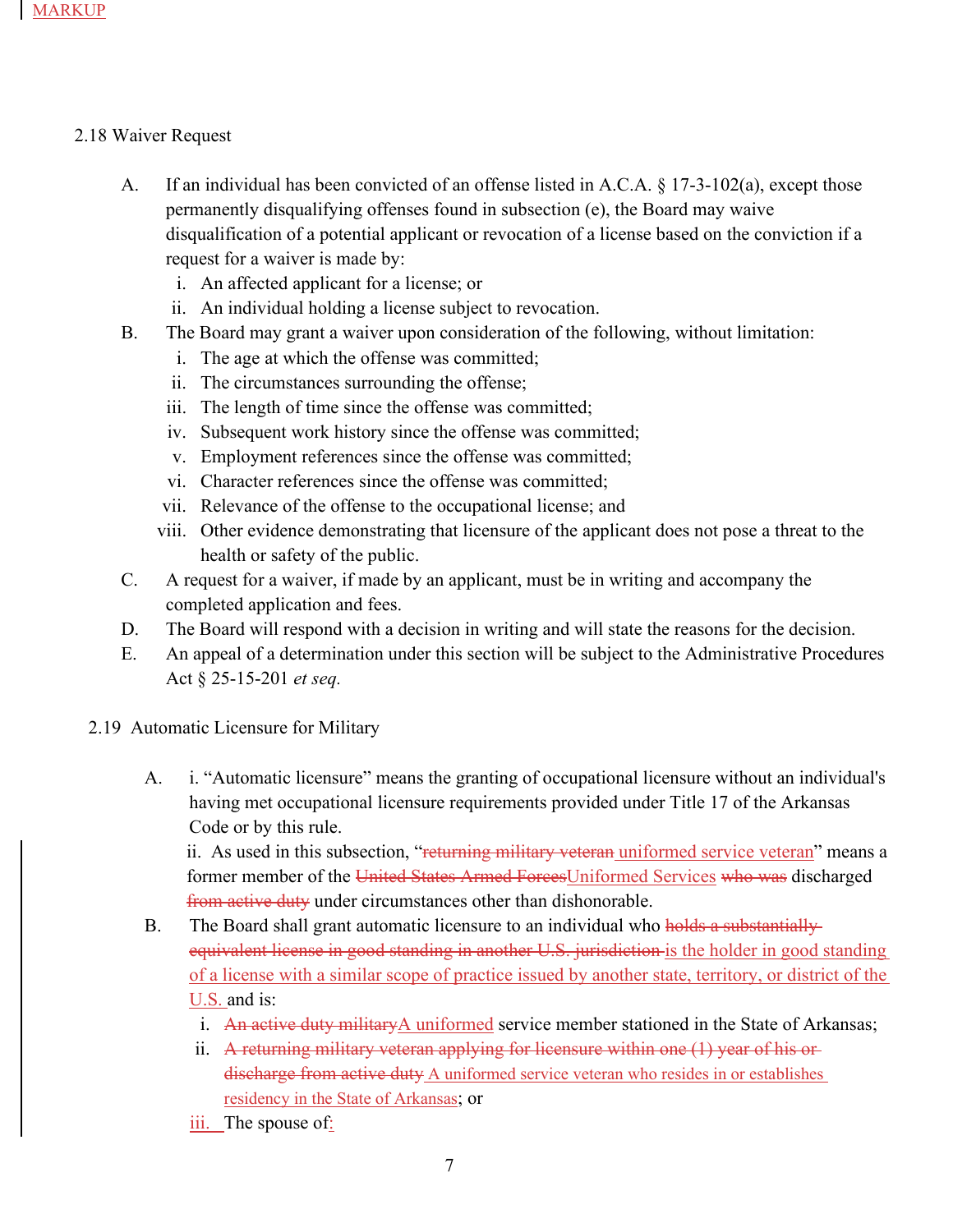#### MARKUP

- (a)  $\theta$ A person under 2.19.B.i. or ii.;
- (b) A uniformed service member who is assigned a tour of duty that excludes the uniformed service member's spouse from accompanying the uniformed service member and the spouse relocates to this state; or
- (c) A uniformed service member who is killed or succumbs to his or her injuries or illness in the line of duty if the spouse establishes residency in the state.
- C. The Board shall grant such automatic licensure upon receipt of all of the below:
	- i. Payment of the initial licensure fee;
	- ii. Evidence that the individual holds a substantially equivalent-license with a similar scope of practice in good standing in another state; and
	- iii. Evidence that the applicant is a qualified applicant under 2.19.B.
- D. The expiration date of a license for a deployed uniform service member or spouse will be extended for one hundred and eighty (180) days following the date of the uniformed service member's return from deployment.
- E. A full exemption from continuing education requirements will be allowed for a deployed uniform service member or spouse until one hundred and eighty (180) days following the date of the uniformed service member's return from deployment.

## **SECTION 3. PROCESSING OF APPLICATIONS**

- 3.1 All application materials for licensure, accompanied by the non-refundable application fee, shall be submitted to the Board office.
- 3.2 To expedite the licensure process, the Board delegates to its Director the authority to issue licenses to applicants who meet the requirements of the Board's statutes and rules. When necessary, the Director may refer certain applications to the Board for decision.

## **SECTION 4. FEES**

4.1 Application fee: \$100.00

A non-refundable application fee (see Ark. Code Ann. § 17-100-303) of one hundred dollars (\$100.00) shall be submitted with each application for licensure. The Board shall waive the application fee if the applicant:

A. Is receiving assistance through the Arkansas Medicaid Program; the Supplemental Nutrition Assistance Program; the Special Supplemental Nutrition Program for Women, Infants, and Children; the Temporary Assistance for Needy Families Program; or the Lifeline Assistance Program;

B. Was approved for unemployment within the last twelve (12) months; or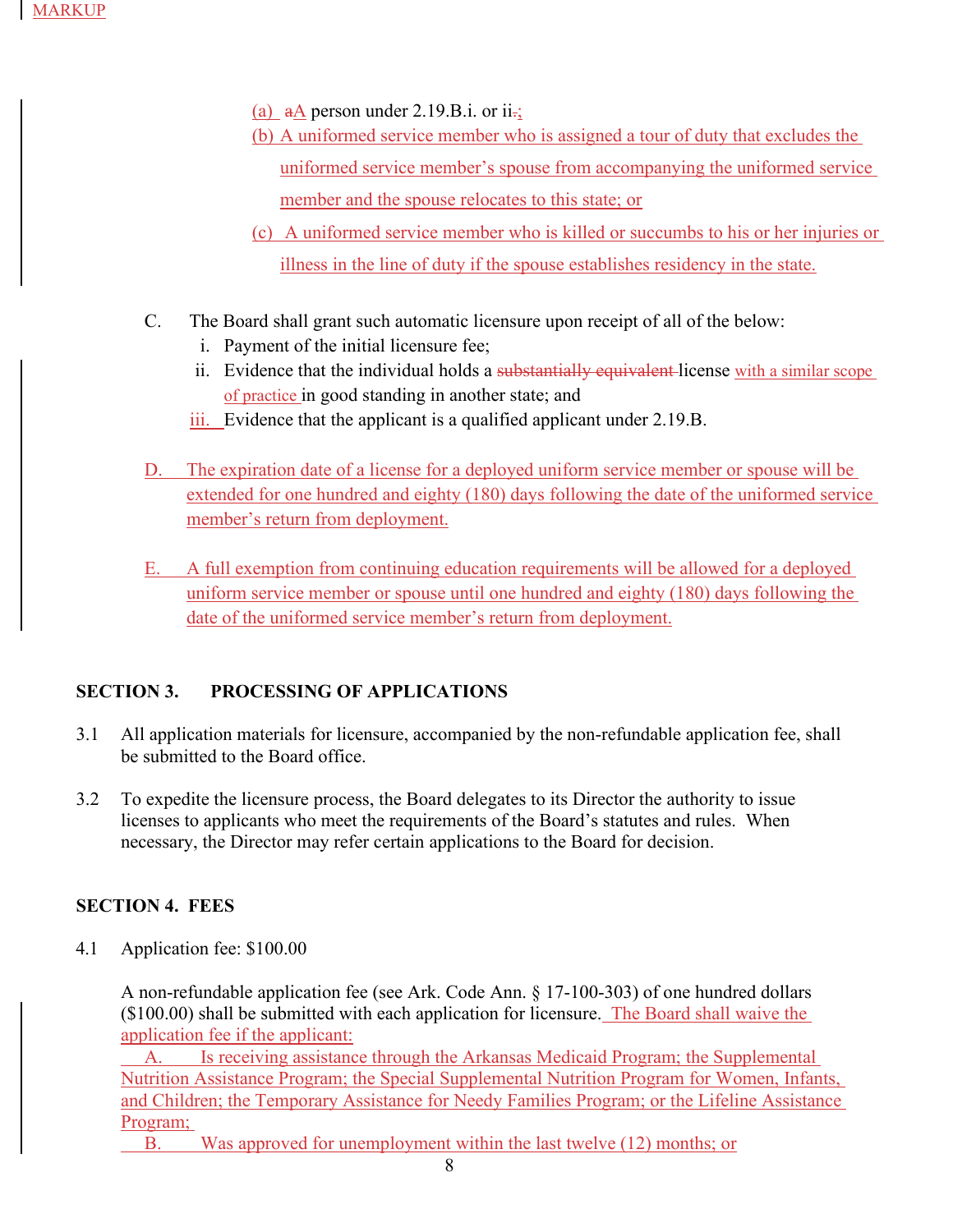C. Has an income that does not exceed two hundred percent (200%) of the federal poverty income guidelines.

4.2 Renewal Fee: \$60.00 or \$85.00 dual licensure

The renewal fee of a single license shall be sixty (\$60.00) annually or eighty-five (\$85.00) for dual licensure. The license expires at midnight on June 30 of each year. Failure to pay the renewal fee on or before July 15 shall render the license invalid Ark. Code Ann. § 17-100-305. It is the responsibility of each licensee to remit his/her renewal fee even if s/he fails to receive a renewal notice.

- 4.3 Late renewal penalty:
	- A. The late renewal penalty shall be: \$100 if renewed between July 16 – December 31 of the year of expiration;

\$200 if renewed between January 1 – July 15 of the year of expiration;

\$300 if renewed on or after July 16 of the year following expiration.

- B. Licenses shall be renewed within two (2) years of expiration upon payment of the renewal fee and the late renewal penalty. After that period, and for the next three (3) years, renewal is subject to Board review and payment of the renewal fee and the late renewal penalty.
- C. After five (5) years of the initial expiration, the license shall not be renewed, per Ark. CodeAnn. § 17-100-305, and the individual must apply for a new license.
- D. The individual shall not engage in the practice of speech-language pathology or audiology until the license is renewed.
- 4.4 Inactive Status/Reactivation fee(s): \$40.00
	- A. A one-time fee of forty dollars (\$40.00) shall be charged a speech-language pathologist or audiologist, otherwise qualified and licensed by the Board, to place his/her license on inactive status. If inactive status is requested more than 30 days after expiration, late fees apply as set out in Section 4.3. Request for inactive status must be made to the Board in writing. The individual shall not engage in the practice of speech-language pathology and/or audiology in Arkansas while his/her license is inactive.
	- B. An individual wishing to regain active status shall provide the information required by Section 6.1 and submit the balance (\$40) of the full renewal fee. Applicant may not resume practice until s/he receives notification of reactivation from the Board office.
- 4.5 Fees related to continuing education-See Section 9.7

#### **SECTION 5. LICENSES**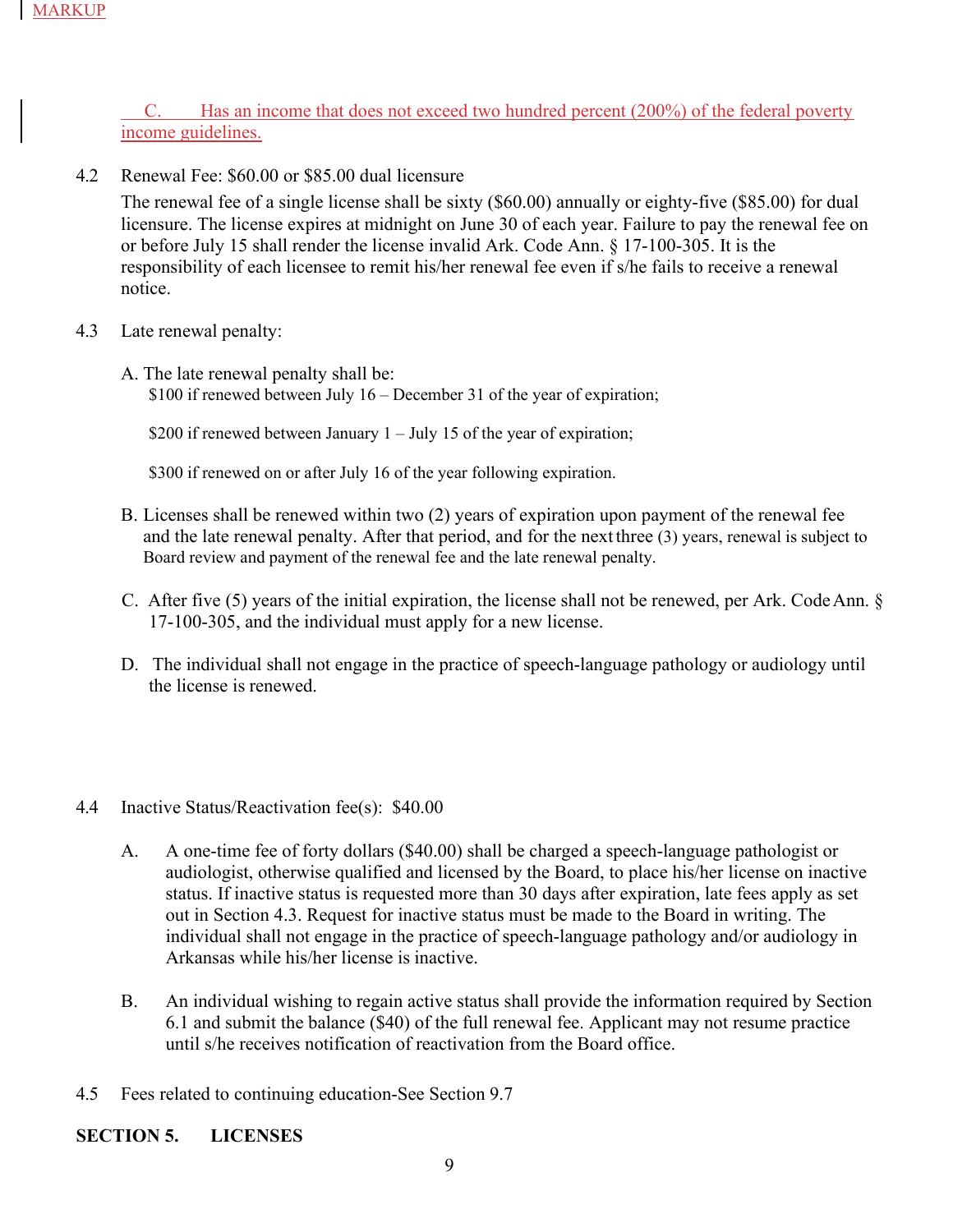- 5.1 The license, renewable annually, Ark. Code Ann. § 17-100-305, in speech-language pathology and/or audiology shall be issued to all applicants who meet the requirements for licensure under the provisions of the Act and who pay to the Board the prescribed license fees.
- 5.2 Licenses expire at 12 midnight on June 30th of each year if not renewed. Payment and continuing education (if required) must be postmarked or submitted through the website no later than July 15 or the individual must cease practice until written notification of license renewal is received from the Board.
- 5.3 The speech-language pathologist and/or audiologist shall practice under the provisions of the Act only in the professional areas (s) in which s/he is licensed by the Board.
- 5.4 Pursuant to Ark. Code Ann. § 17-100-107, the Board will take legal action against any person not licensed by the Board, or any licensee who engages in the practice of speech-language pathology or audiology as herein defined in violation of state law and rules of this Board.
- 5.5 Licenses are the property of the Board. Any licensee whose license is suspended or revoked under the provisions of Ark. Code Ann. § 17-100-307 shall return the license to the Board.

## **SECTION 6. INACTIVE STATUS OR REACTIVATION**

- 6.1 Individuals who have inactive status and who are seeking reactivation of a license shall, prior to engaging in the practice of speech-language pathology or audiology in the State of Arkansas, satisfy the following requirements:
	- A. Submit a written letter of request for reactivation.
	- B. Furnish evidence of completion of the number of hours of acceptable continuing professional education (CPE) computed by multiplying ten (10) times the number of years the licensee has held an inactive or invalid license, not to exceed 50 hours or if dually licensed fifteen (15) hours times the number of years the licensee held an inactive license, not to exceed seventy- five (75) hours. At least half of the hours must be in Content I.
	- C. Pay appropriate fees stated in Section 4.4.

D. Submit a letter of good standing from any other jurisdiction in which the individual has been practicing while on inactive status. The Board may verify an applicant's standing online or via telephone.

6.2 An individual who meets the conditions established in A.C.A.§ 17-1-107 and can demonstrate that the individual passed the applicable examination(s) with scores sufficient for licensure at the time the individual's initial license was issued shall not be required to re-take the examination(s) in order to be licensed.

## **SECTION 7. DISCIPLINARY ACTION**

7.1 The license of any speech-language pathologist, speech-language pathology assistant, or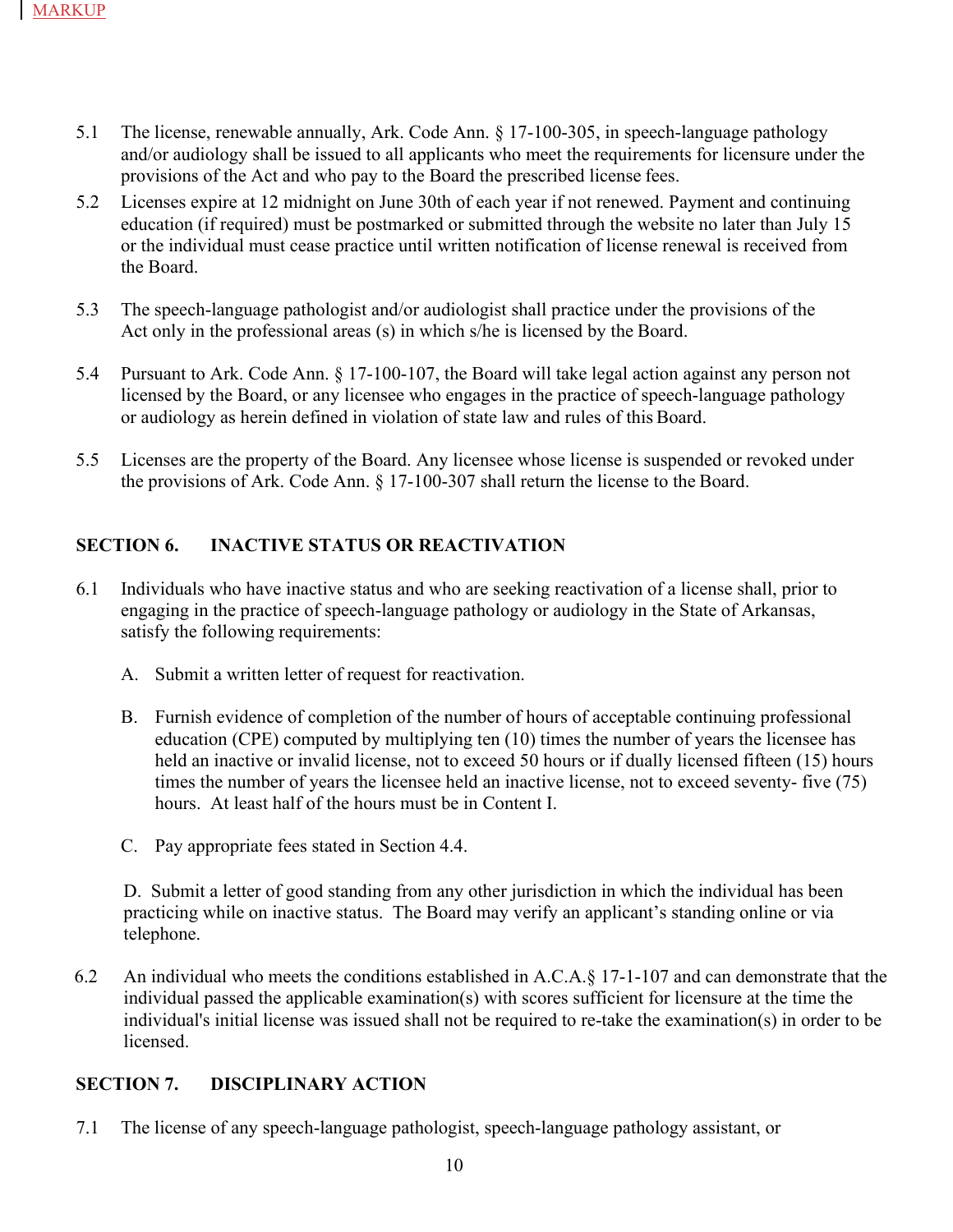audiologist may be suspended or revoked by the Board upon proof that s/he has violated any part of Ark. Code Ann. § 17-100-307.

- 7.2 The Board shall follow the provisions of the Administrative Procedures Act in bringing disciplinary action against a licensed speech-language pathologist, audiologist, or speechlanguage pathology assistant.
- 7.3 Charges against a licensed speech-language pathologist, speech-language pathology assistant, or audiologist shall be in the form of a written statement describing the specific violations of ethical practice, or of the provisions of the Act, or of these Rules. The statement must be signed and filed with the Board office.
- 7.4 The individual against whom a charge has been filed shall have the right to appear before the Board in person or by counsel. S/he may present witnesses and evidence in his/her behalf and examine witnesses.
- 7.5 If, after a hearing, the Board determines that the individual has committed any act which constitutes grounds for disciplinary action, the Board may:
	- a. Refuse to issue or renew a license;
	- b. Revoke a license;
	- c. Suspend a license;
	- d. Issue a reprimand;
	- e. Impose a civil penalty not to exceed \$1,000.00 per infraction;
	- f. Require additional continuing education in a specified area;
	- g. Require community service hours in a specified field;
	- h. Impose sanctions pursuant to other applicable state laws.
- 7.6 To suspend or revoke a license, a majority of the Board members present must vote in favor of that action.
- 7.7 The individual charged shall be notified of any Board decision(s) by certified or registered mail immediately following the conclusion of the proceedings. Upon suspension or revocation of a license, the license must be returned to the Board.
- 7.8 When an individual's license has been suspended or revoked, the Board may take legal action to enforce its decision.
- 7.9 No sooner than five (5) years after the date of revocation of a license, a person may again apply for licensure. The Board may accept or reject an application for licensure and may impose additional requirements.
- 7.10 In order for a licensee to complete a penalty of community service as a sanction, the following restrictions must be applied:
	- A. The total number of hours of assigned service must be documented by the person supervising the site where the service was performed.
	- B. The site where community service is provided must be separate from the licensee's place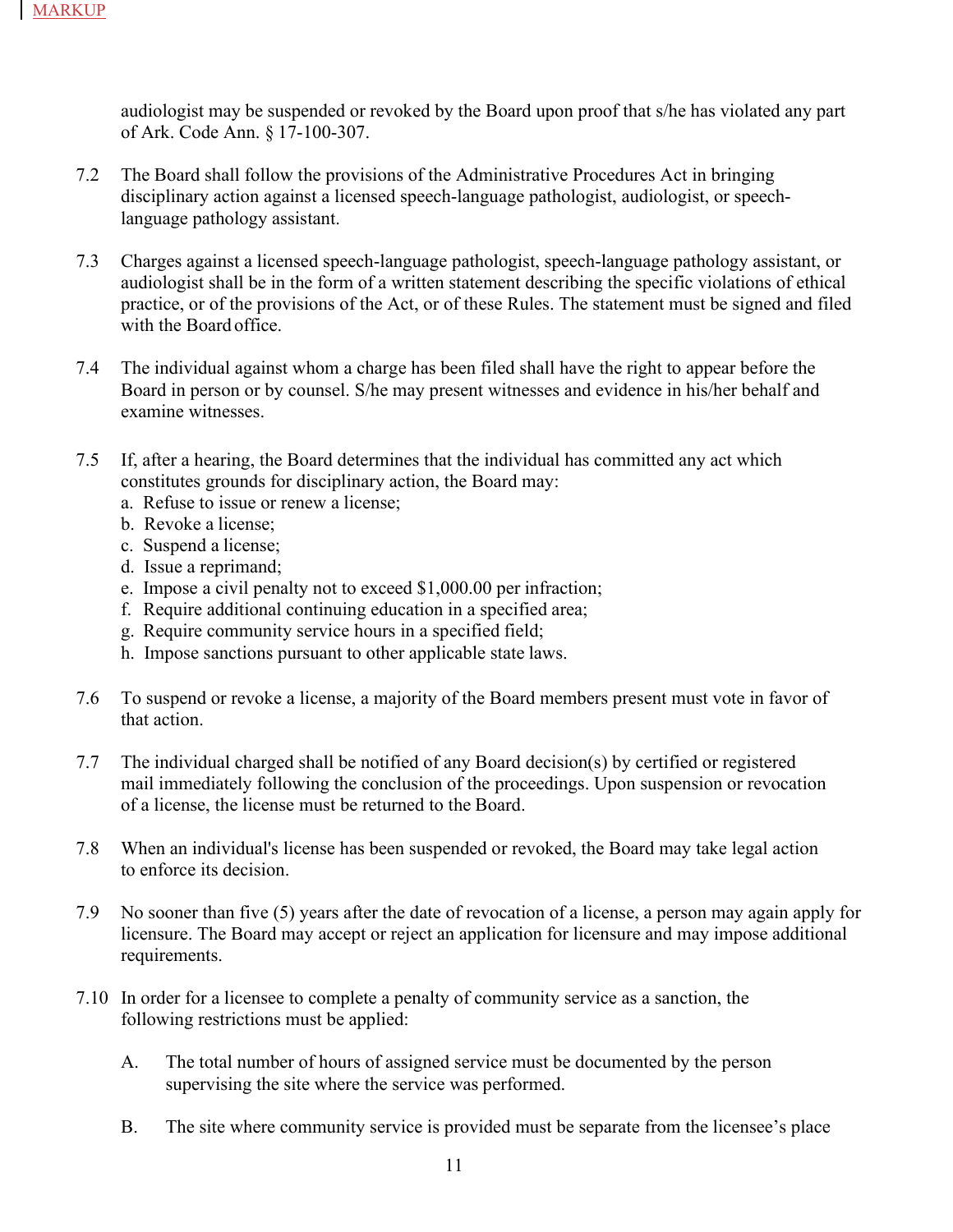of business.

- C. The Board reserves the right to evaluate and either accept or reject the documented hours presented to them as evidence of completion of the punishment as judged by the restrictions above.
- D. Minor infractions of the ABESPA law or Rules may be removed from the licensee's record after two (2) years. Minor infractions include, but are not limited to, failure to apply within 30 days of beginning practice, failure to respond to a request for information within the required time, or practicing without a license following expiration if renewed within 30 days or less. Any sanction which includes revocation of the license shall remain on the licensee's record.

#### **SECTION 8. CODE OF ETHICS**

#### Preamble

The preservation of the highest standards of integrity and ethical principles is vital to the responsible discharge of obligations in the professions of speech-language pathology and audiology. This code of ethics sets forth the fundamental principles and rules considered essential to this purpose.

Every licensee and applicant shall abide by this Code of Ethics. Any action that violates the spirit and purpose of this Code shall be considered unethical. Failure to specify any particular responsibility or practice in this Code of Ethics shall not be construed as denial of the existence of such responsibilities or practices.

The fundamentals of ethical conduct are described by Principles of Ethics and by Rules of Ethics as they relate to responsibility to persons served, to the public, and to the professions of speech-language pathology and audiology.

Principles of Ethics, aspirational and inspirational in nature, form the underlying moral basis for the Code of Ethics. Individuals shall observe these principles as affirmative obligations under all conditions of professional activity.

Rules of Ethics are specific statements of minimally acceptable professional conduct or of prohibitions and are applicable to all individuals.

8.1 Principle of Ethics I:

Individuals shall honor their responsibility to hold paramount the welfare of persons they serve professionally.

- A. Individuals shall provide all clinical services and scientific activities competently.
- B. Individuals shall use every resource, including referral and/or interprofessional collaboration when appropriate, to ensure that quality service is provided.
- C. Individuals shall not discriminate in the delivery of professional services or in the conduct of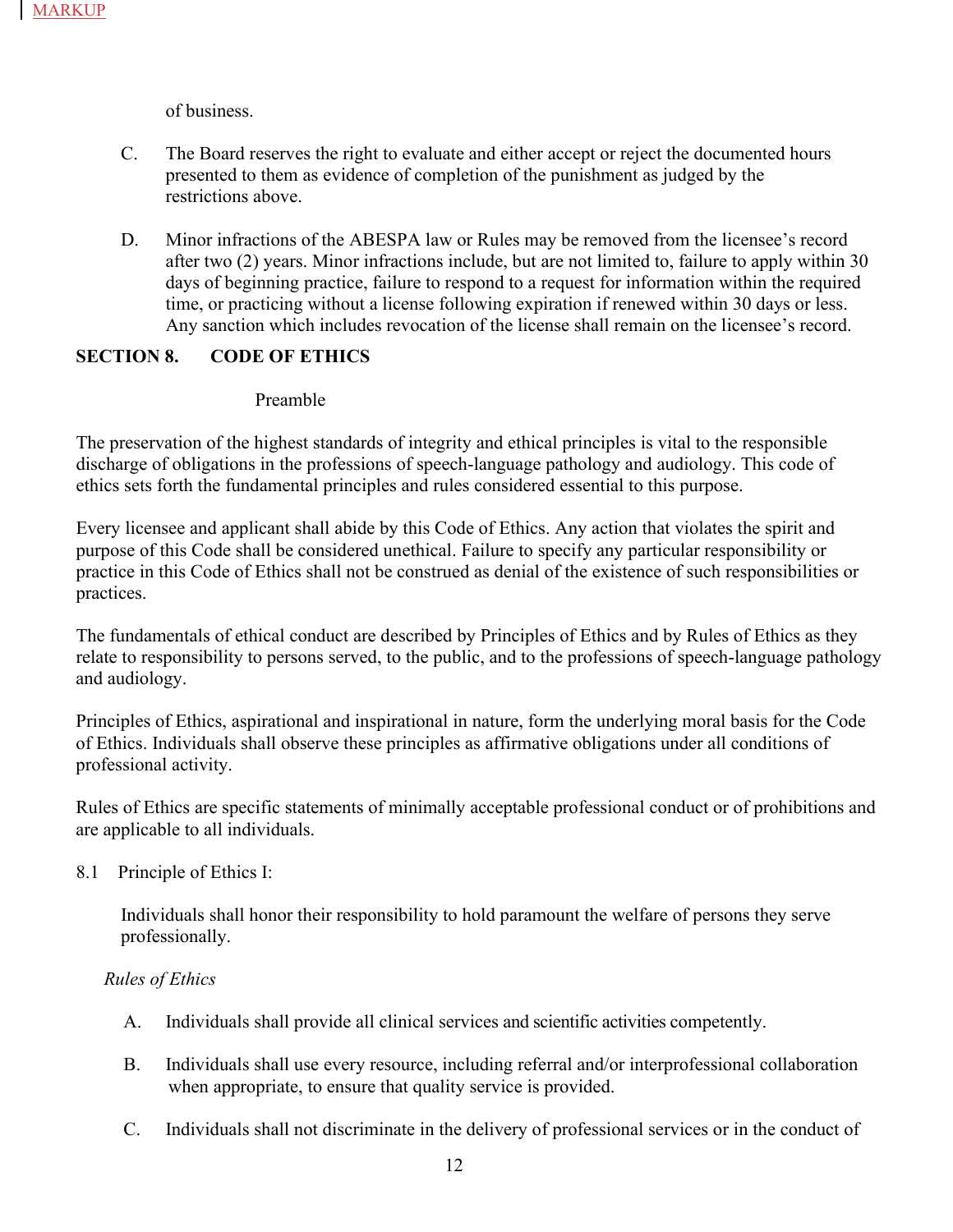research and scholarly activities on the basis of race or ethnicity, sex, gender identity/gender expression, age, religion, national origin, sexual orientation, disability, culture, language, or dialect.

- D. Individuals shall not misrepresent the credentials of aides, assistants, technicians, support personnel, students, research interns, Clinical Fellows, or any others under their supervision, and they shall inform those they serve professionally of the name, role, and professional credentials of persons providing services.
- E. Individuals who hold an Arkansas license may delegate tasks related to the provision of clinical services to aides, assistants, technicians, support personnel, or any other persons only if those persons are adequately prepared and are appropriately supervised. The responsibility for the welfare of those being served remains with the licensed individual.
- F. Individuals who hold an Arkansas license shall not delegate tasks that require the unique skills, knowledge, judgment, or credentials that are within the scope of their profession to aides, assistants, technicians, support personnel, or any nonprofessionals over whom they have supervisory responsibility.
- G. Individuals who hold an Arkansas license may delegate to students tasks related to the provision of clinical services that require the unique skills, knowledge, and judgment that are within the scope of practice of their profession only if those students are adequately prepared and are appropriately supervised. The responsibility for the welfare of those being served remains with the licensed individual.
- H. Individuals shall obtain informed consent from the persons they serve about the nature and possible risks and effects of services provided, technology employed, and products dispensed. This obligation also includes informing persons served about possible effects of not engaging in treatment or not following clinical recommendations. If diminished decision-making ability of persons served is suspected, individuals should seek appropriate authorization for services, such as authorization from a spouse, other family member, or legally authorized/appointed representative.
- I. Individuals shall enroll and include persons as participants in research or teaching demonstrations only if participation is voluntary, without coercion, and with informed consent.
- J. Individuals shall accurately represent the intended purpose of a service, product, or research endeavor and shall abide by established guidelines for clinical practice and the responsible conduct of research.
- K. Individuals who hold an Arkansas license shall evaluate the effectiveness of services provided, technology employed, and products dispensed, and they shall provide services or dispense products only when benefit can reasonably be expected.
- L. Individuals may make a reasonable statement of prognosis, but they shall not guarantee – directly or by implication – the results of any treatment or procedure.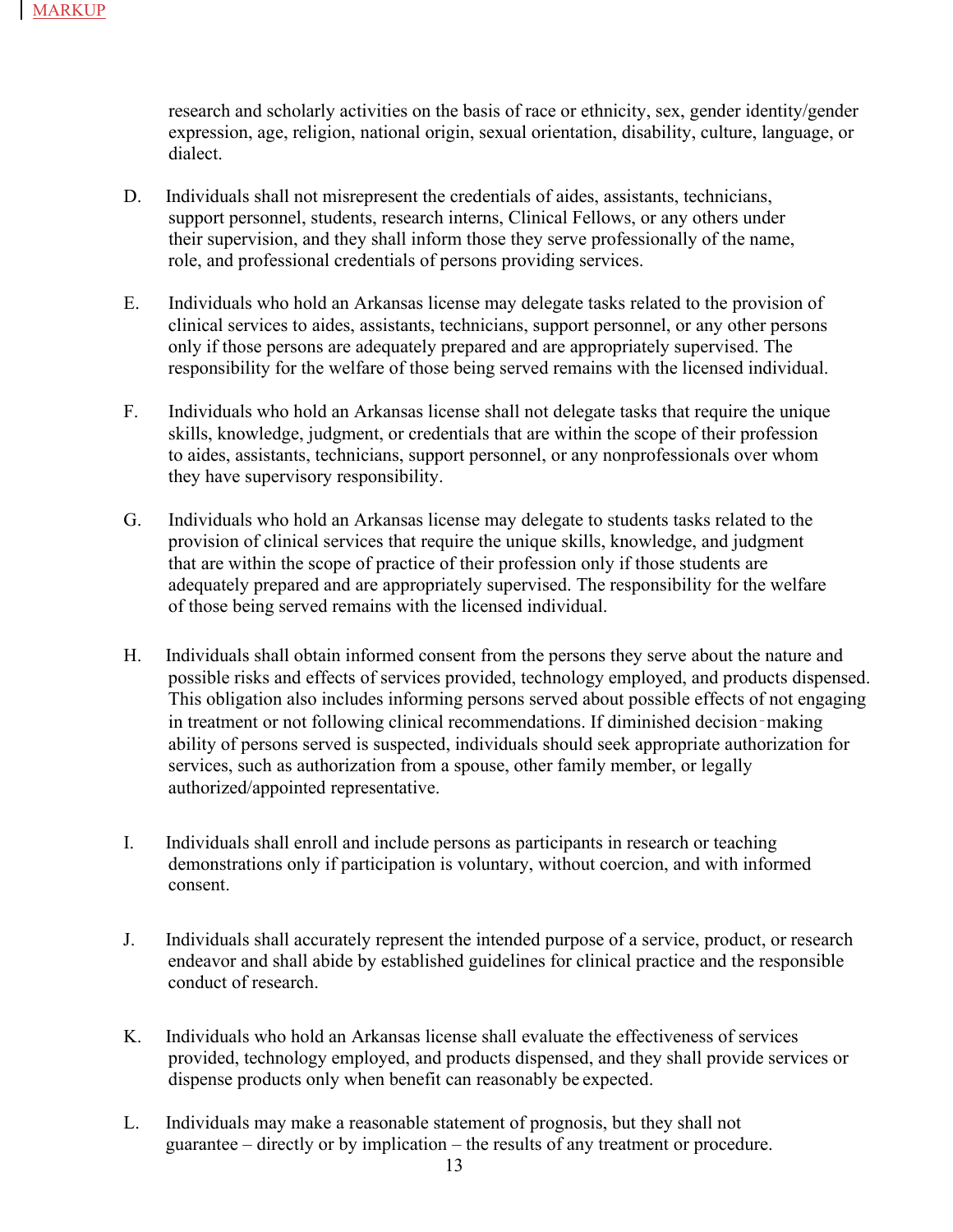- M. Individuals who hold an Arkansas license shall use independent and evidence- based clinical judgment, keeping paramount the best interests of those being served.
- N. Individuals who hold an Arkansas license shall not provide clinical services solely by correspondence, but may provide services via telepractice consistent with this rule, professional standards, and state and federal laws.
- O. Individuals shall protect the confidentiality and security of records of professional services provided, research and scholarly activities conducted, and products dispensed. Access to these records shall be allowed only when doing so is necessary to protect the welfare of the person or of the community, is legally authorized, or is otherwise required by law.
- P. Individuals shall protect the confidentiality of any professional or personal information about persons served professionally or participants involved in research and scholarly activities and may disclose confidential information only when doing so is necessary to protect the welfare of the person or of the community, is legally authorized, or is otherwise required by law.
- Q. Individuals shall maintain timely records and accurately record and bill for services provided and products dispensed and shall not misrepresent services provided, products dispensed, or research and scholarly activities conducted.
- R. Individuals whose professional practice is adversely affected by substance abuse, addiction, or other health-related conditions are impaired practitioners and shall seek professional assistance and, where appropriate, withdraw from the affected areas of practice.
- S. Individuals who have knowledge that a colleague is unable to provide professional services with reasonable skill and safety shall report this information to the appropriate authority, internally if a mechanism exists and, otherwise, externally.
- T. Individuals shall provide reasonable notice and information about alternatives for obtaining care in the event that they can no longer provide professional services.
- 8.2 Principle of Ethics II:

Individuals shall honor their responsibility to achieve and maintain the highest level of professional competence.

- A. Individuals who hold an Arkansas license shall engage in only those aspects of the professions that are within the scope of their professional practice and competence, considering their licensure status, education, training, and experience.
- B. Individuals who engage in research shall comply with all institutional, state, and federal rules that address any aspects of research, including those that involve human participants and animals.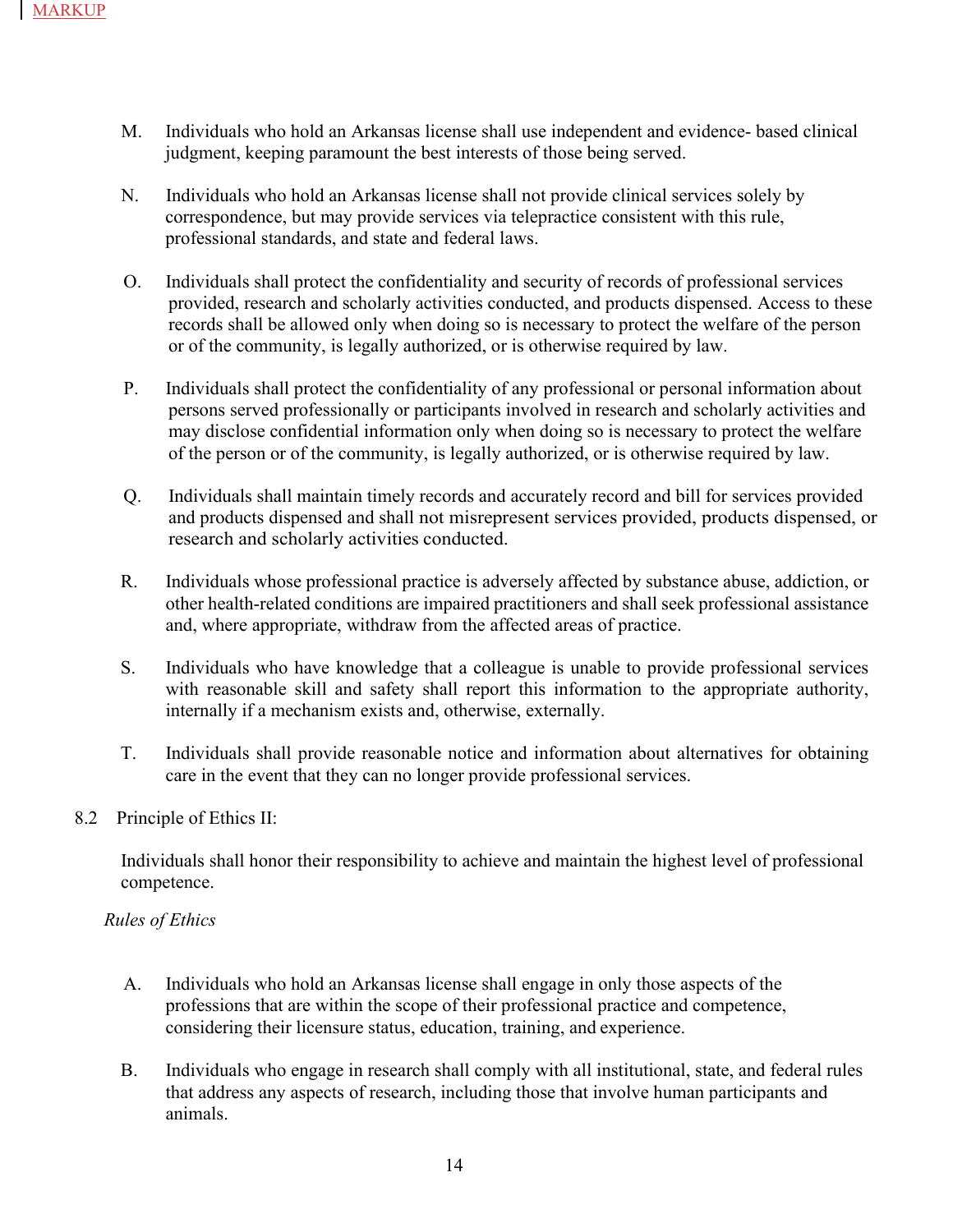- C. Individuals shall enhance and refine their professional competence and expertise through engagement in lifelong learning applicable to their professional activities and skills.
- D. Individuals in administrative or supervisory roles shall not require or permit their professional staff to provide services or conduct research activities that exceed the staff member's licensure or registration status, competence, education, training, and experience.
- E. Individuals in administrative or supervisory roles shall not require or permit their professional staff to provide services or conduct clinical activities that compromise the staff member's independent and objective professional judgment.
- F. Individuals shall make use of technology and instrumentation consistent with accepted professional guidelines in their areas of practice. When such technology is not available, an appropriate referral may be made.
- G. Individuals shall ensure that all technology and instrumentation used to provide services or to conduct research and scholarly activities are in proper working order and are properly calibrated.
- 8.3 Principle of Ethics III:

Individuals shall honor their responsibility to the public by promoting public understanding of the professions, by supporting the development of services designed to fulfill the unmet needs of the public, and by providing accurate information in all communications involving any aspect of the professions.

- A. Individuals shall not misrepresent their credentials, competence, education, training, experience, and scholarly contributions.
- B. Individuals shall avoid engaging in conflicts ofinterest whereby personal, financial, or other considerations have the potential to influence or compromise professional judgment and objectivity.
- C. Individuals shall not misrepresent research and scholarly activities, diagnostic information, services provided, results of services provided, products dispensed, or the effects of products dispensed.
- D. Individuals shall not defraud through intent, ignorance, or negligence or engage in any scheme to defraud in connection with obtaining payment, reimbursement, or grants and contracts for services provided, research conducted, or products dispensed.
- E. Individuals' statements to the public shall provide accurate and complete information about the nature and management of communication disorders, about the professions, about professional services, about products for sale, and about research and scholarly activities.
- F. Individuals' statements to the public shall adhere to prevailing professional norms and shall not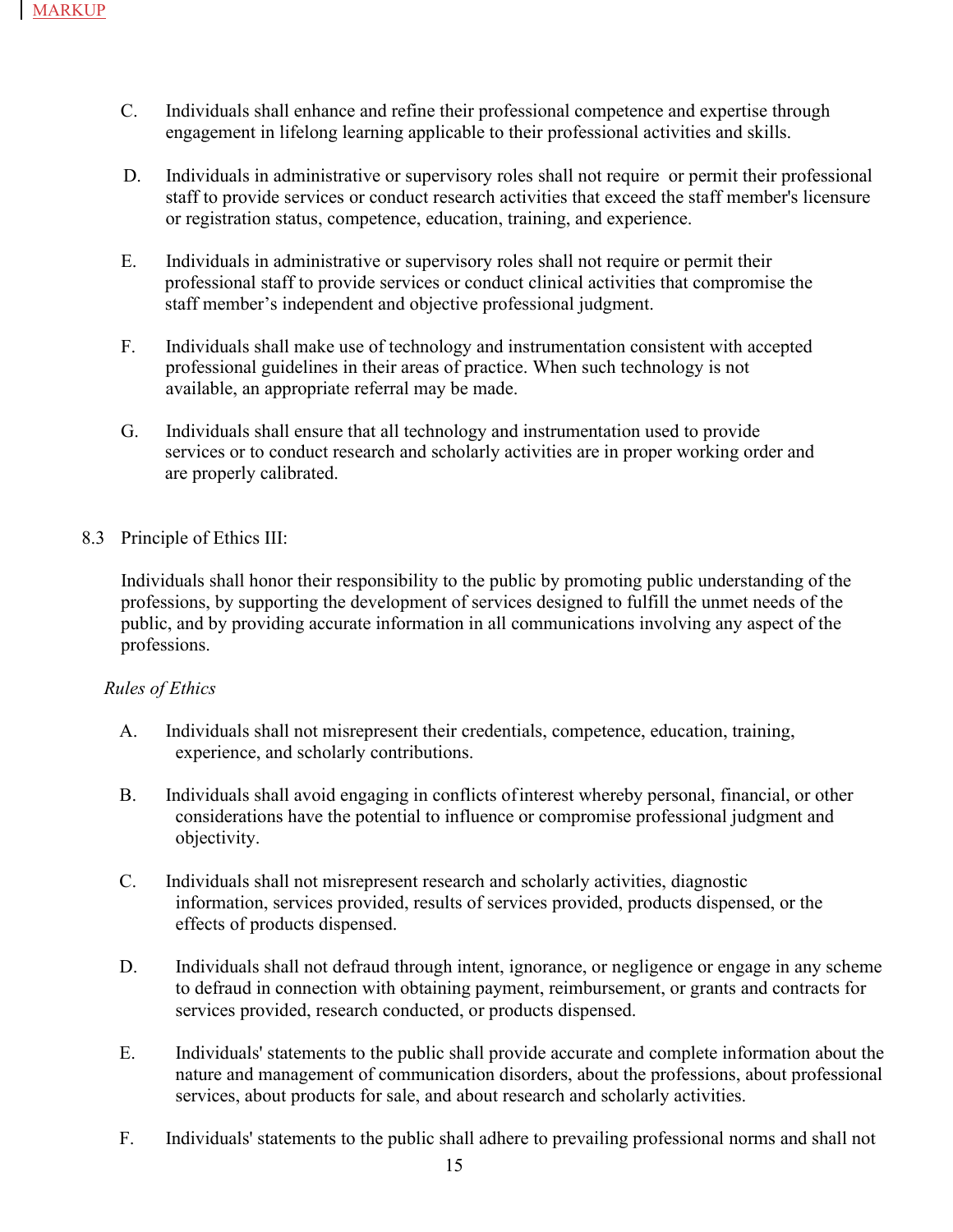contain misrepresentations when advertising, announcing, and promoting their professional services products and when reporting research shall adhere to prevailing professional standards and shall not contain misrepresentations.

G. Individuals shall not knowingly make false financial or nonfinancial statements and shall complete all materials honestly and without omission.

#### 8.4 Principle of Ethics IV:

Individuals shall honor their responsibilities to the professions and their relationships with colleagues, students, and members of allied professions. Individuals shall uphold the dignity and autonomy of the professions, maintain harmonious interprofessional and intraprofessional relationships, and accept the professions' self-imposed standards.

- A. Individuals shall not knowingly allow anyone under their supervision to engage in any practice that violates the Code of Ethics.
- B. Individuals shall not engage in any form of conduct that adversely reflects on the professions or on the individual's fitness to serve persons professionally.
- C. Individuals shall not engage in dishonesty, negligence, fraud, deceit, or misrepresentation.
- D. Individuals shall assign credit only to those who have contributed to a publication, presentation, process, or product. Credit shall be assigned in proportion to the contribution and only with the contributor's consent.
- E. Individuals' statements to colleagues about professional services, research results, and products shall adhere to prevailing professional standards and shall contain no misrepresentations.
- F. Individuals shall exercise independent professional judgment in recommending and providing professional services when an administrative mandate, referral source, or prescription prevents keeping the welfare of persons served paramount.
- G. Individuals shall not discriminate in their relationship with colleagues, assistants, students, support personnel, and members of other professions and disciplines on the basis of race, ethnicity, sex, gender/identity, gender/expression, age, religion, national origin, sexual orientation, culture, language, dialect, socioeconomic status, or disability.
- H. Individuals with evidence that the Code of Ethics may have been violated have the responsibility to work collaboratively to resolve the situation where possible or to inform the Arkansas Board of Examiners in Speech Pathology and Audiology through its established procedures.
- I. Individuals making and responding to complaints shall comply fully with the policies of the Arkansas Board of Examiners in Speech-Language Pathology and Audiology in its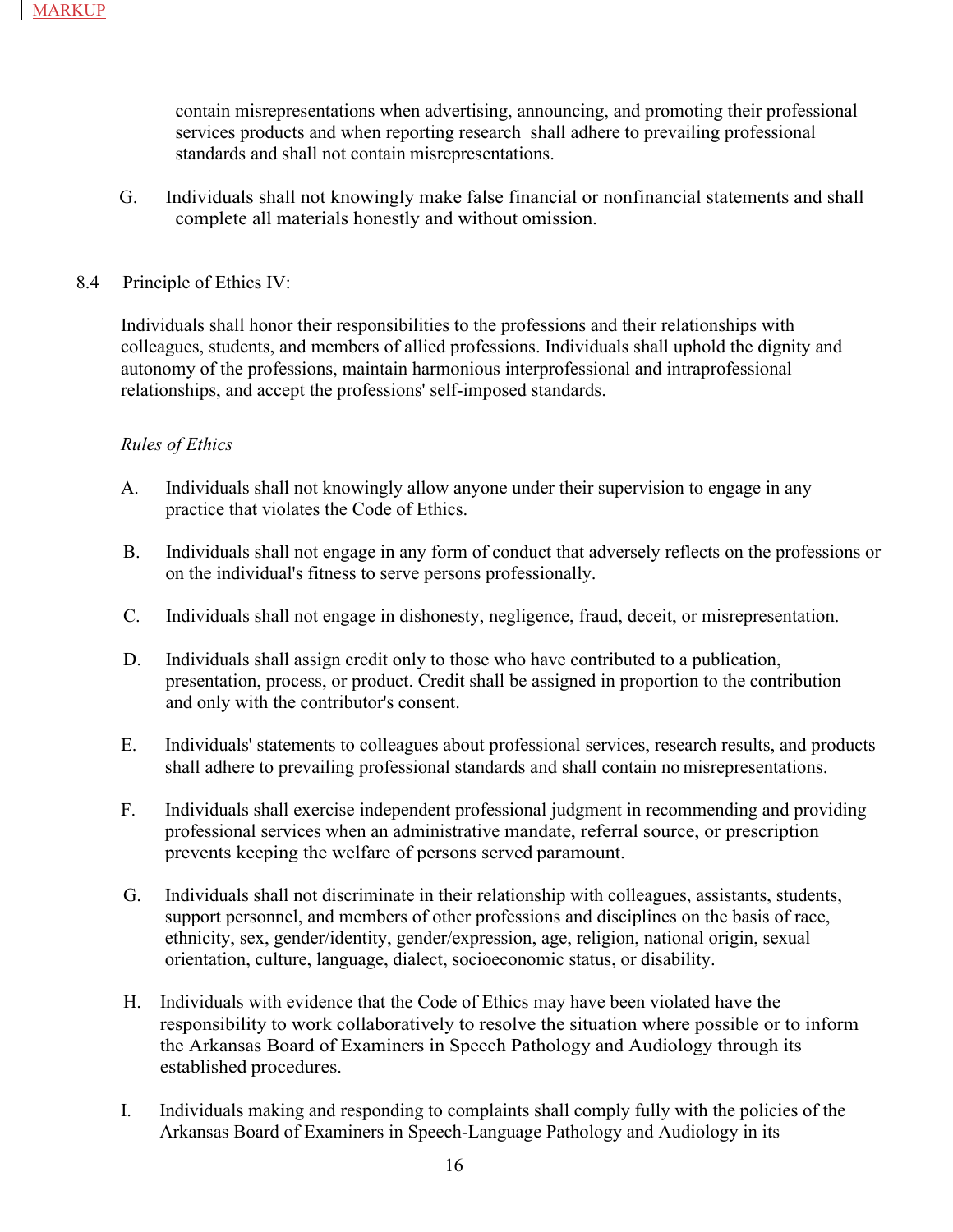consideration, adjudication, and resolution of complaints of alleged violations of the Code of Ethics.

- J. Individuals shall reference the source when using other persons' ideas, research, presentations, results, or products in written, oral, or any other media presentation or summary. To do otherwise constitutes plagiarism.
- K. Individuals shall work collaboratively, when appropriate, with members of one's own profession and/or members of other professions to deliver the highest quality of care.
- L. Applicants for licensure and individuals making disclosures shall not knowingly make false statements and shall complete all application and disclosure materials honestly and without omission.
- M. Individuals shall not engage in sexual activities with individuals (other than a spouse or other individual with whom a prior consensual relationship exists) over whom they exercise professional authority or power, including persons receiving services, assistants, students, or research participants.
- N. Individuals shall not engage in any form of harassment, power abuse, or sexual harassment.
- O. Individuals shall report members of other professions who they know have violated standards of care to the appropriate professional licensing authority or board, other professional regulatory body, or professional association when such violation compromises the welfare of persons served and/or research participants.
- P. Individuals shall not file or encourage others to file complaints that disregard or ignore facts that would disprove the allegation; the Code of Ethics shall not be used for personal reprisal, as a means of addressing personal animosity, or as a vehicle for retaliation.
- Q. Individuals involved in ethics complaints shall not knowingly make false statements of fact or withhold relevant facts necessary to fairly adjudicate the complaints.
- R. Individuals shall comply with local, state, and federal laws applicable to professional practice, research ethics, and the responsible conduct of research.
- S. Individuals who have been convicted, been found guilty, or entered a plea of guilty or nolo contendere to (1) any misdemeanor involving dishonesty, physical harm or the threat of physical harm to the person or property of another, or (2) any felony, shall self-report by notifying the Arkansas Board of Examiners in Speech Pathology and Audiology in writing within 30 days of the conviction, plea, or finding of guilt. Individuals shall also provide a certified copy of the conviction, plea, nolo contendere record, or docket entry to ABESPA within 30 days of self-reporting.
- T. Individuals who have been publicly sanctioned or denied a license or a professional credential by any professional association, professional licensing authority or board, or other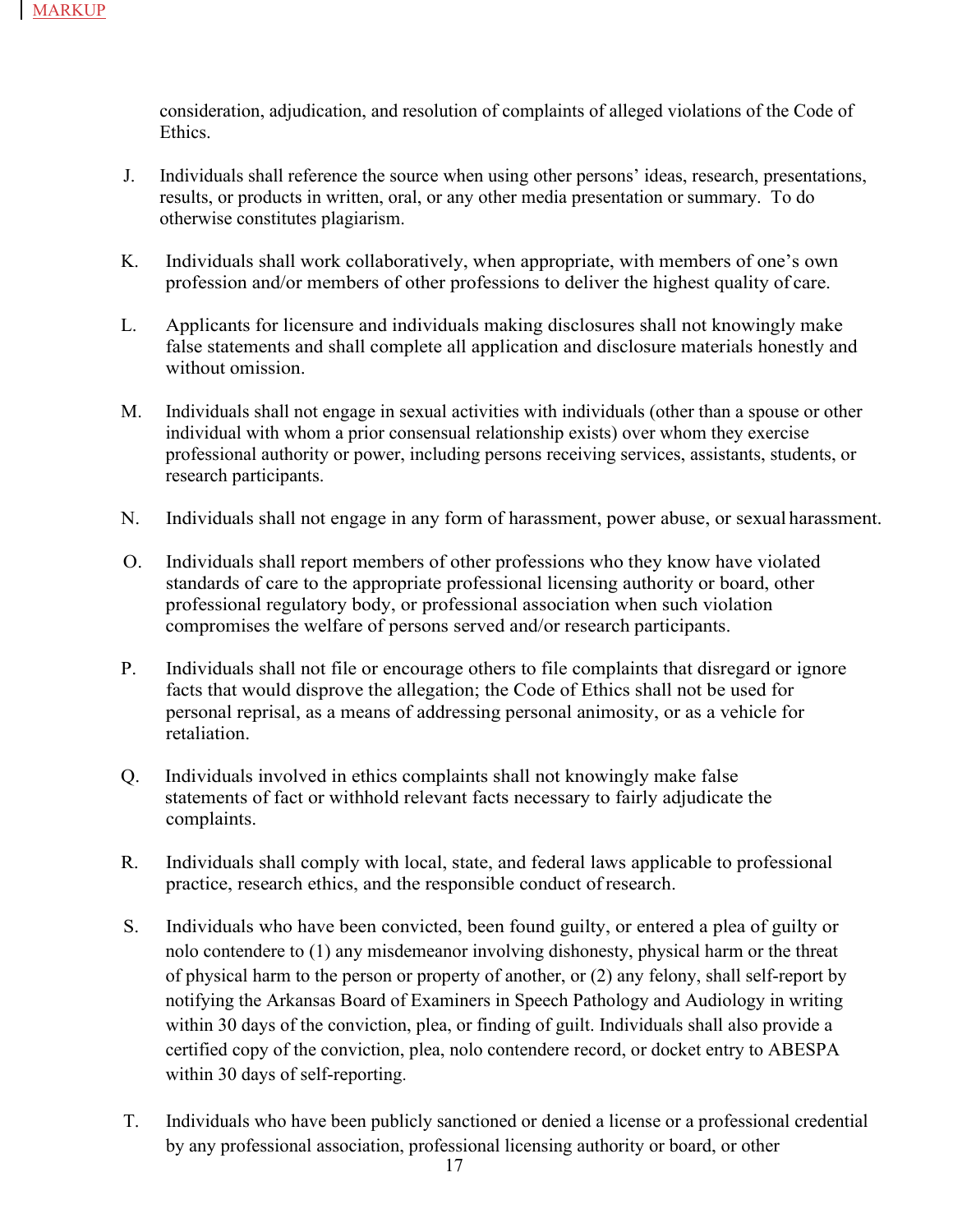professional regulatory body shall self-report by notifying ABESPA in writing within 30 days of the final action or disposition. Individuals shall also provide a certified copy of the final action, sanction, or disposition to ABESPA within 30 days of self-reporting.

## **SECTION 9. CONTINUING PROFESSIONAL EDUCATION (CPE)**

9.1 Continuing Professional Education in Speech-Language Pathology and Audiology Ark. Code Ann. § 17-100-306 shall consist of a series of planned learning experiences beyond the educational programs that have led to the degree that qualifies one for licensure. The licensee must participate in CPE activities of at least **ten (10) clock hours** for each license period. At least five (5) of these hours must be in Content Area I. Dual licensees must complete **fifteen (15) clock hours** with a minimum of **five (5) hours in each discipline from Content Area I.** Renewal of a license shall be contingent upon the licensee fulfilling the CPE requirements, submitting an annual CPE report, and maintaining evidence for possible audit. (See Section 13.10 A.6 for SLP assistant requirements)

The Board may pre-approve continuing education programs. It is the licensee's responsibility to obtain continuing education which meets the guidelines specified in this rule. The Board retains final authority for acceptance of any educational activity submitted by the licensee to meet requirements. Continuing education can be obtained through (1) live presentations (2) college courses {one credit hour = 15 clock hours} (3) online activities with written documentation of completion, or (4) selfstudy. Self-study is defined as any activity completed by the licensee alone such as a book or video. Any re-play of a live conference is also considered self-study. The ABESPA self-study report (available online) must be completed for these activities. The Board retains final authority for acceptance of any educational activity submitted by the licensee to meet requirements**.**

CONTENT AREA I:

- (a) Anatomic and physiologic bases for the normal development and use of speech, language, communication, swallowing, hearing and balance/vestibular systems;
- (b) Physical bases and processes of the production and perception of speech, language, communication, swallowing, hearing and balance/vestibular systems;
- (c) Linguistic and psycho-linguistic variables related to normal development and use of speech, language and hearing;
- (d) Technological, biomedical, engineering and instrumentation information related to basic communication processes, swallowing, balance/vestibular disorders and cerumen management;
- (e) Various types of communication disorders, swallowing disorders, balance/vestibular disorders, and their manifestations, classifications, and causes;
- (f) Evaluation skills, including procedures, techniques, and instrumentation for assessment;
- (g) Principles and procedures in habilitation and rehabilitation of communication disorders swallowing and balance/vestibular disorders;

CONTENT AREA II: (Must relate to the practice of Speech-Language Pathology and/or Audiology)

- (a) Regulations and implementation of federal and/or state regulated programs;
- (b) Service delivery such as telepractice, group versus individual services, use of support staff;
- (c) Ethical practices;
- (d) Supervision related to speech-language pathology and audiology students, clinical fellows,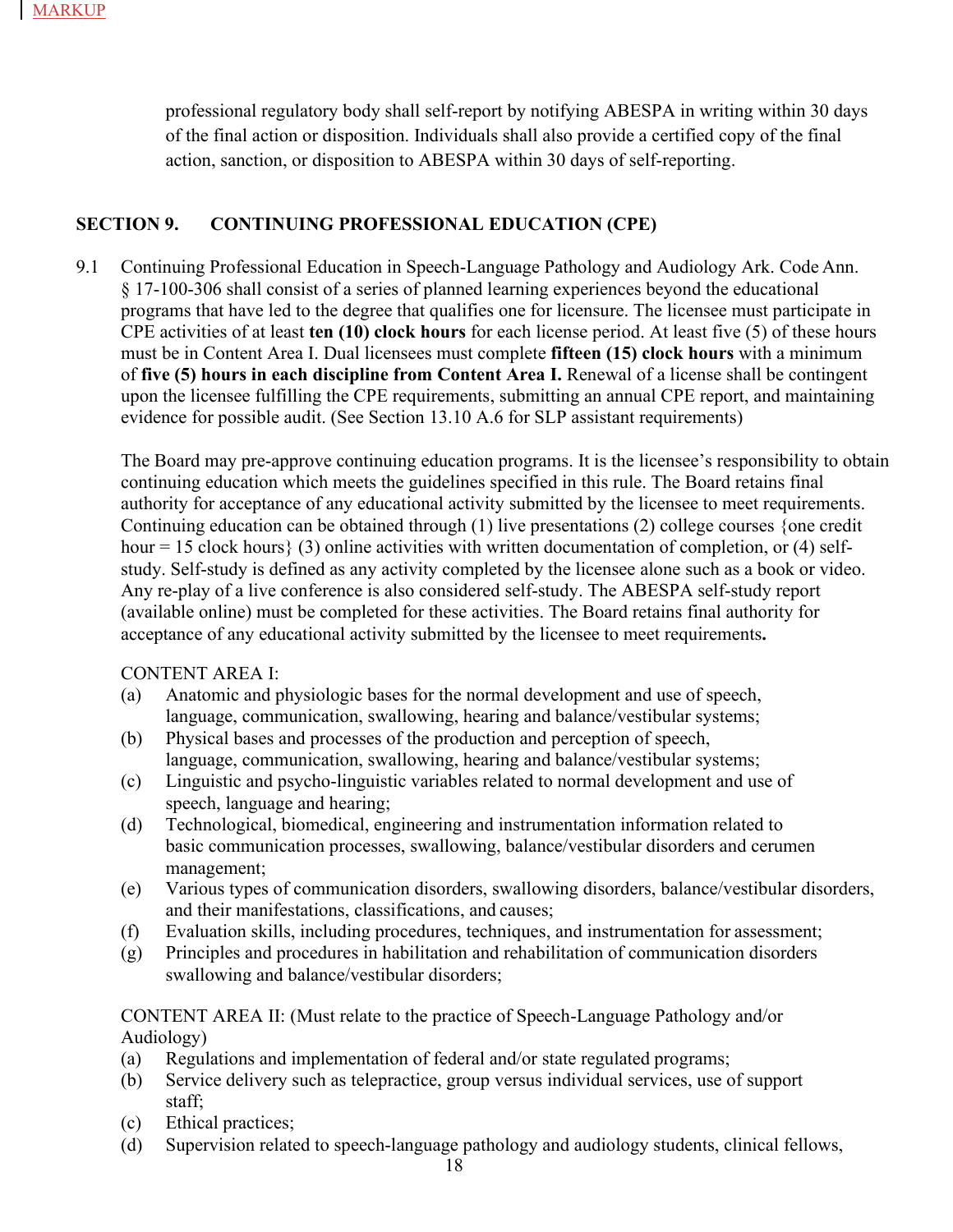assistants, and aides;

- (e) Related disciplines which interface with delivery of speech-language pathology and audiology services;
- (f) Reimbursement issues;
- (g) Behavior management;
- 9.2 Each licensee will file a report of Continuing Professional Education each year with the renewalfee.
- 9.3 Annually, the Board will select licensees for audit. During an audit, the Board may request verification of CPEs submitted, including information regarding date, content, attendance, and number of hours. It is the responsibility of the licensee to maintain records to substantiate compliance. The Board shall be the final authority on acceptance of any educational activity submitted by the licensee to meet requirements. Failure to substantiate Continuing Professional Education hours, when audited, may result in disciplinary action. Documentation may include, but is not limited to the following:
	- A. Program notes, outlines, or hand-outs
	- B. Independent study notes on the self-study report
	- C. Transcripts from college/university courses
	- D. Certificates of attendance, including registry transcripts or CE tally sheets
- 9.4 Provisional and full licensees are not required to complete a report of continuing professional education and will not be audited during the initial licensing year; however, a licensee in a clinical fellowship that lasts longer than one (1) year shall submit a continuing professional education report that documents a minimum of ten (10) hours for the licensing period that follows that first year. There is no exemption for the year in which the provisional license is converted to a full license unless it occurs in the initial licensing year.
- 9.5 Individuals who have inactive status are not required to submit a CPE report
- 9.6 The Board will accept, but not be limited to the following activities, that fall within Content Areas I and II:
	- A. Attending scientific or educational lectures, workshops, webinars, seminars, college courses, or online courses.
	- B. Independent study of journals, books, videotapes, audiotapes, or online courses.
	- C. Any CPE offered through national speech pathology and/or audiology organizations.
- 9.7 Notification of Audit and Penalties
	- A. A notice will be sent to all audited licensees advising that documentation must be in the possession of the Board by a specified date.
	- B. Licensees who submit audit materials after the deadline will be assessed a \$50.00 per month late penalty.
	- C. A committee of the Board will review the audit materials and make recommendations for action to the full Board.
	- D. Failure to comply with the audit request will result in formal disciplinary action.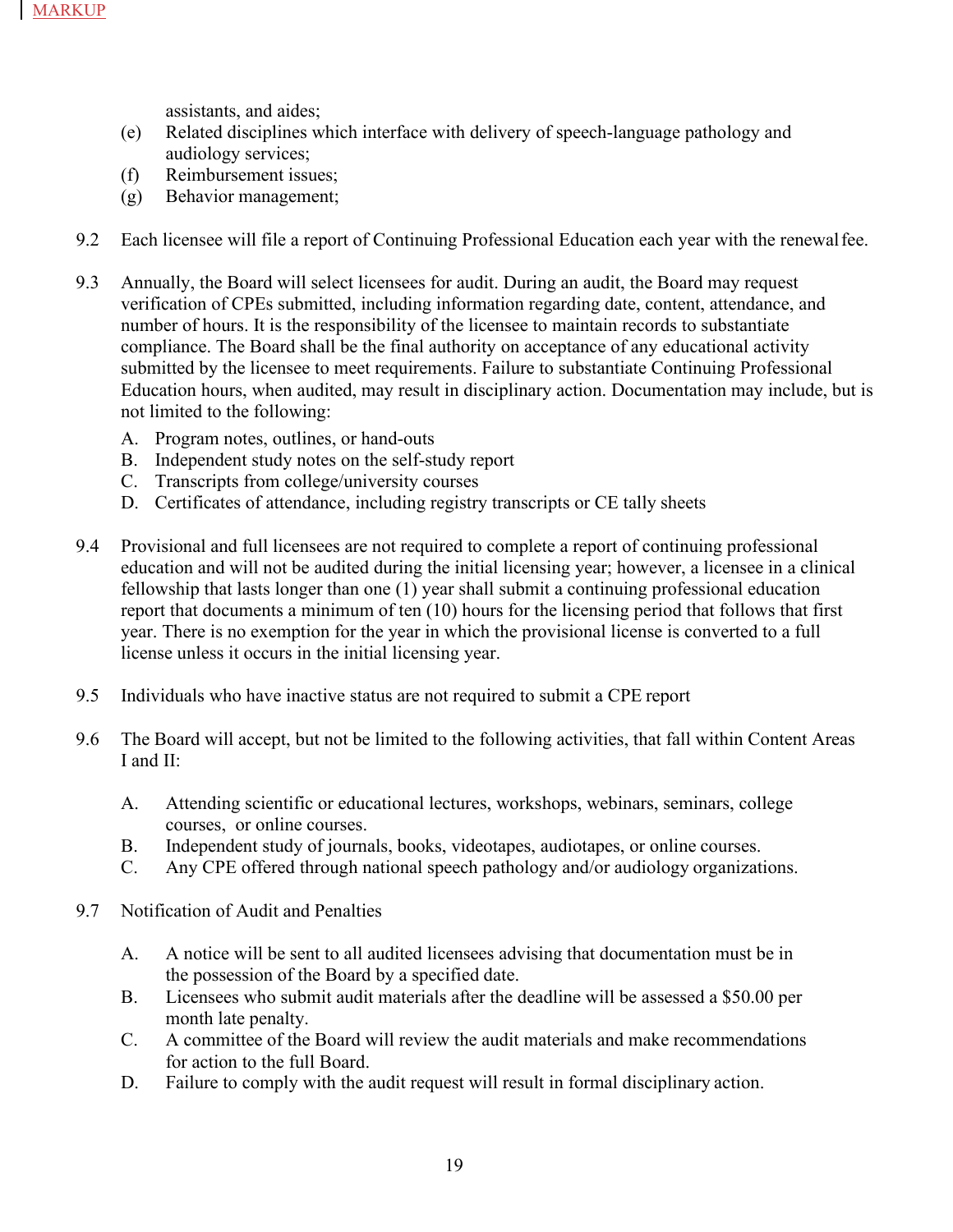## SECTION 10. RULES FOR AUDIOLOGISTS WHO DISPENSE HEARING AIDS

- 10.1 The facility shall include EITHER a sound room of appropriate size which meets or exceeds ANSI standards of ambient noise levels for test environments OR instruments for the measurement of hearing aid performance on the ear of the patient. Equipment shall also include instruments for the electroacoustic measurement of hearing aid characteristics. All equipment shall be calibrated and maintained annually.
- 10.2 Prior to hearing aid fitting
	- A. All patients under the age of 12 months who have failed two (2) screenings in the absence of indicators of external and/or middle ear abnormalities, should receive a battery of audiological tests to minimally include a case history, high frequency tympanometry, otoacousticemissions (OAE), and click and toneburst auditory brainstem responses (ABR). For those patients five months of age or older, developmentally appropriate behavioral assessment is also recommended.
	- B. All patients 12 to 24 months should receive a battery of audiological tests to minimally include a case history, otoscopy, tympanometry and behavioral pure-tone threshold assessment appropriate to the patient's developmental abilities. Acoustic reflex testing, OAE, and ABR, although not mandatory, are also considered appropriate to the test protocol. These tests should not, however, replace behavioral threshold assessment unless the patient is physically or developmentally unable to perform behavioral testing.
	- C. All patients 25 months and older should receive a battery of audiological tests to minimally include a case history, otoscopy, tympanometry, pure-tone air and bone conduction, speech reception threshold and word recognition assessment. Measures of acoustic reflexes and loudness discomfort levels, although not mandatory, are considered appropriate to the testing protocol. Exceptions to this battery include patients who are physically or developmentally unable to perform these tasks.
- 10.3 Evaluation of hearing aids must be performed with the hearing aids on the patient. This shall be accomplished EITHER in sound field OR with instruments which objectively measure hearing aid performance with appropriate prescriptive techniques to account for the different means of programming the hearing aid. The preferred verification method of fitting is to use probe microphone measures in conjunction with the patient's ear, ear mold, and personal amplification system. A real ear to coupler difference (RECD) can be obtained and probe tube measurement performed in a coupler if a patient is unwilling to tolerate probe microphone measurement in the ear. A prescriptive measure addressing gain should be in place to address the possibility of over- or underestimating gain until the patient is five (5) years of age.
- 10.4 First time hearing aid users under the age of 18 years MUST receive medical evaluation and clearance from an otolaryngologist within 6 months prior to being fitted with a hearing aid. First time hearing aid users 18 years or older MUST be advised of the desirability of a medical evaluation. First time hearing aid users 18 years or older should be referred to a physician, preferably one specializing in disorders of the ear if any of the following conditions are present:
	- Visible deformities of the ear since birth or from injury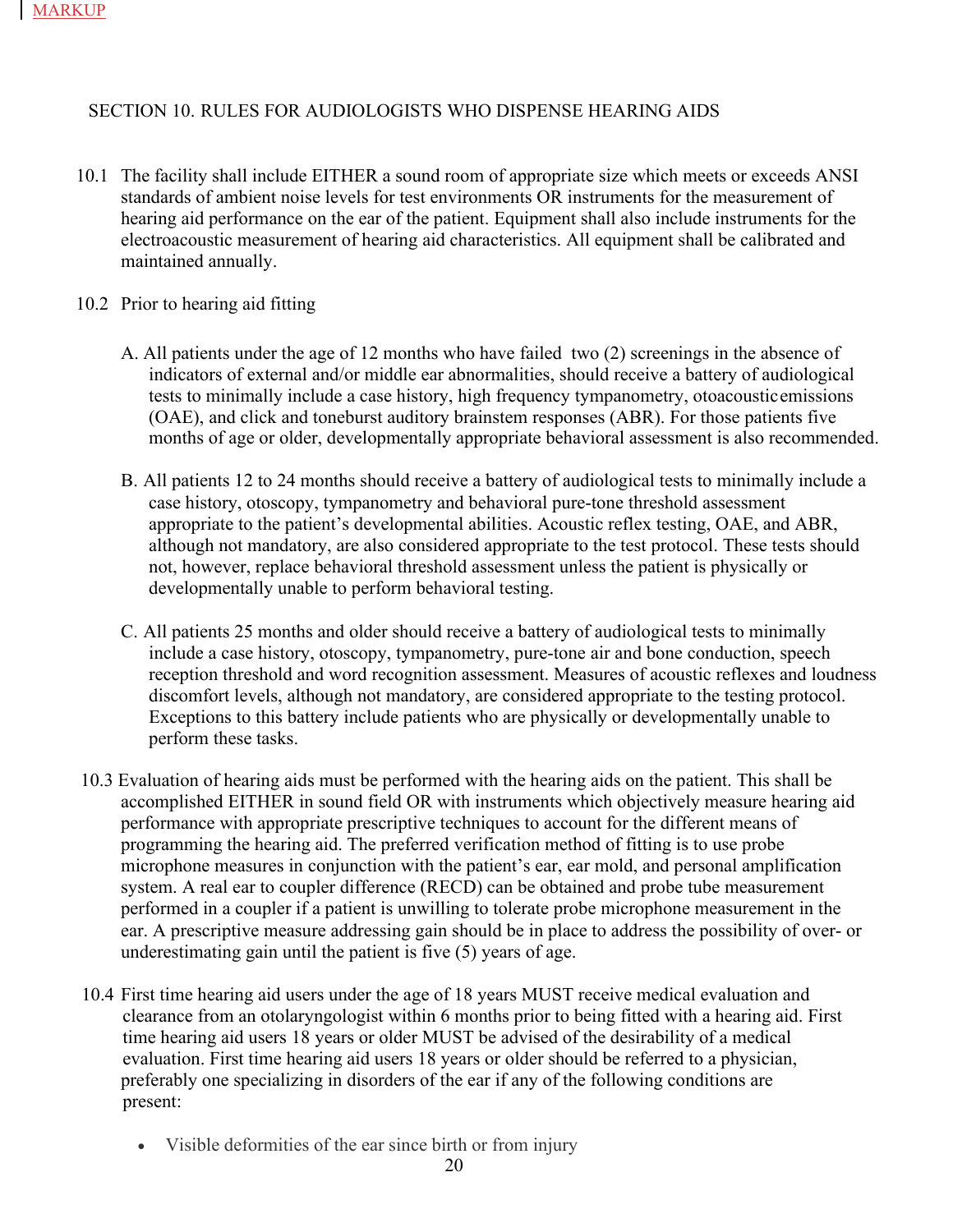- Fluid, pus, or blood coming out of the ear within the previous 3 months
- Sudden, quickly worsening, or fluctuating hearing loss within the previous 3 months
- Dizziness
- Hearing loss in only one ear or a large difference in hearing between ears
- Ear wax build up or feeling that something is in the ear canal
- Pain or discomfort in the ear
- Tinnitus or ringing in one or both of ears.
- 10.5 Appropriate educational counseling relative to use, care and maintenance of the amplification device will be provided at the time the device is fitted. Rehabilitation and management, including appropriate referrals, should be provided.
- 10.6 The patient must be given a minimum of 30 days to achieve user satisfaction. If satisfaction is unattainable during this period and the device is returned in satisfactory condition, moneys paid for the device shall be refunded. Terms of the 30-day user satisfaction agreement, including nonrefundable professional fees, will be fully explained at the time of fitting. The patient must be provided with information required by federal and state guidelines relative to the device(s)dispensed.
- 10.7 Fitting outside of the dispensing facility is considered acceptable when the testing protocol outlined in Section 10.1, 10.2, 10.3 and 10.4 is met.
- 10.8 The Arkansas Board of Examiners in Speech-Language Pathology and Audiology may periodically request written documentation regarding adherence to these rules from the dispensing audiologists.

## **SECTION 11. SCOPE OF PRACTICE**

#### Preamble

The purpose of this statement is to define the scope of practice of speech-language pathology and audiology in order to (1) inform persons of activities for which licensure in the appropriate area is required, and (2) to educate health-care and education professionals, consumers, and members of the general public of the services offered by speech-language pathologists and audiologists as qualified providers.

The scope of practice defined here, and the areas specifically set forth, are part of an effort to establish the broad range of services offered within the profession. It is recognized, however, that levels of experience, skill and proficiency with respect to the activities identified within the scope of practice will vary among the individual providers. Similarly, it is recognized that related fields and professions may have knowledge, skills, and experience which may be applied to some areas within the scope of practice. Notwithstanding, these rules strictly govern the practice described herein of speech-language pathology and audiology. By defining the scope of practice of speech-language pathologists and audiologists, there is no intention to exclude members of other professions or related fields from rendering services in common practice areas for which they are competent by virtue of their respective disciplines.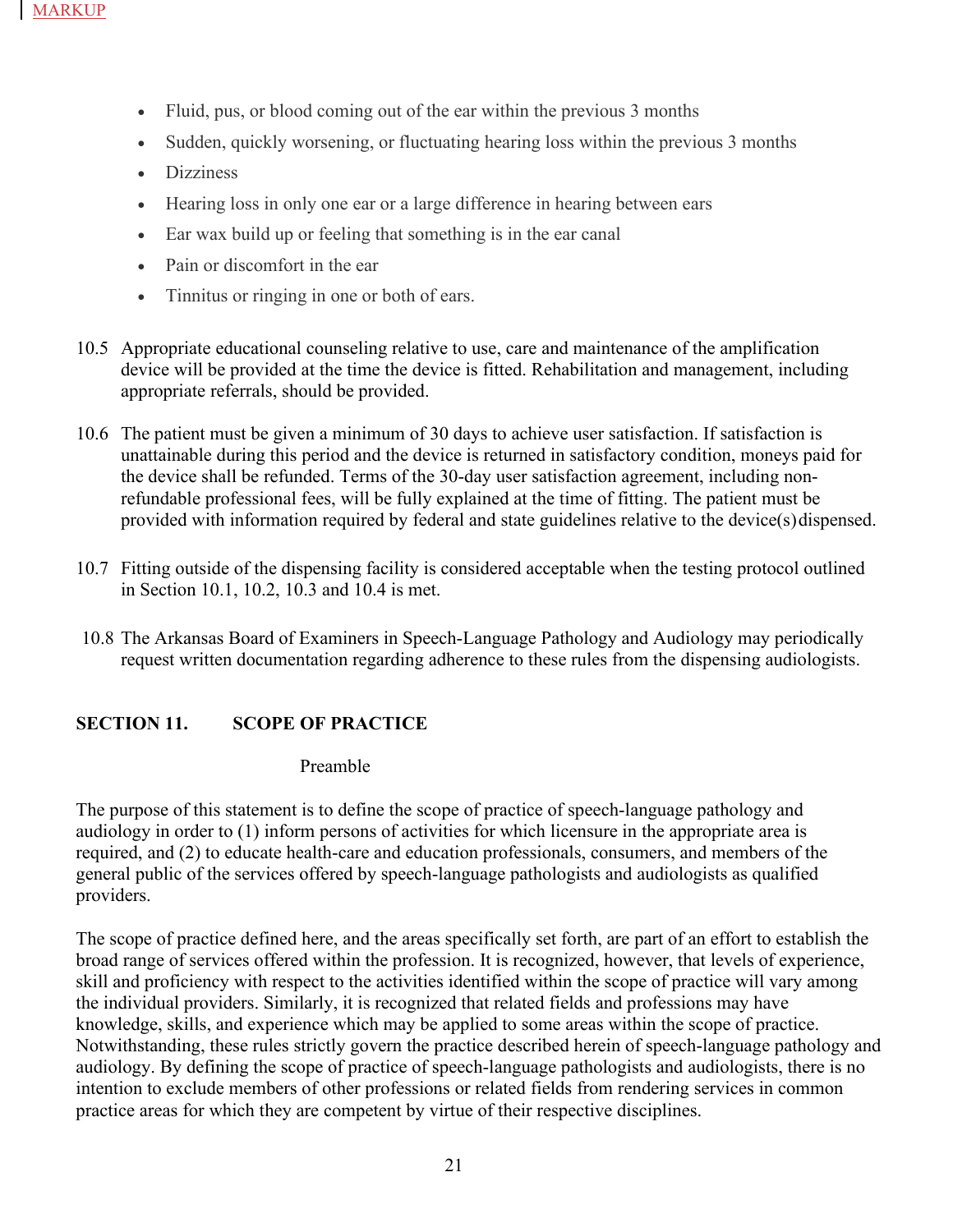Finally, it is recognized that speech-language pathology and audiology are dynamic and continuously developing practice areas. In setting forth some specific areas as included with the scope of practice, there is no intention that the list be exhaustive or that other, new, or emerging areas be precluded from being considered as within the scope of practice.

- 11.1 The practice of speech-language pathology includes:
	- A. providing prevention, screening, consultation, assessment and diagnosis, treatment, intervention, management, counseling, and follow-up services for disorders of:
		- 1. speech (i.e., articulation, fluency, resonance, and voice including aeromechanical components of respiration);
		- 2. language (i.e., phonology, morphology, syntax, semantics, and pragmatic/social aspects of communication) including comprehension and expression in oral, written, graphic, and manual modalities; language processing, preliteracy and language-based literacy skills, including phonological awareness;
		- 3. swallowing or other upper aerodigestive functions such as infant feeding and aeromechanical events (evaluation of esophageal function is for the purpose of referral to medical professionals);
		- 4. cognitive aspects of communication (e.g., attention, memory, problem solving, executive functions);
		- 5. sensory awareness related to communication, swallowing, or other upper aerodigestive functions.
	- B. Establishing augmentative and alternative communication techniques and strategies including developing, selecting, and prescribing of such systems and devices (e.g., speech generating devices).
	- C. Providing services to individuals with hearing loss and their families/caregivers (e.g., auditory training, speechreading, speech and language intervention secondary to hearing loss, visual inspection and listening checks of amplification devices for the purpose of troubleshooting, including verification of appropriate battery voltage).
	- D. Screening hearing of individuals who can participate in conventional pure-tone air conduction methods, screening with optoacoustic emissions, and for middle ear pathology through screening tympanometry for the purpose of referral of individuals for further evaluation and management.
	- E. Using instrumentation (e.g., videofluoroscopy, EMG, nasendoscopy, stroboscopy, computer technology) to observe, collect data, and measure parameters of communication and swallowing, or other upper aerodigestive functions in accordance with the principles of evidence-based practice.
	- F. Selecting, fitting, and establishing effective use of prosthetic/adaptive devices for communication, swallowing, or other upper aerodigestive functions (e.g., tracheoesophageal prostheses, speaking valves, electrolarynges). This does not include sensory devices used by individuals with hearing loss or other auditory perceptual deficits.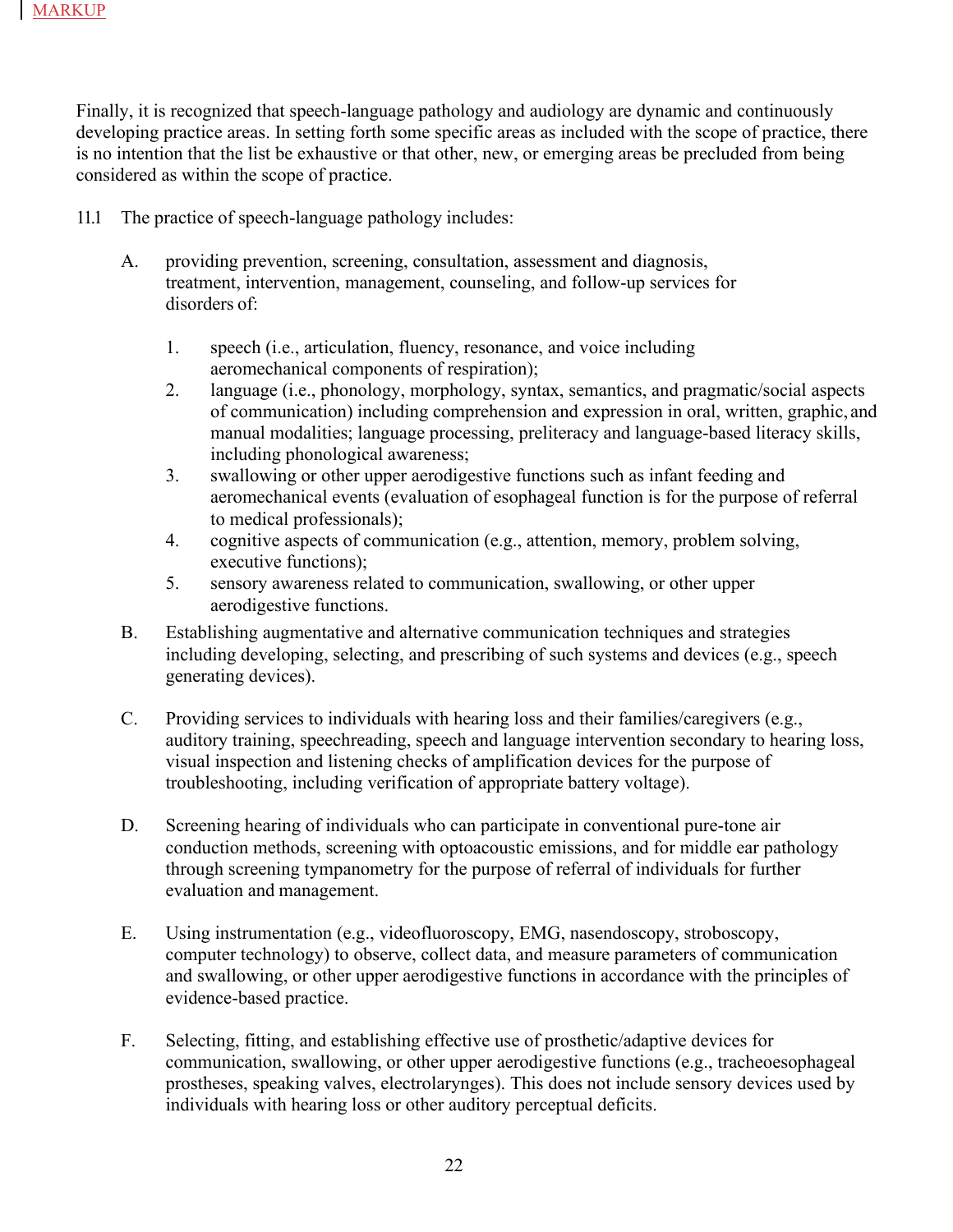- G. Collaborating in the assessment of central auditory processing disorders and providing intervention where there is evidence of speech, language, and/or other cognitive communication disorders.
- H. Educating and counseling individuals, families, co-workers, educators, and other persons in the community regarding acceptance, adaptation, and decision making about communication, swallowing, or other upper aerodigestive concerns.
- I. Advocating for individuals through community awareness, education, and training programs to promote and facilitate access to full participation in communication, including the elimination of societal barriers.
- J. Collaborating with and providing referrals and information to audiologists, educators, and health professionals as individual needs dictate.
- K. Addressing behaviors (e.g., perseverative or disruptive actions) and environments (e.g., seating, positions for swallowing safety or attention, communication opportunities) that affect communication, swallowing, or other upper aerodigestive functions.
- L. Providing services to modify or enhance communication performance (e.g., accent modification, transgendered voice, care and improvement of the professional voice, personal/professional communication effectiveness).
- M. Recognizing the need to provide and appropriately accommodate diagnostic and treatment services to individuals from diverse cultural backgrounds and adjust treatment and assessment services accordingly.
- 11.2. The practice of audiology includes:
	- A. Facilitating the conservation of auditory system function; developing and implementing environmental and occupational hearing conservation programs;
	- B. Screening, identifying, assessing and interpreting, diagnosing, preventing, and rehabilitating peripheral and central auditory and peripheral and central vestibular system dysfunctions;
	- C. Providing and interpreting behavioral and (electro) physiological measurements of auditory and vestibular & facial nerve functions;
	- D. Selecting, fitting, programming, and dispensing of amplification, assistive listening and alerting devices and other systems (e.g., implantable devices) and providing training in their use;
	- E. Providing aural rehabilitation and related counseling services to individuals with hearing loss and their families;
	- F. Screening of speech-language, cognition and other factors affecting communication function;
	- G. Interpreting results, implementing, and monitoring newborn hearing screening programs;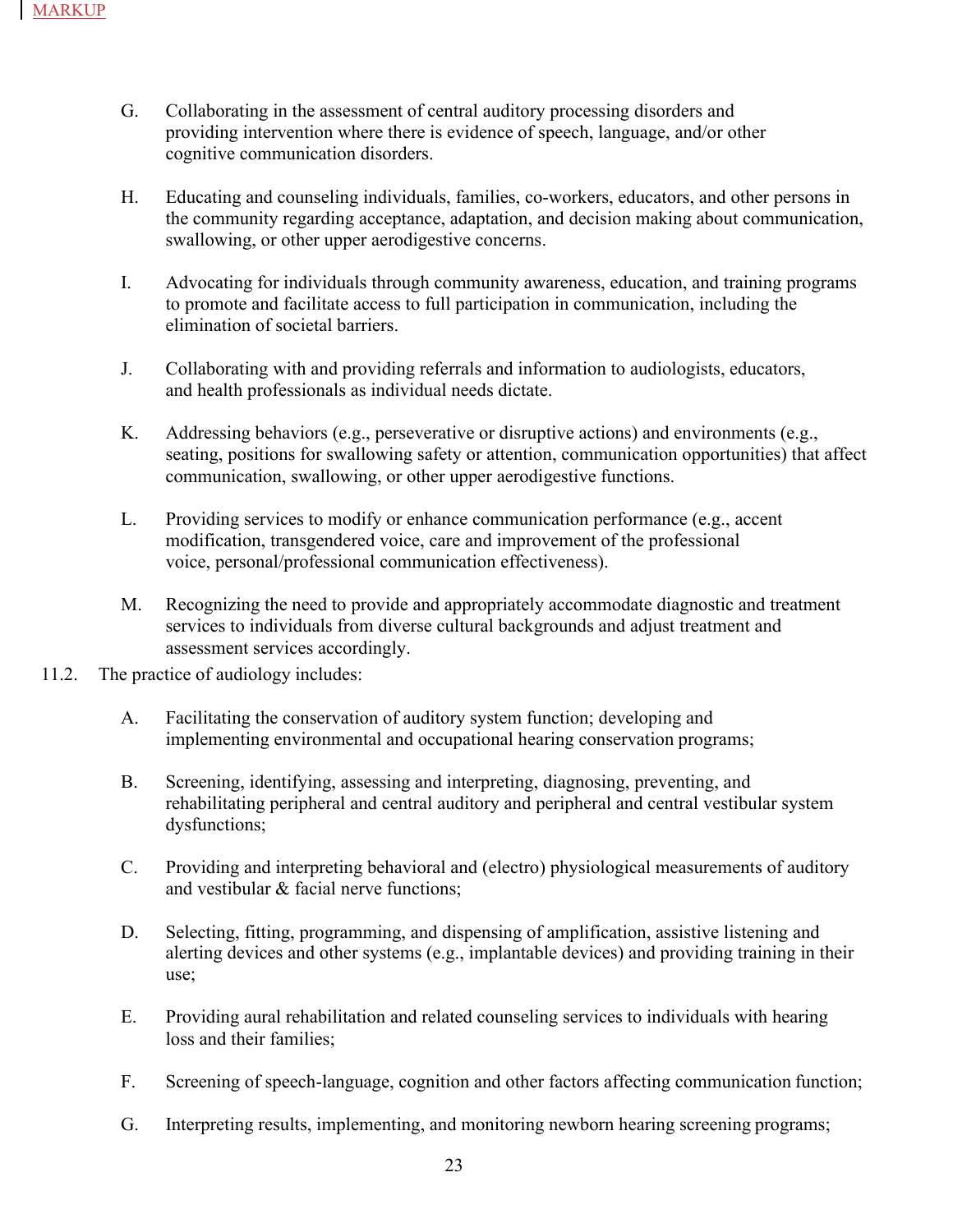- H. Providing consultation to educators, industry, consumers, and families and the general public about the hearing and balance systems, hearing loss, and hearing conservation;
- I. Advocating for individuals through community awareness, education, and training programs to promote and facilitate access to full participation in communication, including the elimination of societal barriers;
- J. Providing education and administration in audiology and professional education programs;
- K. Cerumen management to prevent obstructions of the external ear canal and of amplification devices.

## **SECTION 12. TELEPRACTICE**

## 12.1 Definitions

A. "Distant site" means the location of the licensee delivering services through telepractice at the time the services are provided;

B.(i) "Originating site" means a site at which a patient is located at the time healthcare services are provided to him or her by means of telepractice.

(ii) "Originating site" includes the home of a patient;

C. (i) "Professional relationship" means at a minimum a relationship established between a licensee and a patient when:

(a) The licensee has previously conducted an in-person examination of the patient and is available to provide appropriate follow-up care, when necessary, at medically necessary intervals;

(b) The licensee personally knows the patient and the patient's relevant health status through an ongoing personal or professional relationship and is available to provide appropriate follow-up care, when necessary, at medically necessary intervals;

(c) The treatment is provided by a licensee in consultation with, or upon referral by, another healthcare professional who has an ongoing professional relationship with the patient and who has agreed to supervise the patient's treatment, including follow-up care;

(d) An on-call or cross-coverage arrangement exists with the patient's regular treating healthcare professional or another healthcare professional who has established a professional relationship with the patient;

(e) A relationship established under rules of the Arkansas State Medical Board may be utilized for telepractice certification; or

(f)(1) The licensee has access to a patient's personal health record maintained by a healthcare professional and uses any technology deemed appropriate by the licensee, including the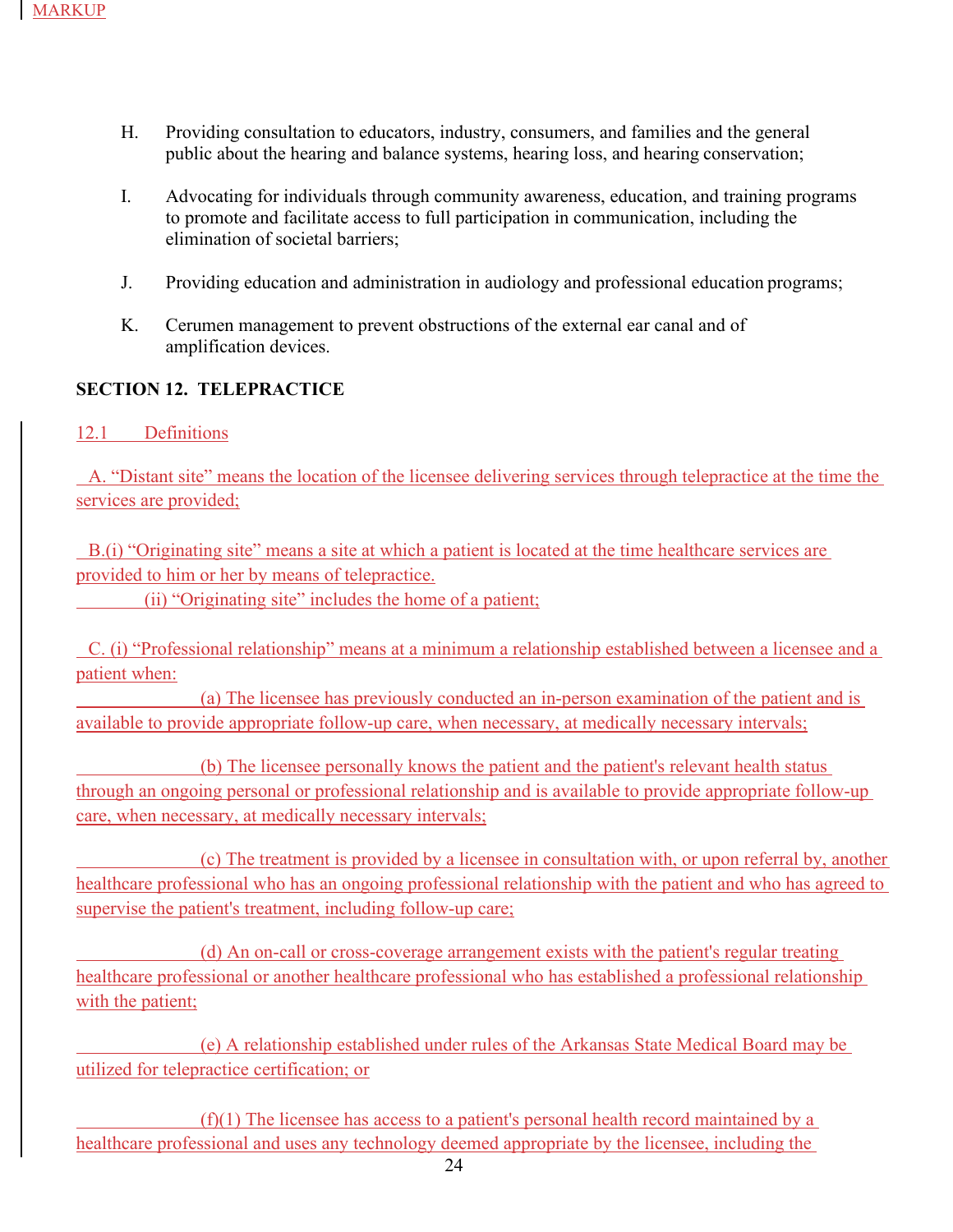telephone, with a patient located in Arkansas to diagnose and treat the patient.

(2) For purposes of this subchapter, a health record may be created with the use of telepractice and consists of relevant clinical information required to treat a patient, and is reviewed by the licensee who meets the same standard of care for a telepractice visit as an in-person visit;

(ii) "Professional relationship" does not include a relationship between a licensee and a patient established only by the following:

(1) An internet questionnaire; (2) An email message; (3) Patient-generated medical history; (4) Text messaging; (5) A facsimile machine; or (6) Any combination of means listed in subdivisions  $(c)(1)-(5)$  of this section.

D. "Remote patient monitoring" means the use of synchronous or asynchronous electronic information and communication technology to collect personal health information and medical data from a patient at an originating site that is transmitted to a licensee at a distant site for use in the treatment and management of medical conditions that require frequent monitoring;

E. "Store-and-forward technology" means the asynchronous transmission of a patient's medical information from a healthcare professional at an originating site to a licensee at a distant site;

F. "Telepractice" includes store-and-forward technology and remote patient monitoring; and

G. "Telepractice service" means the application of telecommunication technology equivalent in quality to services delivered face-to-face to deliver speech-language pathology or audiology services, or both, at a distance for assessment, intervention or consultation, or both.

12.2 Appropriate Use of Telepractice

A. A professional relationship must be established in accordance with this rule before the delivery of services via telepractice.

B. If a decision is made to provide healthcare services through telepractice, the licensee accepts responsibility and liability for the care of the patient.

C. The practice of speech-language pathology or audiology via telepractice shall be held to the same standards of care as traditional in-person encounters.

D. Once a professional relationship is established, a licensee may provide healthcare services through telepractice, including interactive audio, if the healthcare services are within the licensee's scope of practice and the healthcare services otherwise meet the requirements of the Board's statutes and this rule.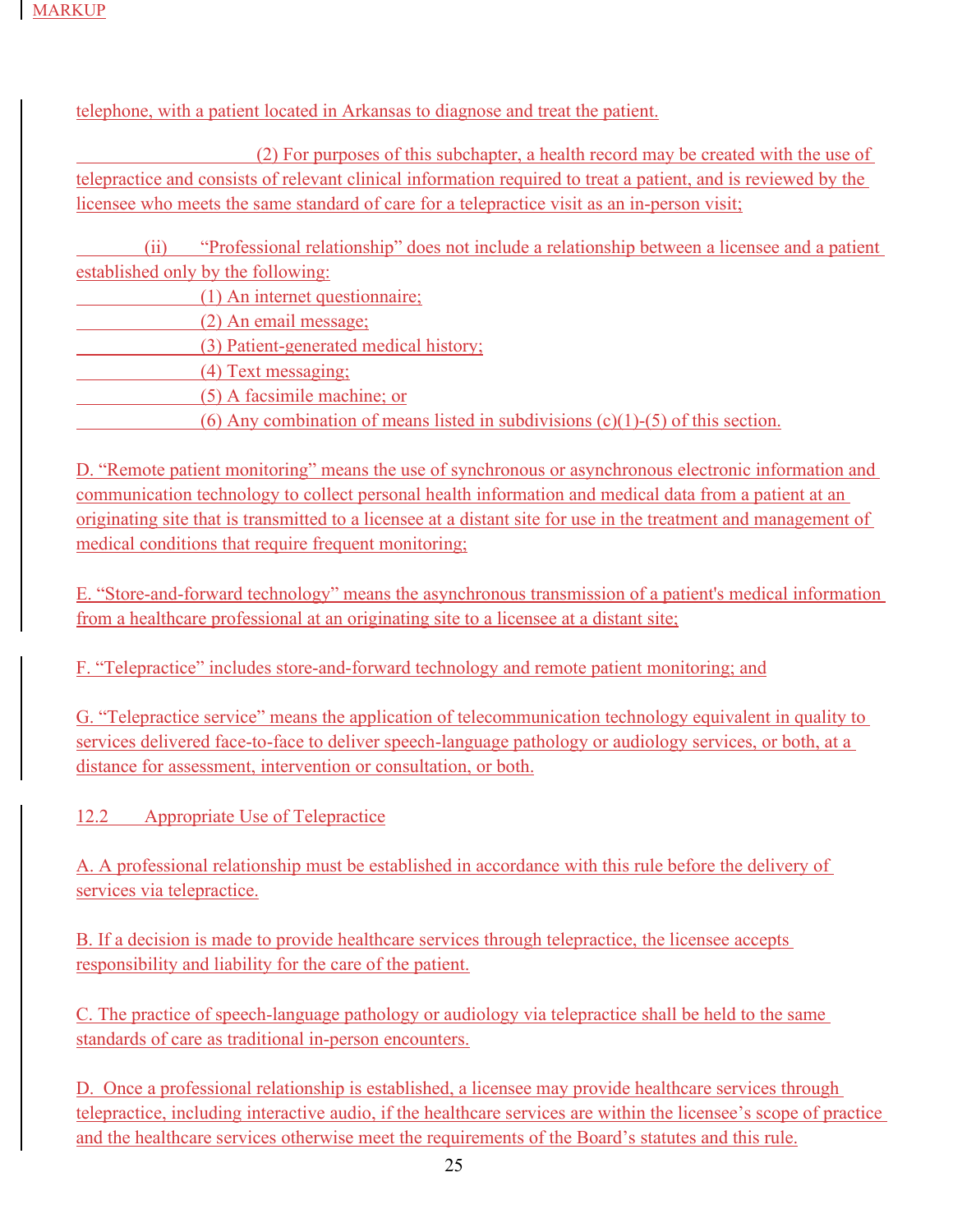E. A licensee shall follow applicable state and federal law, rules, and regulations for: (i) Informed consent; (ii) Privacy of individually identifiable health information; (iii) Medical recordkeeping and confidentiality; and (iv) Fraud and abuse.

12.3 Delivery of Services via Telepractice

A. The licensee must obtain a detailed explanation of the patient's condition from the patient or the patient's treating healthcare professional.

B. If follow-up care is indicated, the licensee must agree to provide or arrange for such follow-up care.

C. The licensee must keep a documented record of services provided via telepractice just as the licensee would for an in-person encounter.

D. At the patient's request, the licensee must make available to the patient an electronic or hardcopy version of the patient's record documenting the encounter. Additionally, unless the patient declines to consent, the licensee must forward a copy of the record of the encounter to the patient's regular treating healthcare professional if that healthcare professional is not the same one delivering the service via telepractice.

E. Services must be delivered in a transparent manner, including providing access to information identifying the licensee in advance of the encounter, with licensure and board certifications, as well as patient financial responsibilities.

F. If the patient, at the recommendation of the licensee, needs to be seen in person, the licensee must arrange to see the patient in person or direct the patient to their regular treating healthcare professional or other appropriate provider if the patient does not have a treating healthcare professional. Such recommendation shall be documented in the patient's treatment record.

G. All healthcare professionals providing care via telepractice to a patient located within the State of Arkansas shall be licensed by the Board.

12.1 Guidelines for Use of Telepractice

- A. Services delivered via telecommunication technology must be equivalent to the quality of services delivered face-to-face, i.e. in-person.
- B. Telepractice services must conform to professional standards including, but not limited to: Code of Ethics, scope of practice, professional policy documents and other relevant federal, state and institutional policies and requirements.
- C. Telepractitioners must have the knowledge and skills to competently deliver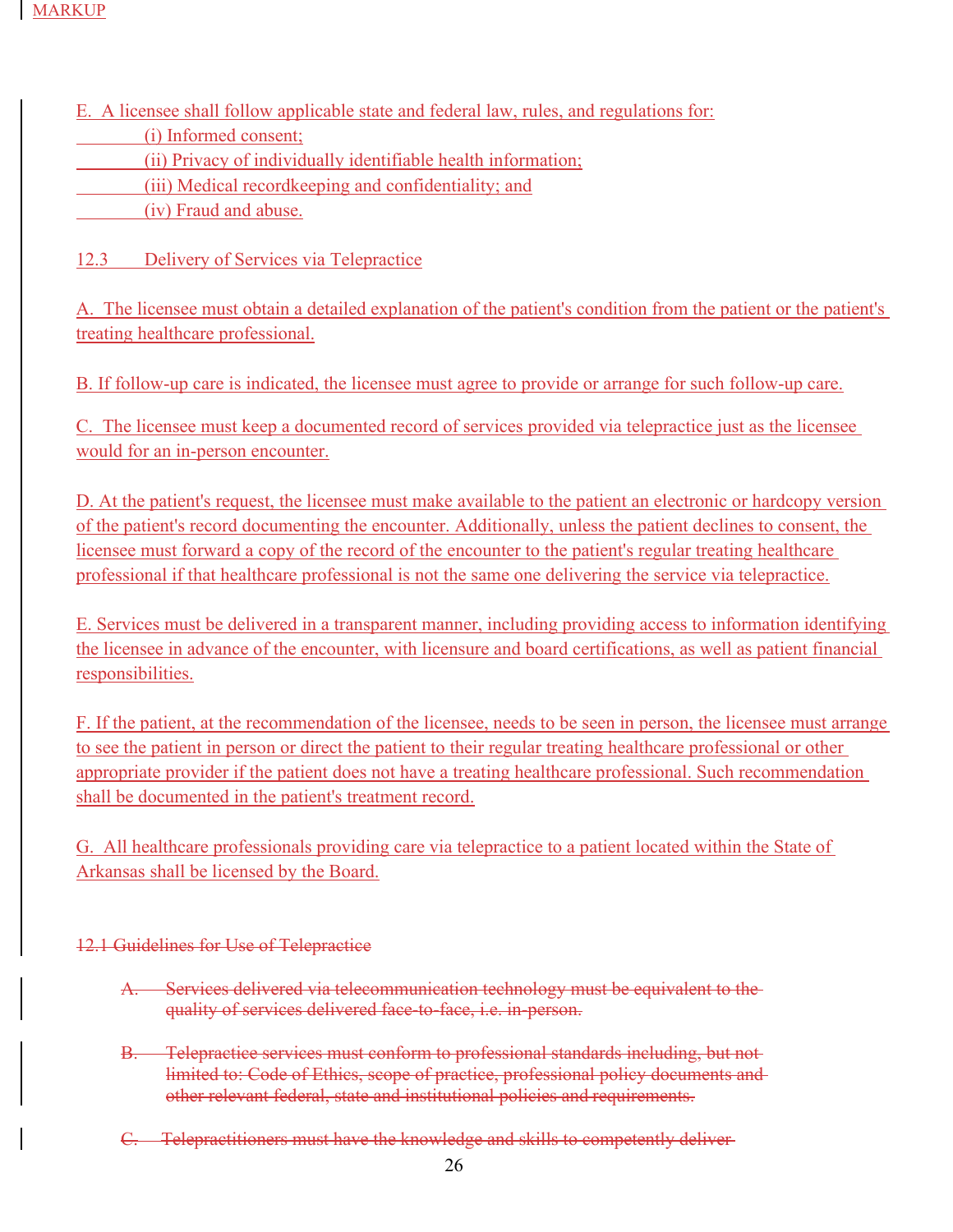services via telecommunication technology by virtue of education, training and experience.

- D. The use of technology, e.g. equipment, connectivity, software, hardware and network shall address the unique needs of each client.
- E. Telepractice service delivery includes the responsibility for calibration of clinical instruments in accordance with standard operating procedures and the manufacturer's specifications.
- The telepractitioner is responsible for assessing the client's candidacy for telepractice including behavioral, physical and cognitive abilities to participate in services provided via telecommunications.
- G. At a minimum, notification of telepractice services should be provided to the client, the guardian, the caregiver and the multi-disciplinary team, if appropriate. The notification could include but not be limited to: the right to refuse telepractice services, options for service delivery, and instructions on filing and resolving complaints.
- H. Telepractitioners shall comply with all laws and rules governing the maintenance of client records, including client confidentiality requirements, regardless of the state where the records of any client within this state are maintained.
- I.A. Telepractitioners located out-of-state may provide services to persons in this state providing they meet the requirements in Section 5 of the ABESPA Rules and Regulations and apply for an Arkansas license within the first 30 days of practice.
- 12.2 Limitations of Telepractice Services
	- Telepractice services may not be provided by correspondence only, e.g. mail, email, faxes, although they may be adjuncts to telepractice.
	- B. Interstate and intrastate telepractice may be limited by the state, state licensure boards, federal or reimbursement laws and policies.
	- Audio and video quality should be sufficient to deliver services that are equivalent to in-person.

#### 12.3 Service Delivery Models

- A. Telehealth may be delivered in a variety of ways as set out in this section.
	- (1) Store-and-forward model/electronic transmission which is an asynchronous electronic transmission of stored clinical data from one location to another.
	- (2) Clinician interactive model is a synchronous, real time interaction between the provider and client or consultant that may occur via telecommunication links.
	- (3) Self-monitoring/testing model refers to when the client or consultant receiving the services provides data to the provider without a facilitator present at the site of the clientorconsultant.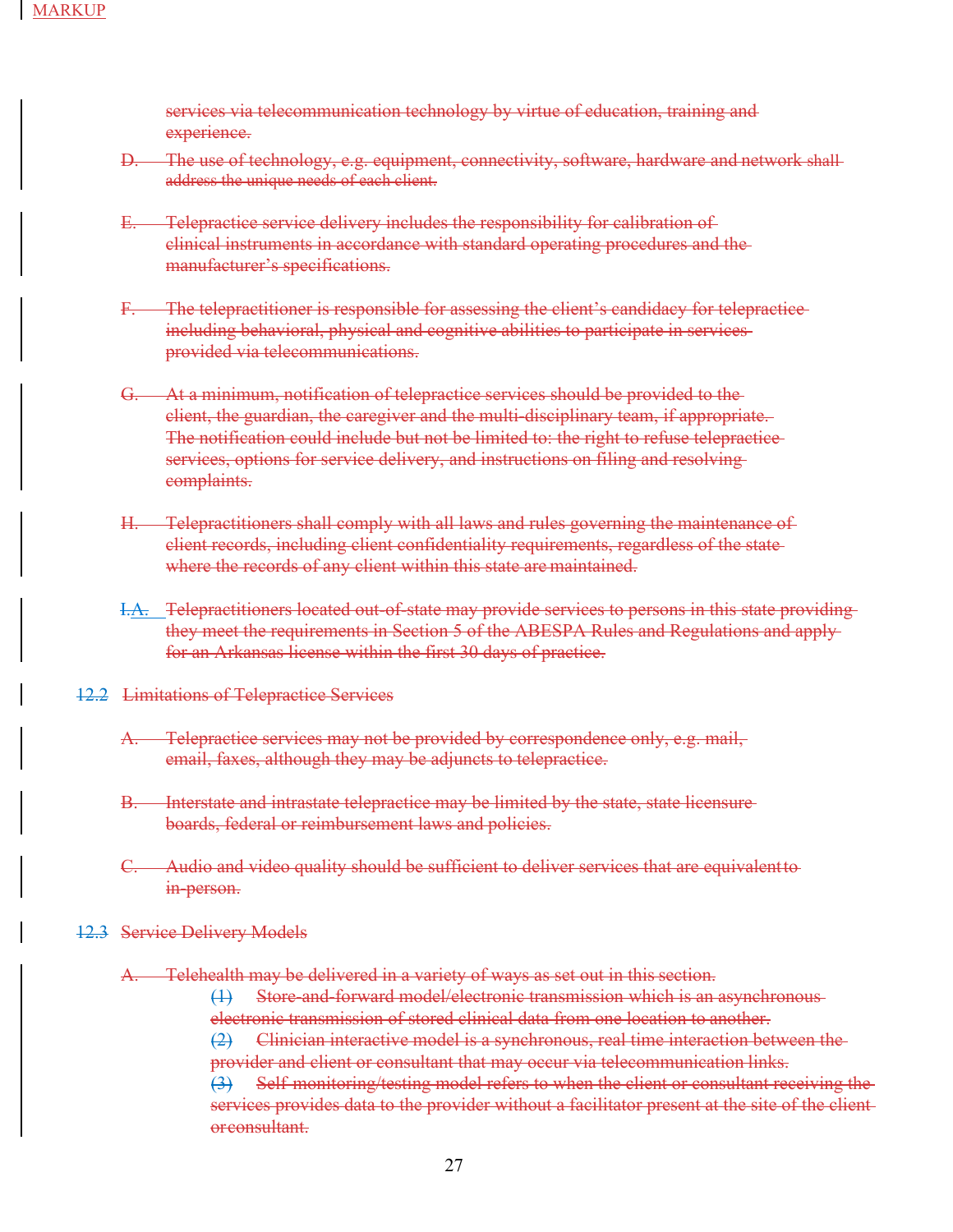(4) Live versus stored data refers to the actual data transmitted during the telepractice.Both live, real-time and stored clinical data may be included during the telepractice.

#### 12.4 Supervision

- A. Supervision of assistants may be done through telepractice as long as client confidentialitycan be maintained.
- B. Supervision rules shall remain the same as those stated for assistants.

#### **SECTION 13. RULES GOVERNING REGISTRATION OF SPEECH- LANGUAGE PATHOLOGY ASSISTANTS**

- 13.1 The purpose of this document rule is to set minimum qualifications for the registration of speechlanguage pathology assistants (SLP-A's) by the Arkansas Board of Examiners in Speech-Language Pathology and Audiology (ABESPA) as specified in Ark. Code Ann. §17-100-103 to - 104. Rules for their registration and supervision are also established.
- 13.2 The provisions of this section shall not apply to any student, intern, or trainee performing speechlanguage pathology services while completing supervised clinical experience as part of an accredited college or university training program.
- 13.3 This document rule also provides for the Arkansas Department of Education (ADE), in accordance with its statutory, general supervision authority over public agencies which provide educational services to children with disabilities birth to twenty-one years of age, in conjunction with the Department of Human Services (DHS), Developmental Disabilities Services (DDS), to regulate speech-language pathology assistants and aides performing duties in such programs. ABESPAapproved the 1999 ADE guidelines for registration, training, scope of responsibilities, supervision, and review of these individuals. Any proposed revisions to the guidelines will be submitted to ABESPA for approval. The ADE will provide ABESPA, upon request, any reports and/or records with regard to these individuals in the performance of their duties as may be necessary to ensure compliance with established standards.
- 13.4The utilization of speech-language pathology-aides in other practice settings is prohibited unless specifically approved by ABESPA for study purposes.
- 13.5 Nothing in these rules prohibits other individuals from performing non-clinical duties such as patient transport or positioning, room preparation, construction, preparation or repair of treatment materials, or clerical activities.
- 13.6 Nothing in these rules shall be construed as preventing or restricting a person who provides parenting and daily living skills for enrichment purposes from performing as "direct care staff" at residential programs, such as Human Development Centers, or as "paraprofessionals" who provide direct student supervision and instructional support to classroom teachers in public agencies providing educational services to children, such as public schools.
- 13.7 For all purposes, ABESPA retains regulatory authority for speech-language pathology services, unless specifically exempted by statute. The Board may at any time, for good cause, revoke all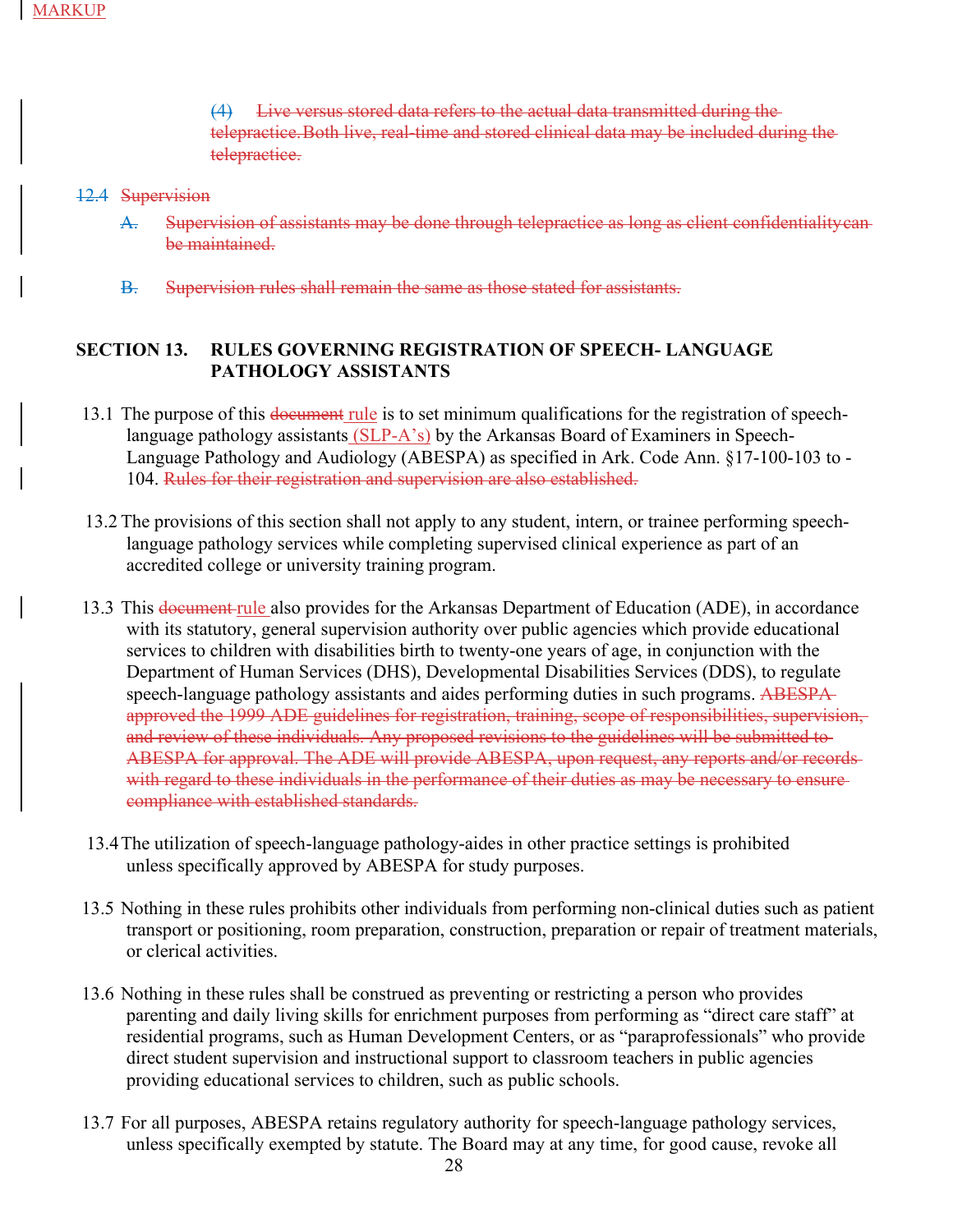exceptions and exemptions, granted in these rules; and at such time may require registration of all SLP-A'ssistants and SLP-Aides through ABESPA.

#### 13.8 DEFINITIONS

- A. SPEECH-LANGUAGE PATHOLOGY ASSISTANT An SLP-A speech-language pathology assistant (SLP-Assistant) is an individual who, following academic and on-the-job training, performs tasks as prescribed, directed, and supervised by licensed speech-language pathologists.
- B. SPEECH-LANGUAGE PATHOLOGY AIDE A speech-language pathology aide (SLP-Aide) is an individual with a high school diploma and on the job training who performs tasks as prescribed, directed, and supervised by licensed speech-language pathologists.
- C. SUPERVISING SPEECH-LANGUAGE PATHOLOGIST A speech-language pathologist who holds a current Arkansas license and has two (2) years of professional experience as a speech-language pathologist, following successful completion of the clinical fellowship experience (See Section 2.10) may be approved by ABESPA as a supervising speechlanguage pathologist.
- D. DIRECT SUPERVISION Direct supervision means on-site, in-view observation and guidance by a speech-language pathologist while an assigned clinical activity is performed by a speech language pathology assistant or speech-language pathology aide.
- E. INDIRECT SUPERVISION Indirect supervision means those activities other than direct observation and guidance conducted by a speech-language pathologist that may include demonstration, record review, review and evaluation of audio or videotaped sessions, and/or interactive television.
- F. SCREENING A pass-fail procedure to identify people who may require further assessment.

#### 13.9 REGISTRATION OF SPEECH-LANGUAGE PATHOLOGY ASSISTANTS

- A.1. Individuals desiring tTo register as a speech-language pathology assistant under Act 826 of 1995, § 2, codified at Ark. Code Ann. § 17-100-202(b)(2), an individual mustshall submit an application for registration to ABESPA,.
	- 2. except that, An individuals willshall register with the Division of Elementary and Secondary Education who desire if that individual intends to perform the duties of an speechlanguage pathology assistant SLP-A in a public agency, or a community program licensed by DHS, DDS, which that provides educational services to children with disabilities birth to twenty-one years of age under the general supervision of the ADE. Further, Section 13.9, subsections B, C, and D shall not apply to those individuals. Therefore, if an assistant is working in a public agency only, the assistant will register with the Division of Elementary and Secondary Education. If an assistant is working in a public agency and another agency, the assistant will register with ABESPA. In this instance, ABESPA will collaborate with Division of Elementary and Secondary Education to determine approval. The ABESPA application must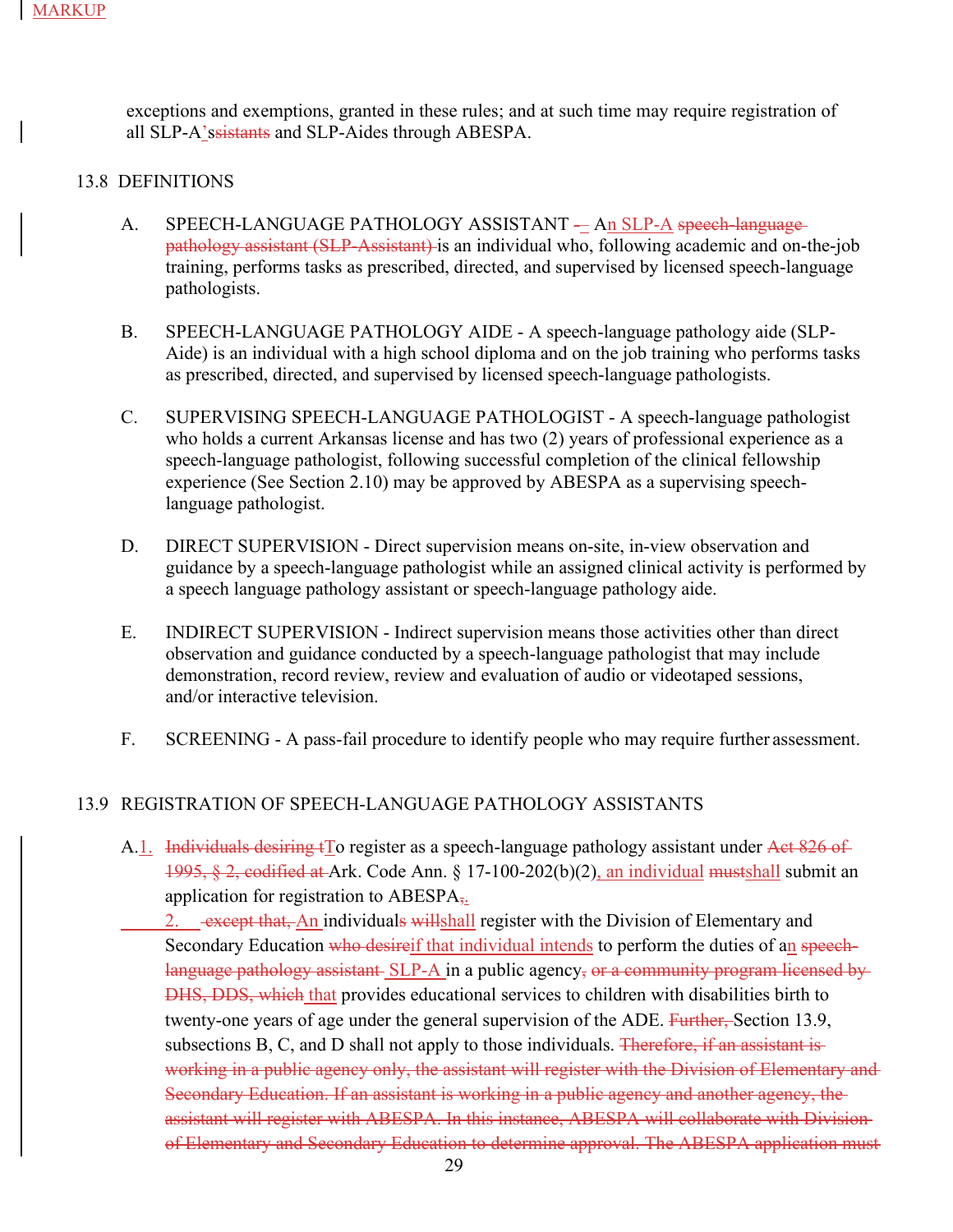be completed by both the prospective supervising speech-language pathologist and the prospective assistant. The prospective assistant and supervisor must attend an initial training session prior to registration approval.

B.1. This application must be approved before employment of the SLP-Assistant can begin. At no time may an SLP-Assistant work without both a current approved registration and approved supervisor.

2. The ABESPA application shall be completed by both the prospective SLP and the prospective SLP-A.

3. The prospective SLP and the prospective SLP-A must attend an initial training session prior to registration approval.

- C. The following must be submitted in the registration process.
	- 1. An application obtained from the Board office which shall contain:
		- (a) sSpecific information regarding personal data, employment and nature of professional practice, social security number, other state licenses and certifications held, disciplinary proceedings, felony and misdemeanor convictions.
		- (b)  $e_{\text{E}}$ ducational background inclu-ding an original or certified copy of transcript(s) showing evidence of a bachelor's degree in speech-language pathology or required academic training as specified in Requirements for a Speech-Language Pathology- Assistant, Section 13.10, subsection A.2.
		- (c) documentation of thirty (30) clinical practicum hours as a SLP-Assistant trainee signed by the Chair of the speech-language pathology department at the educational institution that provided this training. This requirement is applicable only to individuals without a bachelor's degree in speech-language pathology.
		- $(d)(c)$  aA statement that the applicant for SLP-Assistant and supervising speechlanguage pathologist have read Ark. Code Ann. §17-100-103 to -104 and the Board rules, and that they agree to abide by them.
		- $(e)(d)$  aA statement that the applicant understands that fees submitted in the registration process are non-refundable.
		- $(f)(e)$  tThe dated signature of the applicant.
	- 2. The non-refundable application fee described in Section 4.1. (See section 13.14)
	- 3. A supervisory responsibility statement form obtained from the Board office which contains:
		- (a)  $\overline{\text{t}}$ he name, address, employer, area of licensure, and license number of the supervisor.
		- (b)  $\pm$ The employment history substantiating at least two (2) years of clinical experience, after completion of the clinical fellowship experience (CFY), of the supervising speech- language pathologist.
		- (c)  $\theta$  a statement that the supervisor is responsible for notifying the Board office within 10 working days of any change in the supervisory arrangements.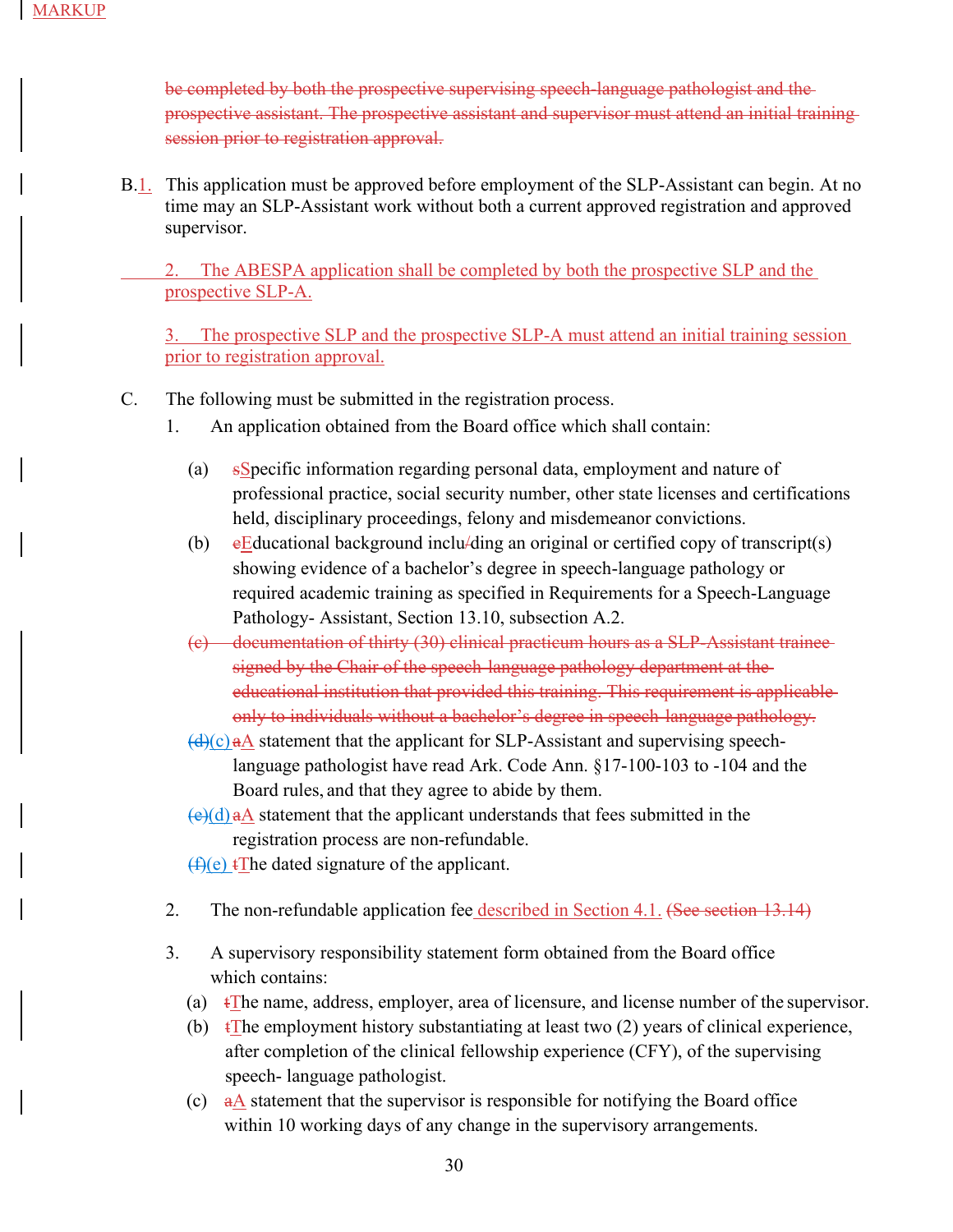- (d) aA list of facilities in which the SLP-Assistant will be utilized. The location of work settings must be kept current. Any change must be reported in writing to ABESPA within twenty-one (21) days. Based on information received, the Board may limit the number of practice sites.
- (e)  $\mathbf{t}$ The dated signature of the supervisor.
- D. If the application process for registration is not completed within twelve (12) months, the application shall be considered abandoned and a new application must be submitted.

#### 13.10 REQUIREMENTS FOR A SPEECH-LANGUAGE PATHOLOGY ASSISTANT

- A. An speech-language pathology assistant SLPA-A must shall:
	- 1. Complete a bachelor's degree in speech-language pathology communication sciences and disorders from a regionally or nationally accredited institution and 25 hours of observation, which is described in Section 13.10.B.1.b.vi.; OR
	- 2. Complete an speech-language pathology assistantSLP-A training program degree (twoyear minimum), which meets the requirements described in Section 13.10.B., from a regionally or nationally accredited institution (e.g., an eulminating in an Aassociate's Ddegree from a community college, a technical training program, a certificate program, or a bachelor's degree) and 100 hours of fieldwork; an institution accredited by the Arkansas Division of Higher Education. Programs must meet the specified curriculum content and fieldwork experience listed below. Applicants from out of state will be reviewed on a case-by-case basis to ensure equivalency. OR
	- 3. C-SLPA from ASHA.
- B. An SLP-A program under Section 13.10.A.2. shall meet the specified curriculum content and fieldwork experience listed below. Applicants from out-of-state will be reviewed on a caseby-case basis to ensure equivalency.

## 1. Curriculum Content

 $a.$ 

The curriculum must be consistent with the ASHA-approved Criteria for the Registration of Speech-Language Pathology Assistants (Section III-A)

The curriculum content mustshall include, unless otherwise permitted by ABESPA, 60 semester credit hours with the following content:

> ⇒20-40 semester credit hours in general education ⇒20-40 semester credit hours in technical content areas  $\Rightarrow$ a minimum of 100 clock hours fieldwork experience\*

(a)  $\frac{1}{2}$ . General education (20-40 semester credit hours) The general education sequence should include, but is not limited to, the followingcoursework in: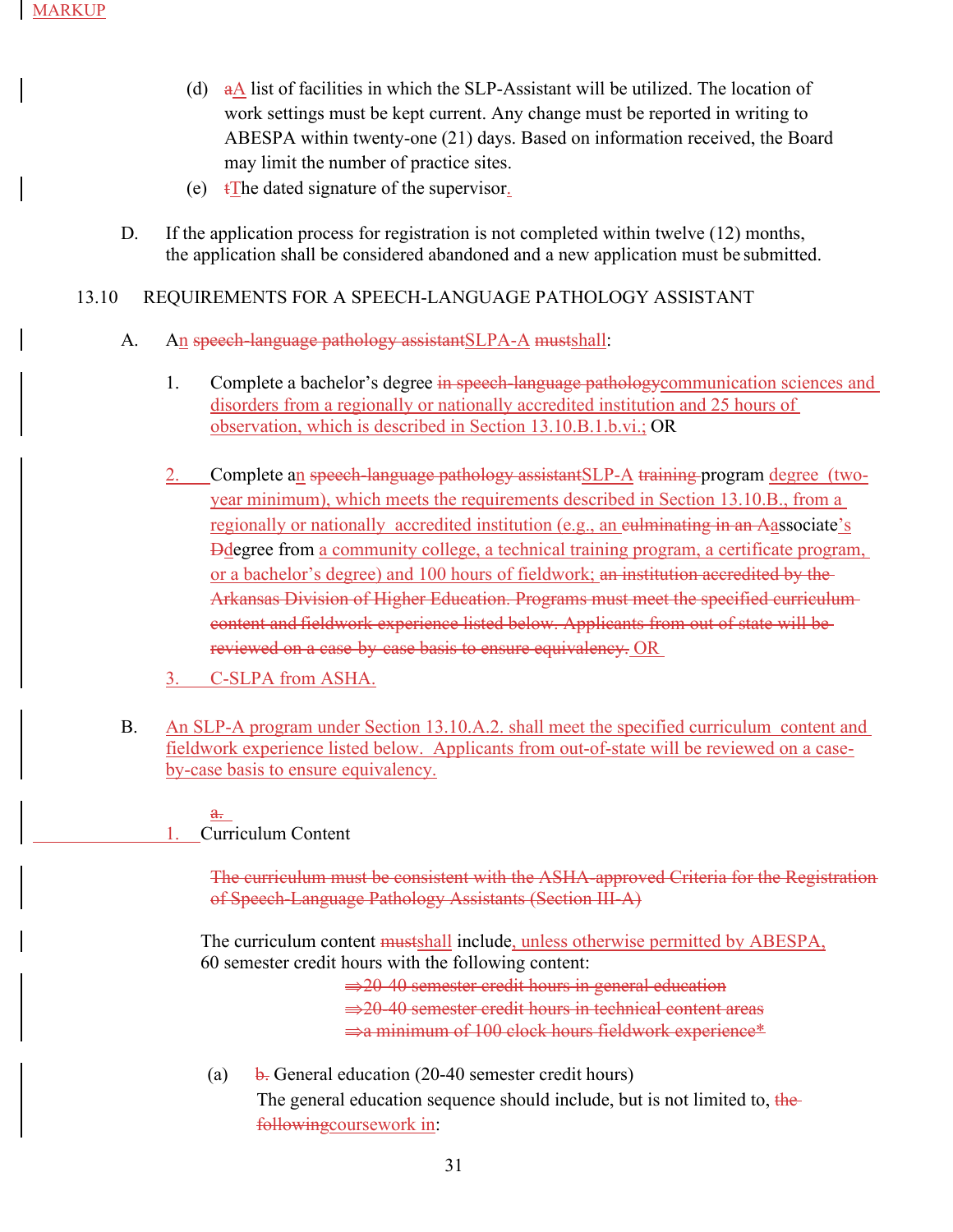$\Rightarrow$ i. Oral and written communication skills demonstrated to meet the level of workplace standards expected for the field of speech-language pathology; ⇒ii. Mathematics, including at least one course in general mathematics, business mathematics, accounting, algebra, statistics, or higher level mathematics; ⇒iii. Computer applicationsTechnology, including computer literacy, word processing, web-based applications, or managing digital audio and video files; and  $\Rightarrow$ iv. Social and natural sciences, including psychology, sociology, biology, and/or human anatomy and physiology, physics or other sciences, as applicable.

(b) Technical knowledge (20-40 semester credit hours)

Course content must provide students with background information in communication disorders, technical knowledge and skills to assume the job responsibilities, and core technical skills for speech-language pathology assistants, and mustshall include the following:

 $\bullet$  i.  $\bullet$  Overview of normal processes of communication including normal speech, language, communication and hearing development; phonetics; and communication across the lifespan;

 $\implies$ ii.  $\Theta$ Overview of communication disorders including introduction/survey to communication disorders and coursework in both speech disorders and language disorders;

 $\implies$ iii. iInstruction in assistant-level service delivery practices including technical procedures for SLP-A's, ethics for the practice of speech-language pathology, and procedures and processes about assisting the speech-language pathology;

⇒iv. iInstruction in workplace behaviors, including

a. Relating verbally and nonverbally to clients/caregivers in a pragmatic, supportive, and appropriate manner that considers the development, educational, cultural, and communication needs of these individuals;

b. Accepting and implementing the supervisor's feedback and instructions and seeking clarification as needed;

c. Maintaining confidentiality and ensuring the security of client information and records at all times;

d. Communicating effectively in oral and written formats that conform to speech-language pathology workplace standards of intelligibility and legibility and are consistent with state and federal regulations and instructions from the supervising speech-language pathology;

e. Following health and safety precautions, including universal precautions and other workplace procedures designed to provide a safe environment for clients and others.

⇒v. eCultural and linguistic factors in communication, including one or more of the following: language and culture, interpersonal communication (verbal and nonverbal), sign language and other manually coded systems, bilingualism or other multicultural issues; and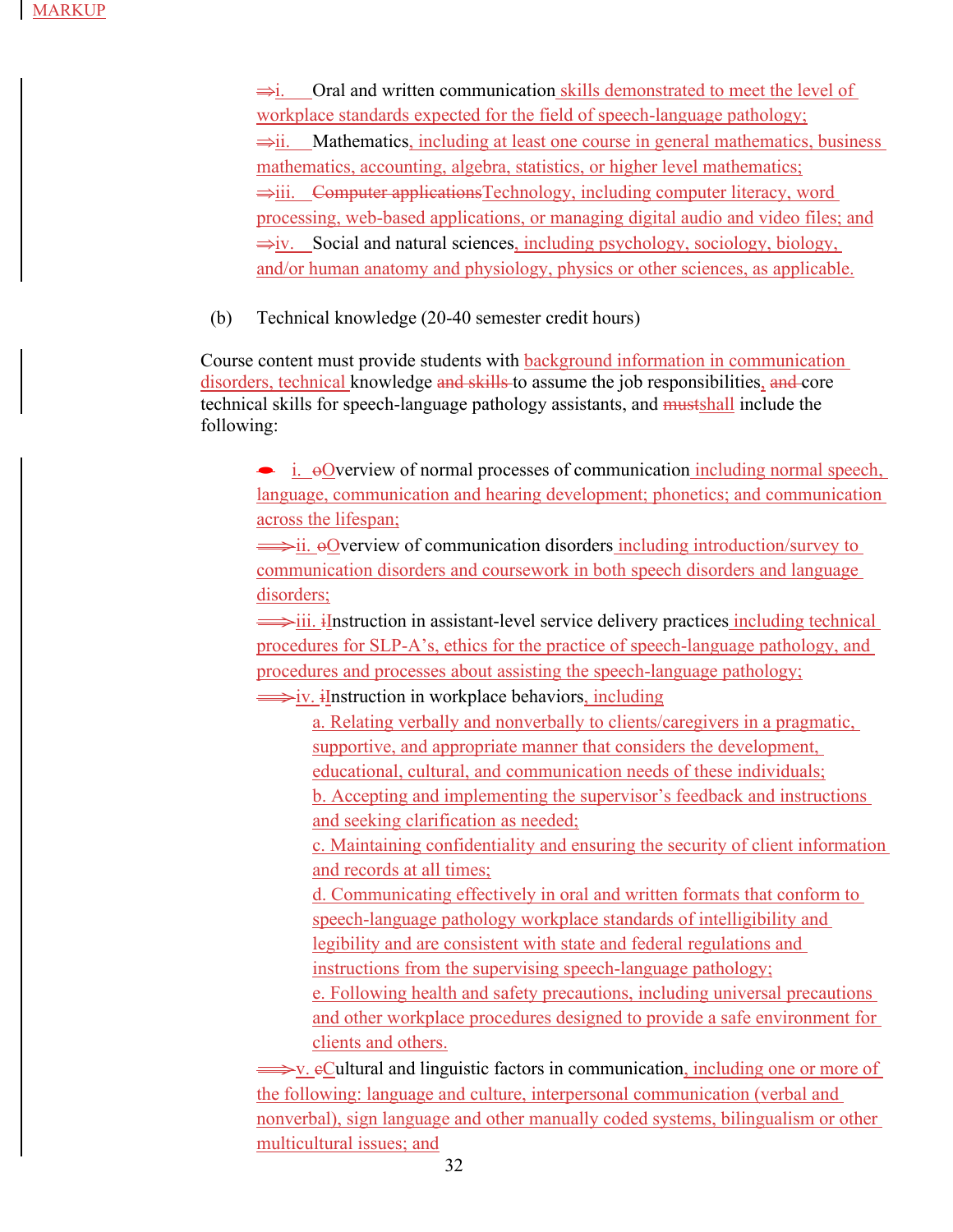$\implies$ vi.  $\theta$ Observation. Observation experiences include direct, on-site observation of an ASHA-certified speech-language pathologist. Additional observation experiences may include pre-approved (by the supervising speech-language pathologist) on-site or video observation of an ASHA-certified speech-language pathologist.

⇒fieldwork experiences

(c)The program describes how course content provides instruction in the

following workplace behaviors of the speech-language pathology assistant:

 $\Theta$ 

(e)⇒relating to clients/patients in a supportive manner

(f)⇒following supervisor's instructions

 $\left( \frac{g}{g} \right)$  = maintaining confidentiality and other appropriate workplace behaviors

(h)⇒communicating in oral and written forms

 $(i) \implies$  following health and safety precautions

#### 2.\* Fieldwork Experience

The minimum of 100 hours of fieldwork experience must provide the student with opportunities for carrying out speech-language pathology assistant responsibilities. This training must shall be supervised by a speech-language pathologist who holds a current and valid license from ABESPA or the ASHA Certificate of Clinical Competence (CCC) in Sspeech-Llanguage Ppathology. These experiences are not intended to develop independent practice.

#### C. Additional Requirements:

- 1. Complete and sign an application for registration. An assistant may SLP-A shall not begin work before the registration application has been approved nor may the SLP-Assistant continue work after the registration has expired.
- 2. An SLP-A shall Bbe employed in a setting in which direct and indirect supervision are provided on aregular and systematic basis by an approved supervising speech-language pathologist.
- 3. An SLP-A shall Wwear a name tag at all times during employment identifying title as registered speech- language pathology assistant. The title must contain the entire word "assistant" and not an abbreviation. Facilities may apply to ABESPA for exemption from this requirement.

#### D. Continuing Education

1. An SLP-A shall Mmeet continuing education requirements which total at least one (1) hour for every month of registration (maximum of ten [10] hours per fiscal year). Activities must pertain to the Scope of Responsibilities of the assistant (Section 13.15). At least  $\frac{1}{2}$ five (5) of the hours must fall within Content Area I as defined below: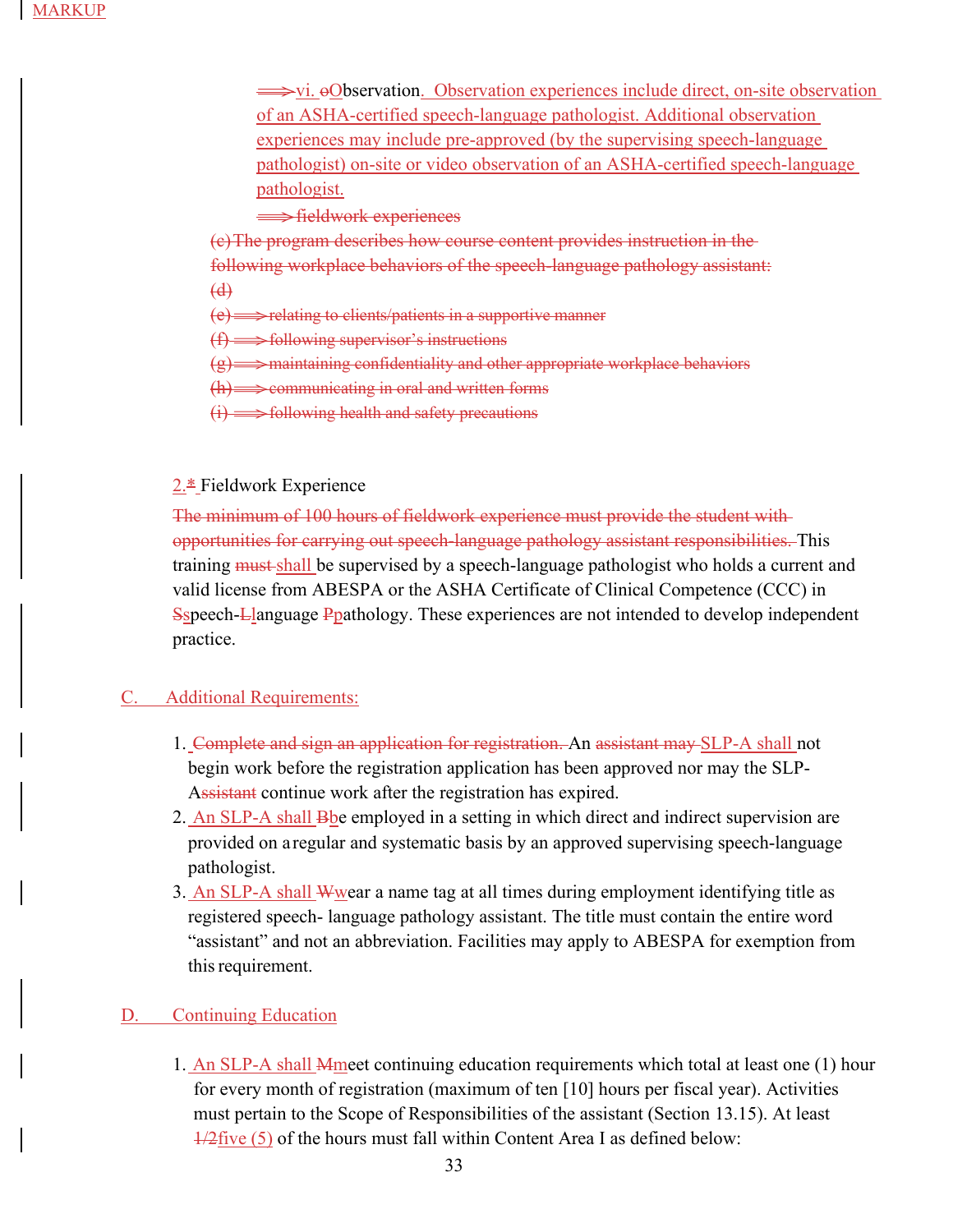(a) Content Area I for Assistants

i. Normal development and use of speech, language, and hearing; ii. Speech-therapy treatment strategies for communicative disorders such as stuttering, language, articulation, feeding, and augmentative/alternative communication.

NOTE: SLP-A's DO NOT develop treatment plans. They follow treatment plans developed by the supervising speech-language pathologist.

iii. Evaluation techniques for communicative disorders such as stuttering, language, articulation, feeding, and augmentative/alternative communication.

NOTE: SLP-A's DO NOT conduct or interpret evaluations. They may assist

the supervising speech-language pathologist in evaluations/screenings.

iv. Treatment and evaluation of reading and writing difficulties as they relate to communication.

NOTE: SLP-A's DO NOT conduct or interpret evaluations. They may assist the supervising speech-language pathologist in evaluations/screenings.

- v. Various types of disorders of communication, their manifestations, classification and cause.
- (a) Anatomic and physiologic bases for the normal development and use of speech, language and hearing and balance
- (b) Physical bases and processes of the production and perception of speech, language and hearing
- (c) Linguistic and psycho-linguistic variables related to normal development and use of speech, language and hearing
- (d) Technological, biomedical, engineering and instrumentation information whichwould enable expansion of knowledge in the basic communication processes
- (e) Various types of disorders of communication, their manifestations, classification and cause

(f) Principles in habilitation and rehabilitation of communication disorders

(b) Content Area II for Assistants

- $\frac{a}{a}$  i. Regulations and implementation of federal and/or state regulated programs
- $\overline{a}$  ii. Service delivery models
- $(e)$  iii. Ethical practices
- $\frac{d}{dt}$  iv. Related disciplines which interface with delivery of speech-language pathology and audiology services
- (e) v. Reimbursement issues
- (f) vi. Technology training that will enhance clerical skills or service delivery (i.e. computer programs, software education, scheduling, documentation, etc.)
- $(g)$  Technology training that will enhance use of technology to assist inmaking augmentative/assistive devices (i.e. Boardmaker, PECS, etc.) vii. Related disciplines that interface with delivery of speech-language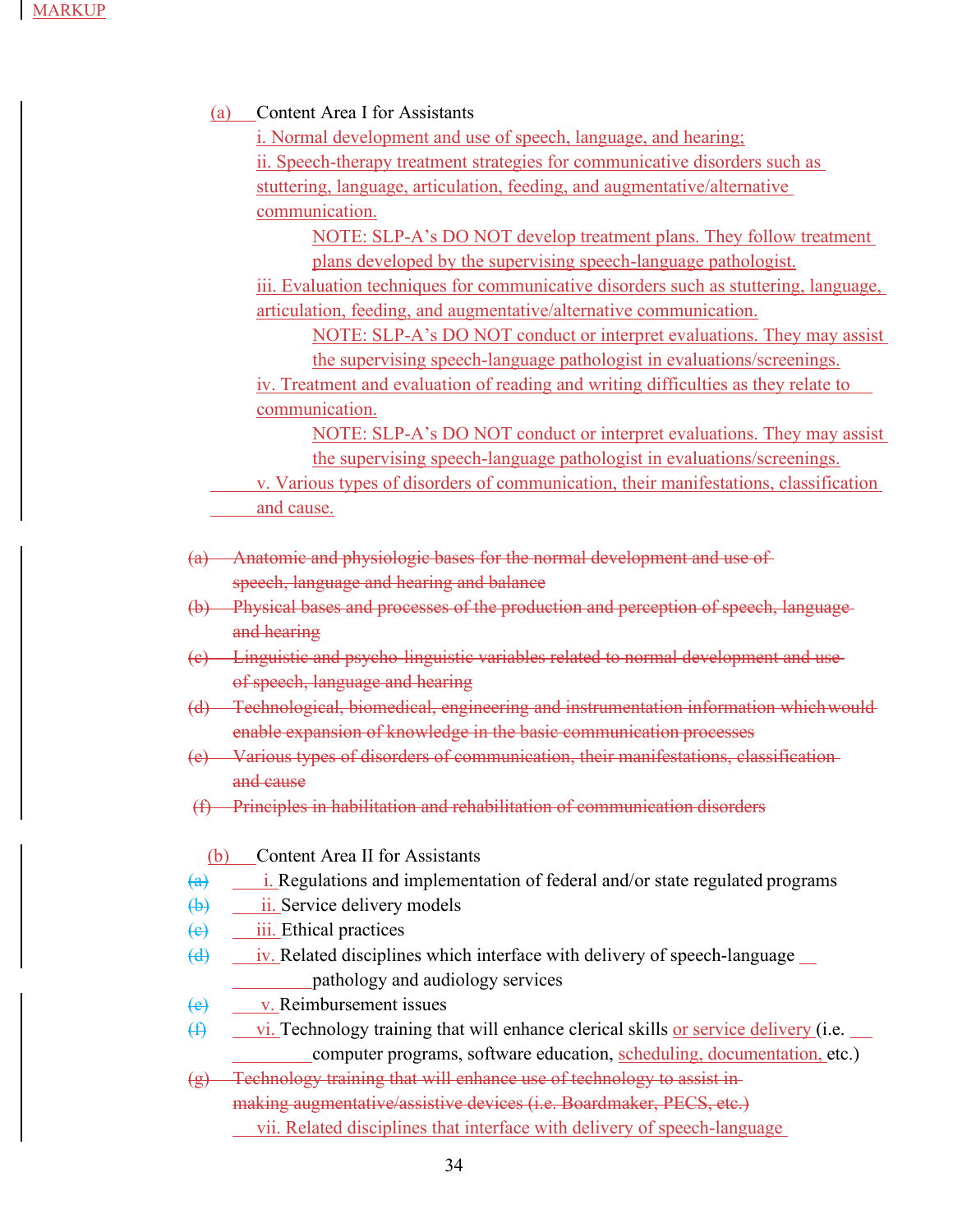pathology services

ix. Confidentiality issues such as HIPAA and FERPA

x. Mandated reporter training

xi. Behavior management.

2. The Board may pre-approve continuing education programs. It is the SLP-A's responsibility to obtain continuing education that meets the guidelines specified in this rule. The Board retains final authority for acceptance of any educational activity submitted by the SLP-A to meet requirements. Continuing education can be obtained through (1) live presentations; (2) college courses (one credit hour  $= 15$  clock hours); or (3) online activities with written documentation of completion. Any re-play of a live conference is also considered an online activity.

## 13.11 REQUIREMENTS FOR A SUPERVISING SPEECH-LANGUAGE PATHOLOGIST

- A. A supervising speech-language pathologist:
	- 1. Must be licensed as a speech-language pathologist in the state of Arkansas and have two (2) years of full-time professional speech-language pathology experience, after completion of the paid professional experience (CFY). The Board reserves the right to decline or delay approval of registration if the licensed SLP has prior or pending disciplinary action against him or her. An individual with a provisional license may not supervise an assistant. However, an individual exempted from licensure under Ark. Code Ann. § 17-100-104, subsection 4 and who holds a Master's Degree in Speech-Language Pathology and a valid certificate/license issued by the Arkansas State Board of Education prior to August 1, 1997, shall not be required to procure ABESPA licensure in order to supervise speech-language pathology assistants and aides. Individuals who are issued initial speech-language pathology certification/licensure by the Arkansas State Board of Education (or Division of Elementary and Secondary Education) after August 1, 1997, shall be required to hold ABESPA licensure in order to supervise speech-language pathology assistants and aides.
	- 2. May not supervise more that two (2) full-time or three (3) part-time assistants. (Three part-time assistants may not exceed the number of hours for two full-time assistants or 80 hours.) Based on information received, the Board may limit the number of supervisors.
	- 3. Must institute a training program for each assistant encompassing all the procedures to be performed. Documentation of such training in formal substance acceptable to ABESPA shall be retained in the assistant's file.
	- 4. Must inform the consumer about the use of an assistant and document informed consent.
	- 5. Must provide and document appropriate supervision of the assistant.
	- 6. Is required to maintain original documents for three (3) years and submit within thirty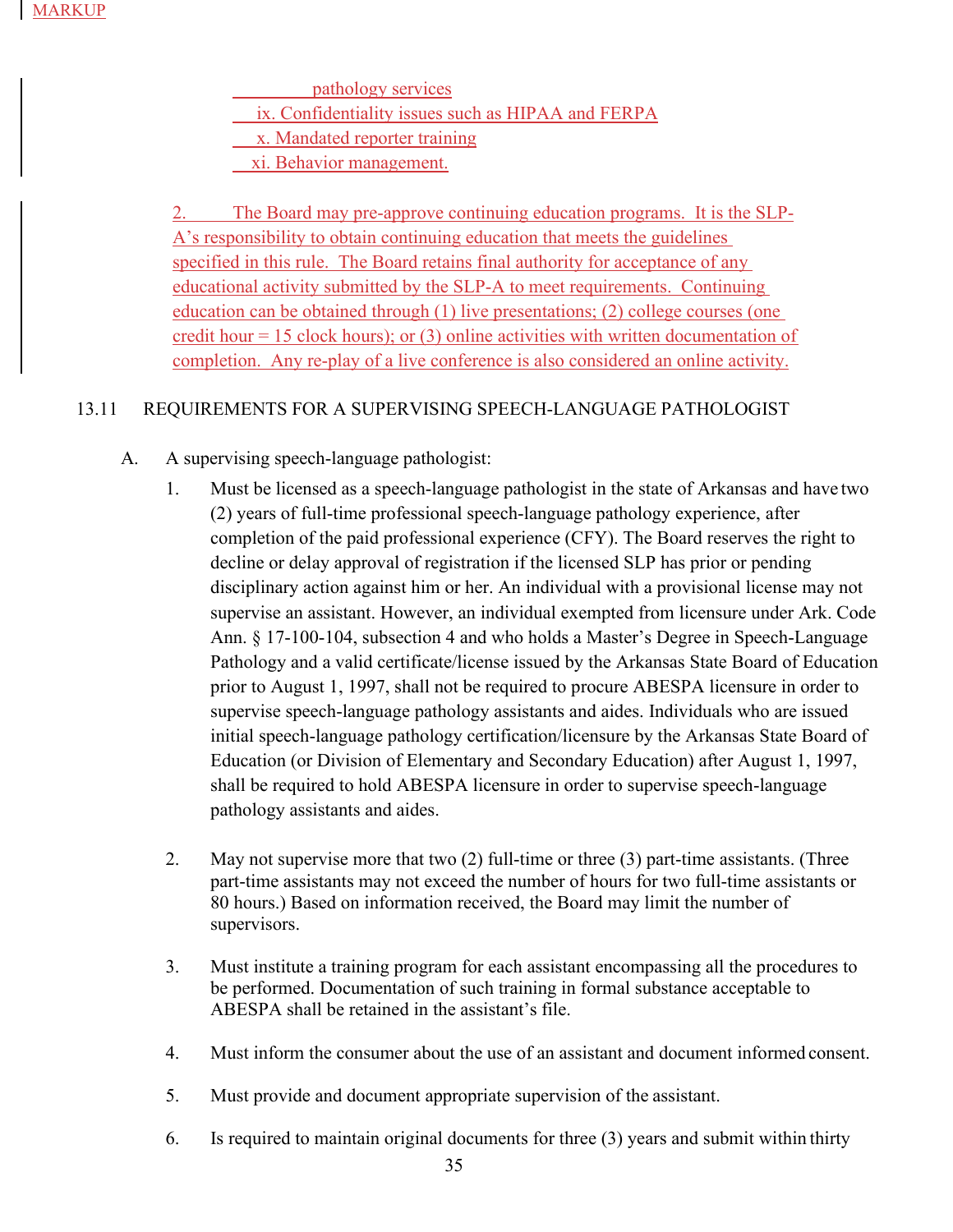(30) days when requested by the Board.

B. Although the speech-language pathologist may delegate specific tasks to the speechlanguage pathology assistant, the legal (i.e., professional liability) and ethical responsibility to the patient/client for all services provided or omitted must remain the full responsibility of the supervising speech-language pathologist. *The legal and ethical responsibility cannot be delegated.*

#### 13.12 SUPERVISION GUIDELINES FOR A SPEECH-LANGUAGE PATHOLOGY ASSISTANT

- A. A total of at least 30% direct and indirect supervision is required and must be documented for the first ninety (90) workdays. (For a 40 hour work week, this would be 12 hours for both direct and indirect supervision.) Documented direct supervision of patient/client care shall be required no less than 20% of the actual patient/client contact time weekly for each speechlanguage pathology assistant. During each week, data on every patient/client seen by the speech-language pathology assistant must be reviewed by the supervisor. In addition, the 20% direct supervision must be scheduled so that all patients/clients seen by the assistant are directly supervised in a timely manner. Supervision days and time of day (morning/afternoon) must be alternated to ensure that all patients/clients receive direct contact with the speechlanguage pathologist at least once every two (2) weeks. Information obtained during direct supervision must include data relative to (a) agreement (reliability) between the assistant and the supervisor on correct/incorrect recording of target behavior, (b) accuracy in implementation ofscreening and treatment procedures, (c) accuracy in recording data, and (d) ability to interact effectively with the patient/client.
- B. Indirect supervision is required no less than 10% of the actual patient/client contact time and may include demonstration, record review, review and evaluation of audio or videotaped sessions, interactive television, and/or supervisory conferences that may be conducted by telephone. Treatment data must be reviewed at least weekly or every five (5) sessions for each case. The speech-language pathologist will review each plan of care as needed for timely implementation of modifications.
- C. After the initial ninety (90) day work period, the amount of supervision may be adjusted depending on the competency of the assistant, the needs of the patients/clients served, and the nature of the assigned tasks. The minimum is 20% documented supervision, with no less than 10% being direct supervision. (For a 40-hour work week, this is 8 hours of supervision, at least 4 of which is direct supervision.) Supervision days and time of day (morning/afternoon) must be alternated to ensure that all patients/clients receive direct contact with the speech-language pathologist at least once every two (2) weeks.
- D. A supervising speech-language pathologist must be able to be reached by personal contact, phone, pager, or other immediate means at all times when direct patient/client care is being rendered. If, for any reason (i.e., extended leave, illness, change of jobs), the supervisor is no longer available to provide the level of supervision stipulated, the speech-language pathology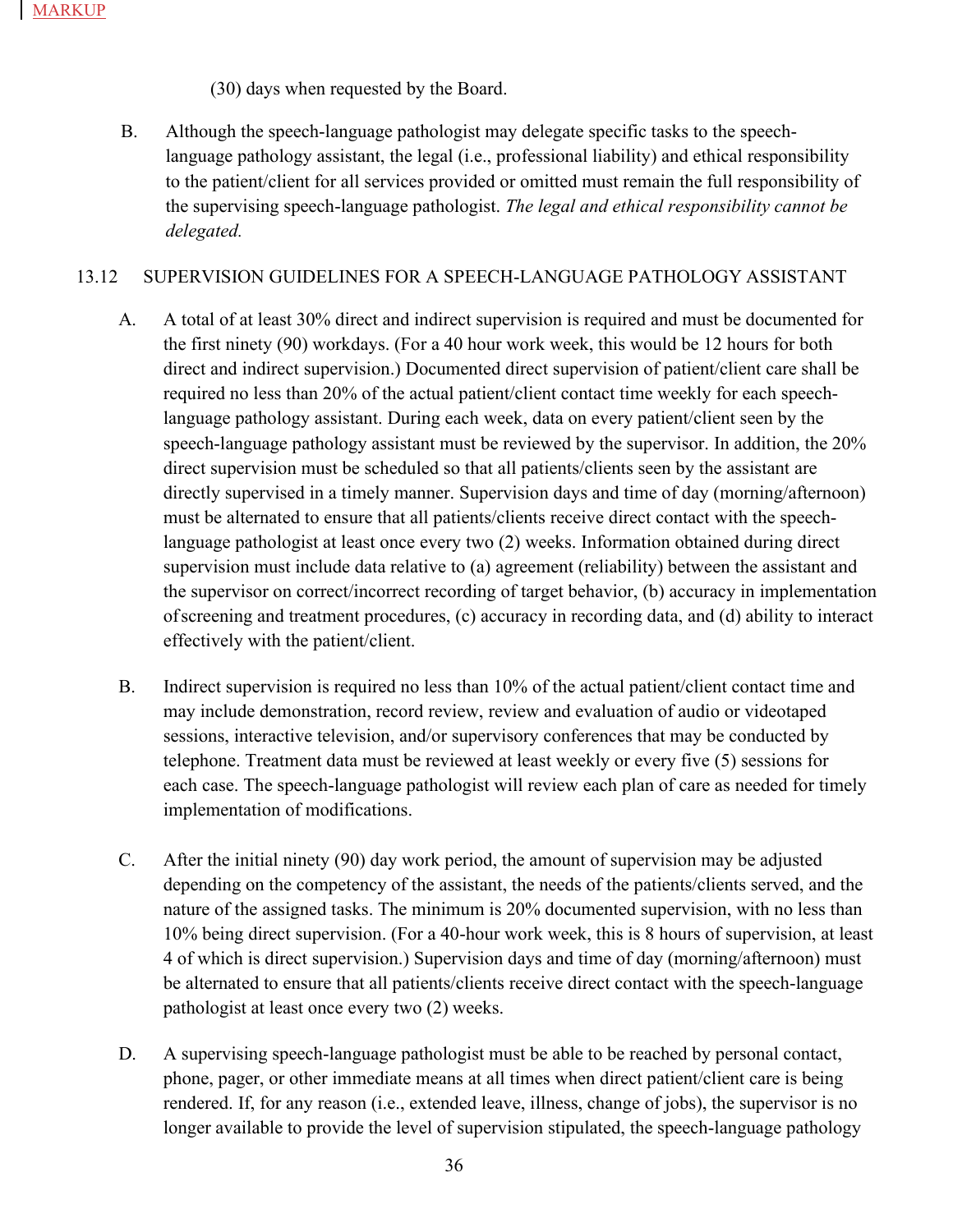assistant may not perform direct patient/client care until a qualified and licensed speechlanguage pathologist has been designated as the speech-language pathology assistant's supervisor and ABESPA has advised approval of the change.

E. Whenever the SLP-Assistant's performance is judged by the supervising speech-language pathologist to be unsatisfactory over two (2) consecutive observations, the SLP-Assistant shall be retrained in the necessary skills and direct observations shall be increased to 50% of all clinical sessions until the SLP-Assistant's performance is judged to be satisfactory, through written documentation, over two (2) consecutive observations.

#### 13.13 ANNUAL AUDIT

On or before January 30 of each calendar year, at least ten percent (10%) of the assistants currently registered will be audited by ABESPA. The SLP-Assistants audited will be chosen in a random manner.

#### 13.14 PENALTIES  $*$

A. A civil penalty of up to \$1,000.00 per violation in addition to revocation or suspension may be imposed on a registrant and/or supervisor if:

1. **Registrant begins work as a SLP-Assistant before they are technically approved** for registration or continues to work after the registration has expired;

2. **Registrant practices outside the scope of responsibility as set forth in the following** section titled "Scope of Responsibility of the Speech-Language Pathology Assistant";

3.  $r_{\text{Registrant}}$  practices without adequate supervision;

4. **Registrant and/or supervisor fails to notify ABESPA of change (supervisor,** schedule, work setting, etc).

B. A penalty of \$200.00 per month to a maximum of \$1000.00 may be incurred by the supervising speech-language pathologist for failure to submit supervision documents upon request by ABESPA.

#### 13.15 SCOPE OF RESPONSIBILITIES OF THE SPEECH-LANGUAGE PATHOLOGY ASSISTANT

A. Provided that the training, supervision, documentation and planning are appropriate (i.e., consistent with these guidelines), the following tasks may be designated to a speechlanguage pathology assistant:

1. Conduct speech-language screenings (without interpretation) following specified screening protocols developed by the supervising speech-language pathologist.

2. Provide routine maintenance/generalization tasks as prescribed by the supervising speech- language pathologist. The SLP shall be solely responsible for performing all tasks associated with the assessment and diagnosis of communication and swallowing disorders, for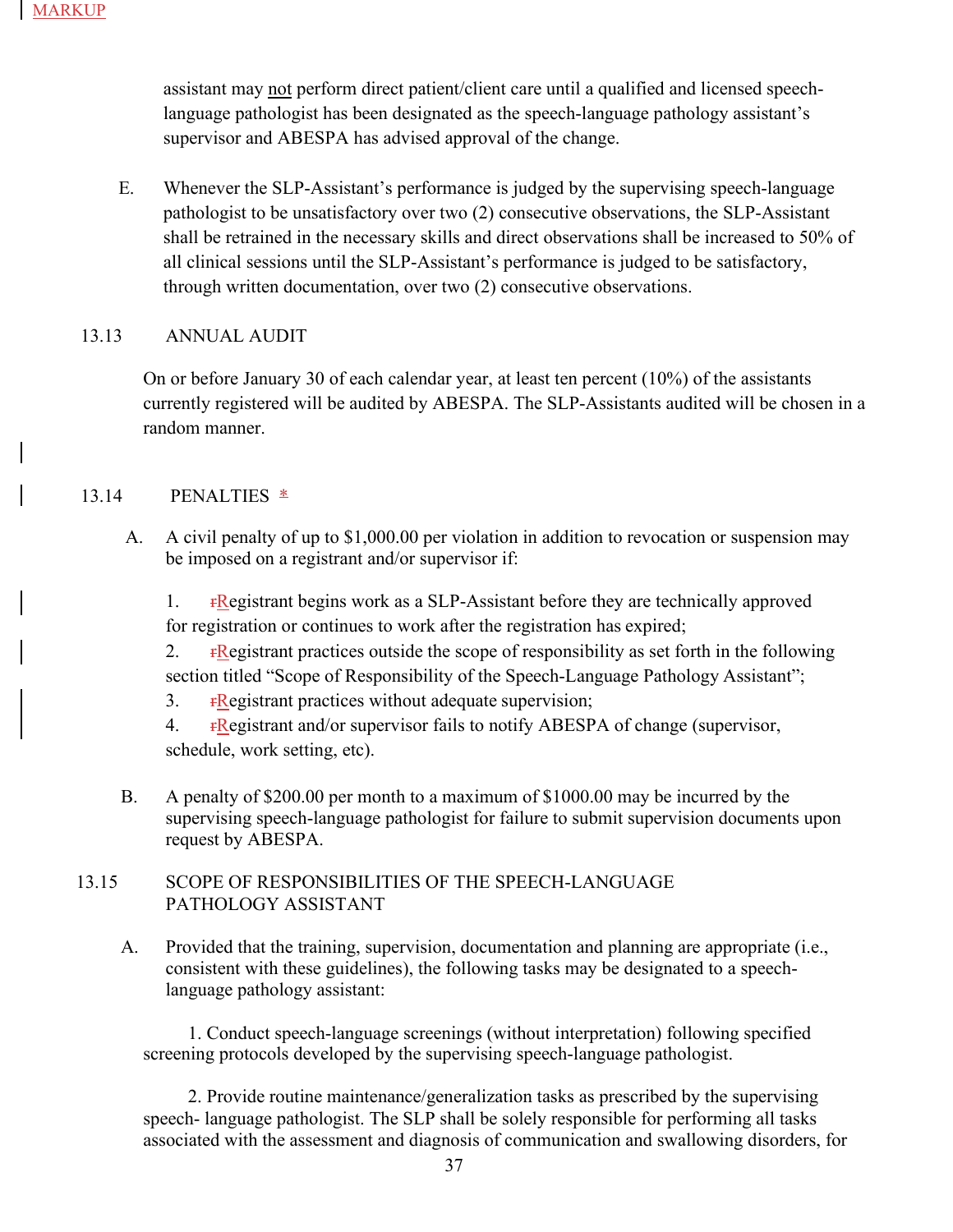design of all intervention plans, and for directly implementing such plans through the acquisition stage of intervention.

3. Follow documented treatment plans or protocols developed by the supervising speech- language pathologist, not to exceed the activities delineated in #2 above.

4. Perform pure-tone hearing screenings (without interpretation).

5. Document patient/client progress toward meeting established objectives as stated in the treatment plan, and report this information to the supervising speech-languagepathologist.

6. Assist the speech-language pathologist during assessment of patients/clients, such as those judged to be difficult to test.

7. Assist with informal documentation (e.g., tallying notes for the speech-language pathologist to use), prepare materials, and assist with other clerical duties as directed by the speech- language pathologist.

8. Perform checks and maintenance of equipment.

9. Participate with the speech-language pathologist in research projects, in-service training, and public relations programs.

There is a potential for possible misuse of the speech-language pathology assistant, particularly when responsibilities are delegated by administrative staff or nonclinical staff without the knowledge and approval of the supervising speech-language pathologist. **Therefore, the speechlanguage pathology assistant should not perform any task without the express knowledge and approval of the supervising speech-language pathologist**. An individual's communication or related disorder or other factors may preclude the use of services from anyone other than a licensed speech-language pathologist.

The SLP-Assistant may **not**:

- 10. Perform standardized or non-standardized diagnostic tests, formal or informal evaluation, or interpret test results;
- 11. Perform intervention tasks associated with skill acquisition;
- 12. Participate in parent conferences, case conferences, or in any interdisciplinary team without the presence of the supervising speech-language pathologist or other ASHA-certified speechlanguage pathologist designated by the supervising speech-language pathologist;
- 13. Provide patient/client or family counseling;
- 14. Write, develop, or modify a patient/client's individualized treatment plan in any way;
- 15. Assist with patients/clients without following the individualized treatment plan prepared by the speech-language pathologist or without access to supervision (See Supervision Guidelines);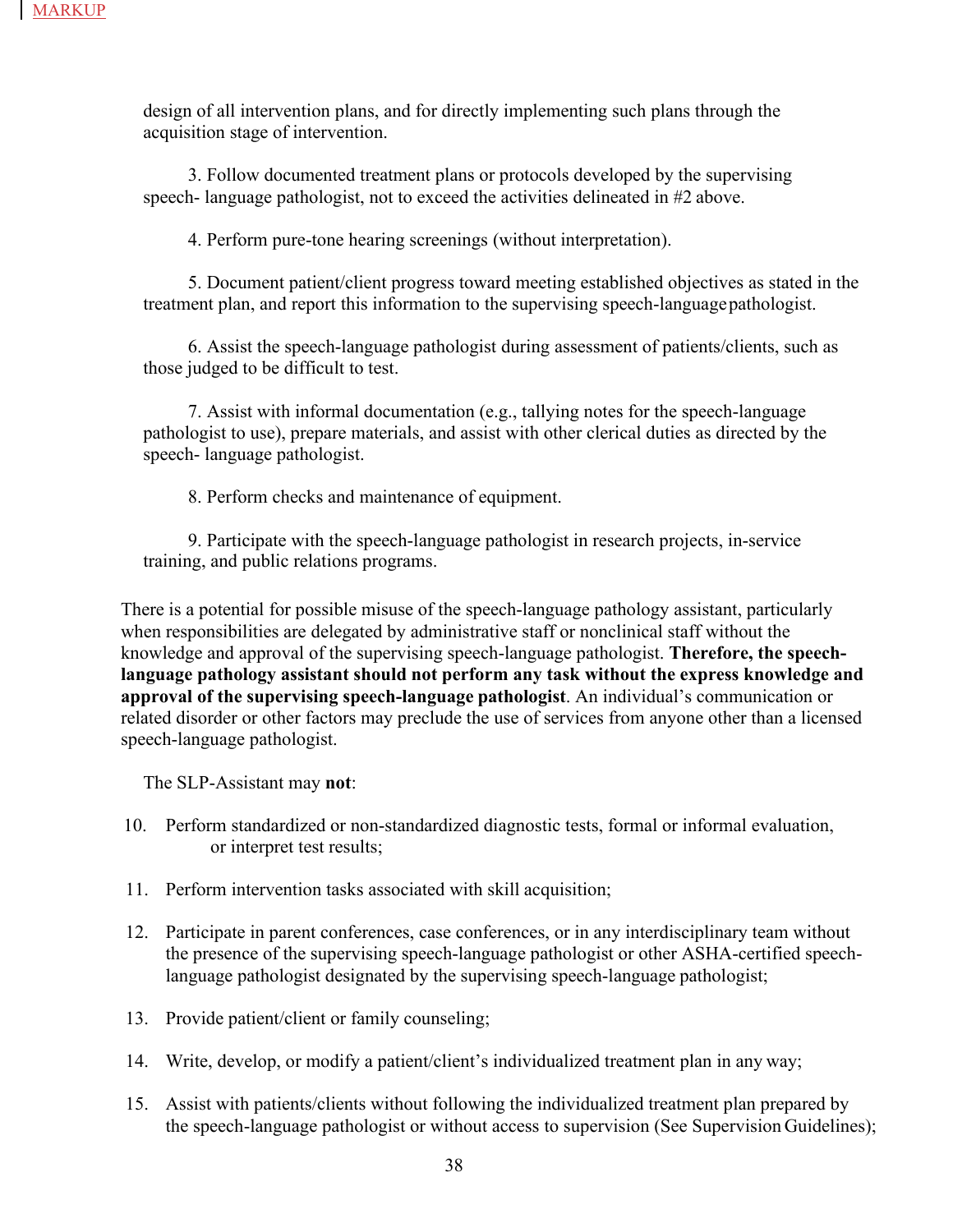- 16. Sign any formal documents (e.g., treatment plans, reimbursement forms, or reports) (The assistant may sign treatment notes for review and co-signature by the supervising professional.);
- 17. Select patients/clients for services;
- 18. Discharge a patient/client from services;
- 19. Disclose clinical or confidential information either orally or in writing to anyone not designated by the supervising speech-language pathologist;
- 20. Make referrals for additional services;
- 21. Communicate with the patient/client, family or others regarding any aspect of the patient/client status regarding diagnosis, prognosis, treatment, and progress;
- 22. Represent himself or herself as a speech-language pathologist.

#### 13.16 EXCLUSIVE RESPONSIBILITIES OF THE SUPERVISING SPEECH-LANGUAGE PATHOLOGIST

- A. Complete initial supervision training prior to accepting an assistant for supervision and upgrade supervision training on a regular basis.
- B. Participate significantly in hiring the assistant.
- C. Document preservice training and credentials of the assistant.
- D. Inform patients/clients and families about the level (professional vs. support personnel), frequency, and duration of services as well as supervision.
- E. Represent the speech-language pathology team in all collaborative, interprofessional, interagency meetings, correspondence, and reports. This would not preclude the assistant from attending meetings along with the speech-language pathologist as a team member or drafting correspondence and reports for editing, approval, and signature by the speech-language pathologist.
- F. Make all clinical decisions, including determining patient/client selection for inclusion/exclusion in the case load, and dismissing patients/clients fromtreatment.
- G. Communicate with patients/clients, parents, and family members about diagnosis, prognosis, treatment plan and progress.
- H. Conduct diagnostic evaluations, assessments, or appraisals, and interpret obtained data in reports.
- I. Review each treatment plan with the assistant at least weekly or every five (5)sessions.